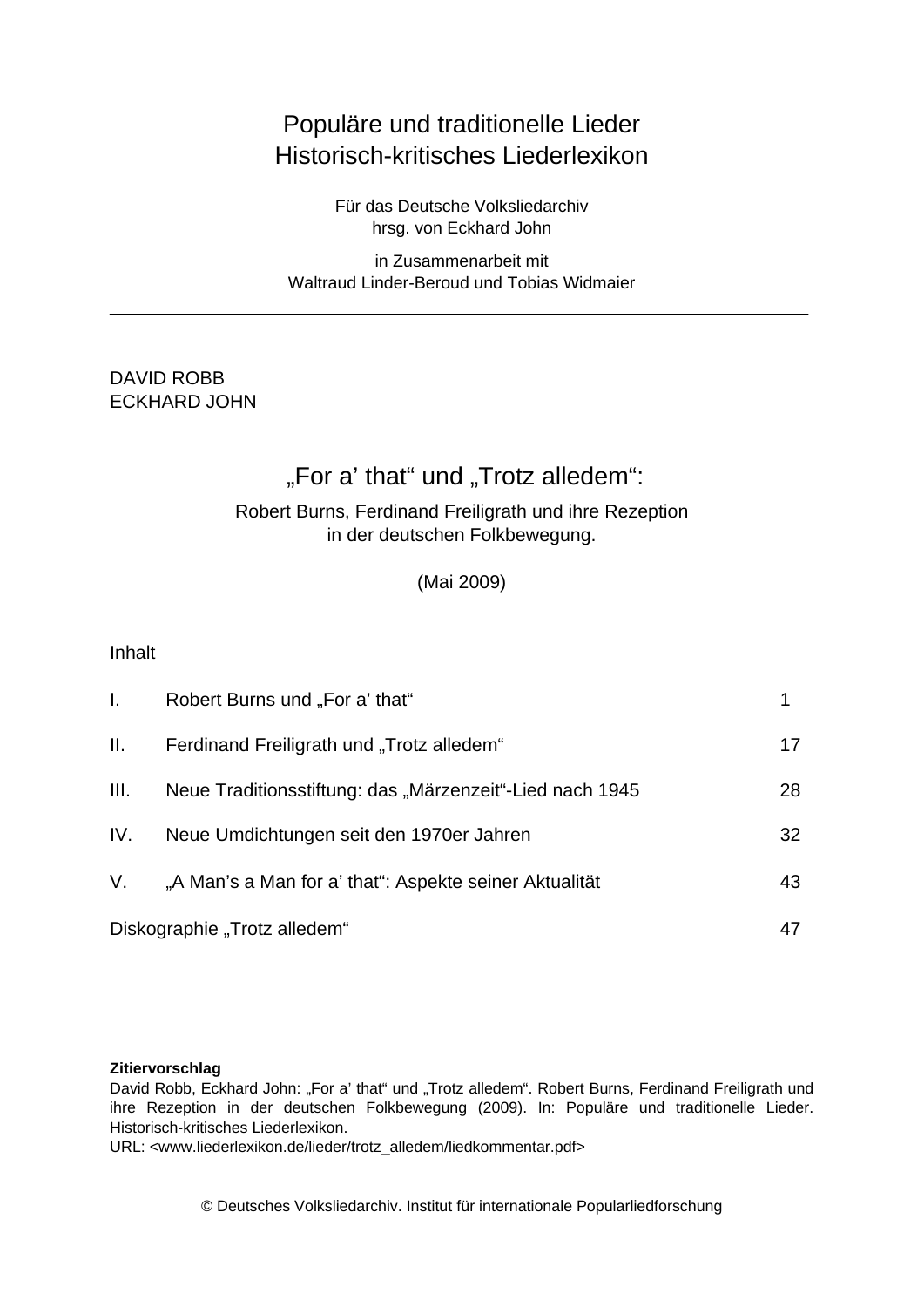# "For a' that" und "Trotz alledem":

#### Robert Burns, Ferdinand Freiligrath und ihre Rezeption in der deutschen Folkbewegung.

### I. Robert Burns und "For a' that"

Im Januar 1795 sandte der schottische Dichter Robert Burns (1759–1796) das Gedicht "Is there for honest poverty?" an seinen Verleger George Thomson und erläuterte in seinem Brief fast entschuldigend, dass er diesmal kein Liebeslied geschrieben habe, sondern einen politischen Text:

..A great critic, Aikin on songs, says, that love & wine are the exclusive themes for song-writing. – The following is on neither subject, & consequently is no Song; but will be allowed, I think, to be two or three pretty good *prose*  thoughts, inverted into rhyme."<sup>1</sup>

Song – For a' that & a' that –

- 1. Is there, for honest Poverty That hings his head, and a' that; The coward-slave, we pass him by, We dare be poor for a' that! For a' that, an' a' that, Our toils obscure, and a' that, The rank is but the guinea's stamp, The Man's the gowd for a' that.–
- 2. What though on hamely fare we dine, Wear hoddin grey, and a' that, Gie fools their silks, and knaves their wine, A Man's a Man for a' that. For a' that, and a' that, Their tinsel show, and a' that; The honest man, tho' e'er sae poor, Is king o' men, for a' that. –

1

<sup>&</sup>lt;sup>1</sup> Brief von Robert Burns an Georg Thomson, Mitte Jan. 1795; zit. nach G. Ross (Hrsg.): The Letters of Robert Burns. Bd. II 1790–1796. Oxford: Clarendon Press 1985, S. 336 (Letter 651). Für diesen Brief ist kein genaues Datum angegeben; der Briefinhalt legt jedoch eine Datierung um den 15. Januar 1795 nahe. – "Aikin, der große Liedkritiker, meint, dass Liebe und Wein die exklusiven Themen für das Liedermachen seien. Das Folgende handelt von keinen der beiden und ist daher kein Lied; trotzdem wird ihm gestattet werden, zwei oder drei ganz gute Prosagedanken zu sein, die in Reime gebracht wurden." (Übersetzung David Robb); zu "Aikin" siehe John Aikin: Essays on Song-Writing [1772].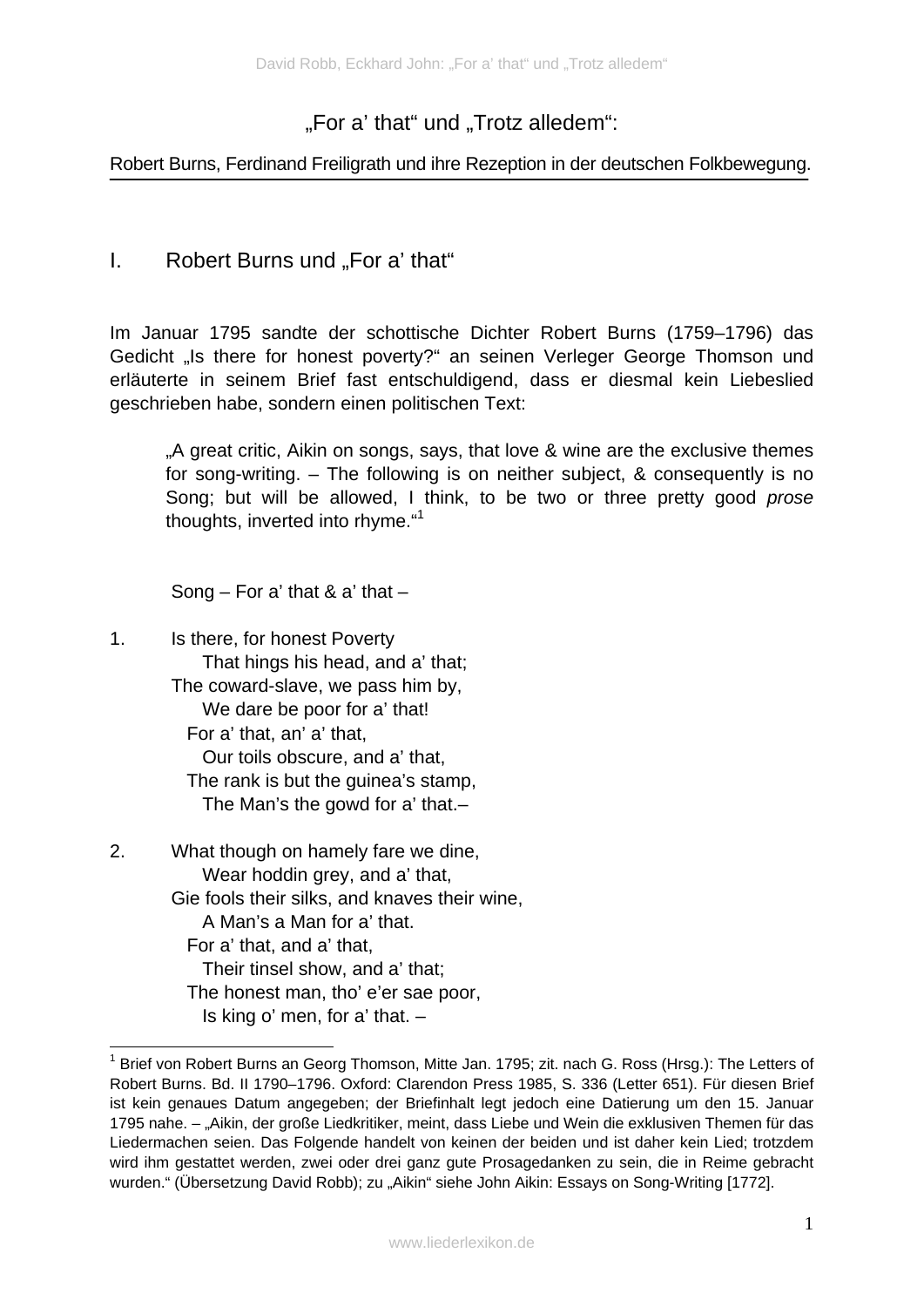- 3. Ye see yon birkie ca'd a lord, Wha struts, and stares, and a' that; Though hundreds worship at his word, He's but a coof for a' that. For a' that, and a' that, His ribband, star and a' that, The man of independent mind, He looks and laughs at a' that. –
- 4. A prince can mak a belted knight, A marquis, duke, and a' that; But an honest man's aboon his might, Gude faith he mauna fa' that! For a' that, and a' that, Their dignities, and a' that; The pith of Sense, and pride of Worth, Are higher rank than a' that. –
- 5. Then let us pray that come it may, As come it will for a' that, That Sense and Worth, o'er a' the earth Shall bear the gree, and a' that. For a' that, and a' that, Its comin yet for a' that, That Man to Man the warld o'er, Shall brothers be for a' that. –

1

Bsp. 1: Früheste Quelle für Robert Burns: "Is there for honest Poverty"; Brief von Burns an George Thomson (1795)<sup>2</sup>

Burns schrieb damals seinem Verleger verschmitzt, dass er ihm das Lied nicht zur Veröffentlichung schicke, "but merely by way of vive la bagatelle; for the piece is not really Poetry" (ebd.) – doch rückblickend betrachtet wurde "Is there for honest poverty?" einer seiner nachhaltigsten Erfolge. Es ist die weitaus bekannteste Version der vier verschiedenen "For a' that"-Gedichte von Robert Burns und diejenige, die später von Ferdinand Freiligrath ins Deutsche übertragen wurde.

Erstmals veröffentlicht wurden die Verse von Burns im August 1795 im "Glasgow Magazine" – allerdings ohne die erste Strophe, jedoch mit einem dezidierten Melodiehinweis auf "For a' that, an a' that" (siehe Bsp. 2).

 $^2$  James Kinsley: The Poems and Songs of Robert Burns. Bd. II. Oxford: Clarendon Press 1968, S. 762f. (Nr. 482). – In der Edition der Burns-Briefe (Ross 1985, wie Anm. 1) ist das Gedicht nicht enthalten, vielmehr wird dort auf diese quellenkritische Burns-Ausgabe verwiesen.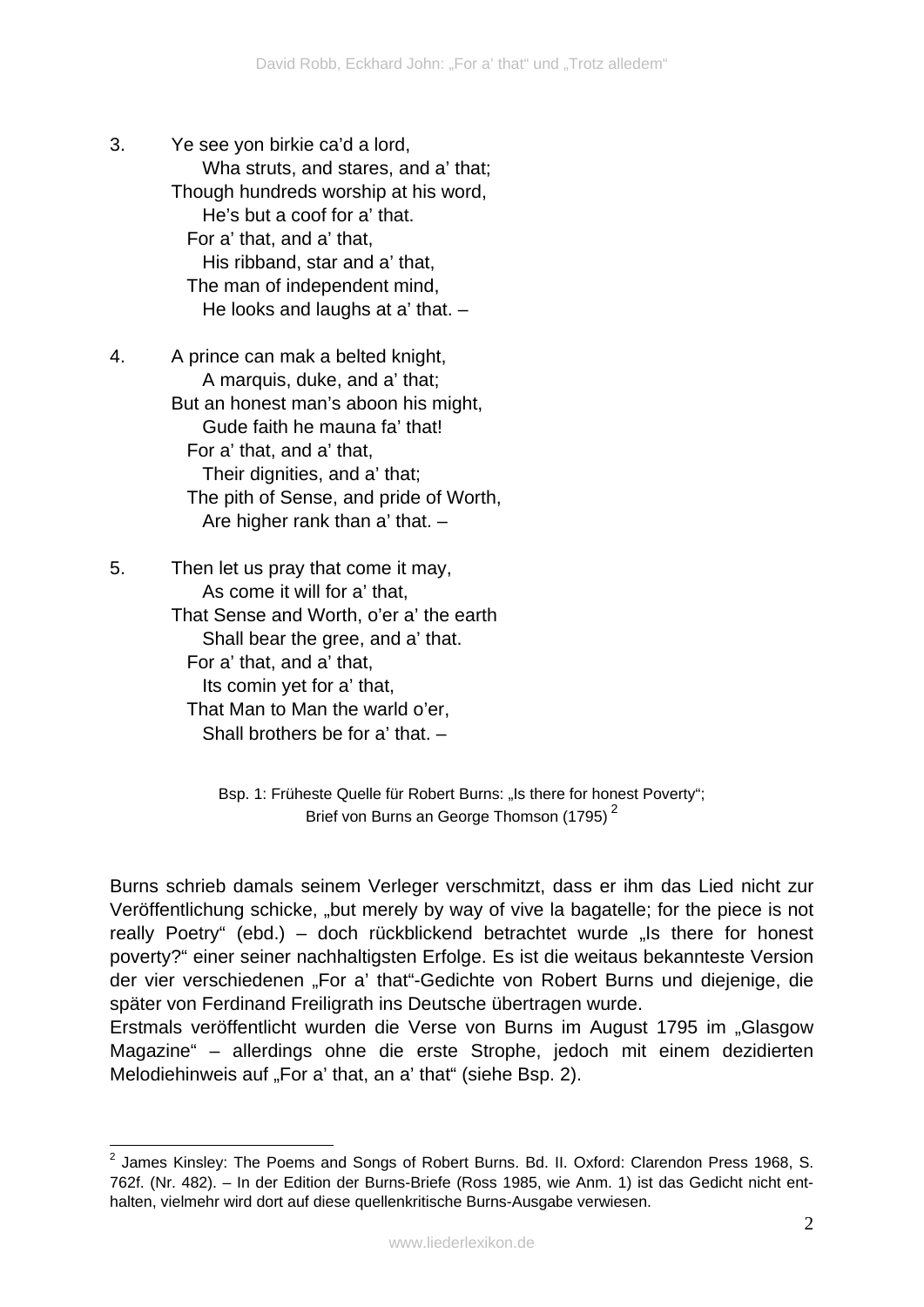Weitere Drucke folgten – ebenfalls ohne die erste Strophe – in den Zeitschriften "The Oracle" (Juni 1796) und "The Scots Magazine" (August 1797). 1796 wurde das Gedicht in Paisley bei Glasgow auch als "Volksbuch" herausgebracht.<sup>3</sup>

Der Text von Burns ist in seinem humanistischen Plädoyer von Thomas Paines Schrift "The Rights of Man" (1791/92) beeinflusst, welche zur Anklage des englischen Revolutionärs wegen Verrats und zu seiner Flucht ins republikanische Frankreich geführt hat. Carol McGuirk zufolge spielte Burns in seinen Versen auf diesen als subversiv geltenden Text an und stützte sich dabei auch auf "eine alte Melodie, die traditionell mit aufrührerischen oder jakobitischen Texten zusammengebracht wurde"<sup>4</sup> – gemeint ist damit die Weise von "Lady McIntosh's Reel".

Aufgrund der politischen Brisanz solcher demokratischen Ideen im Gefolge der französischen Revolution hat Burns' Verleger George Thomson insgesamt zehn Jahre (und davon neun Jahre nach Burns' Tod) gewartet, bis er es 1805 wagte, das Lied in seiner renommierten "Select Collection of Original Scottish Airs" zu veröffentlichen – hier jedoch zunächst mit einer anderen Melodie: "Up and waur them a' Willie" (siehe Bsp. 3).

Die von Burns eigentlich zu diesem Text intendierte Melodie hat Thomson erst weitere 17 Jahre später, in seiner 1822er Ausgabe der "Select Collection" veröffentlicht (siehe Edition  $A^5$ ). Sie ist bis heute in Schottland die musikalische Grundlage dieses Liedes geblieben.

Dass Burns tatsächlich diese Melodie im Sinn hatte, als er 1795 "Is there for honest poverty?" im "Glasgow Magazine" mit dem Hinweis auf "For a' that, an a' that" veröffentlichte, zeigt ein anderes Gedicht von ihm, das ebenfalls das "For a' that"-Motiv aufnimmt: "Tho' women's minds, like winter winds". Das war das zweite von insgesamt vier verschiedenen Gedichten, die Robert Burns zwischen 1785 und 1795 zu dem Refrain "For a' that, an' a' that" ("Trotz alledem und alledem") geschrieben hat. Seine erste Version  $-$  "I am a bard, of no regard" $6 -$  hatte er im Herbst und Winter 1785 für seine Cantata "Love and Liberty" verfasst (diese ist jedoch erst 1799 im Druck erschienen). 1790 hat Burns jedoch eine Bearbeitung von "I am a bard" im dritten Band von James Johnsons "The Scots Musical Museum" unter dem Titel "Tho' women's minds, like winter winds" herausgebracht. Und diese Publikation mit Noten führt vor Augen, auf welche Melodie Burns seine "For a' that"-Gedichte geschrieben hat (siehe Bsp. 4).

\_\_\_\_\_\_\_\_\_\_\_\_\_\_\_\_\_\_\_\_\_\_\_\_\_\_\_\_\_\_\_\_\_\_\_<br><sup>3</sup> Carol McGuirk (Hrsg.): Selected Poems by Robert Burns. London: Penguin Classics 1993, S. 286f.

 $4$  Ebd.; Übersetzung von David Robb ("The stanzas are set to an old tune traditionally matched to bawdy or Jacobite lyrics; Burns draws on these subversive associations.")

<sup>&</sup>lt;sup>5</sup> Die Hinweise auf Edition A, Edition B, etc. in vorliegendem Text beziehen sich auf die Editionen in: David Robb, Eckhard John: Trotz alledem (2008). In: Populäre und traditionelle Lieder. Historischkritisches Liederlexikon. URL: <http://www.liederlexikon.de/lieder/trotz\_alledem/>.

<sup>6</sup> Ediert in: Donald A. Low: The Songs of Robert Burns, London: Routledge 1993, S.152–154 (Nr. 37).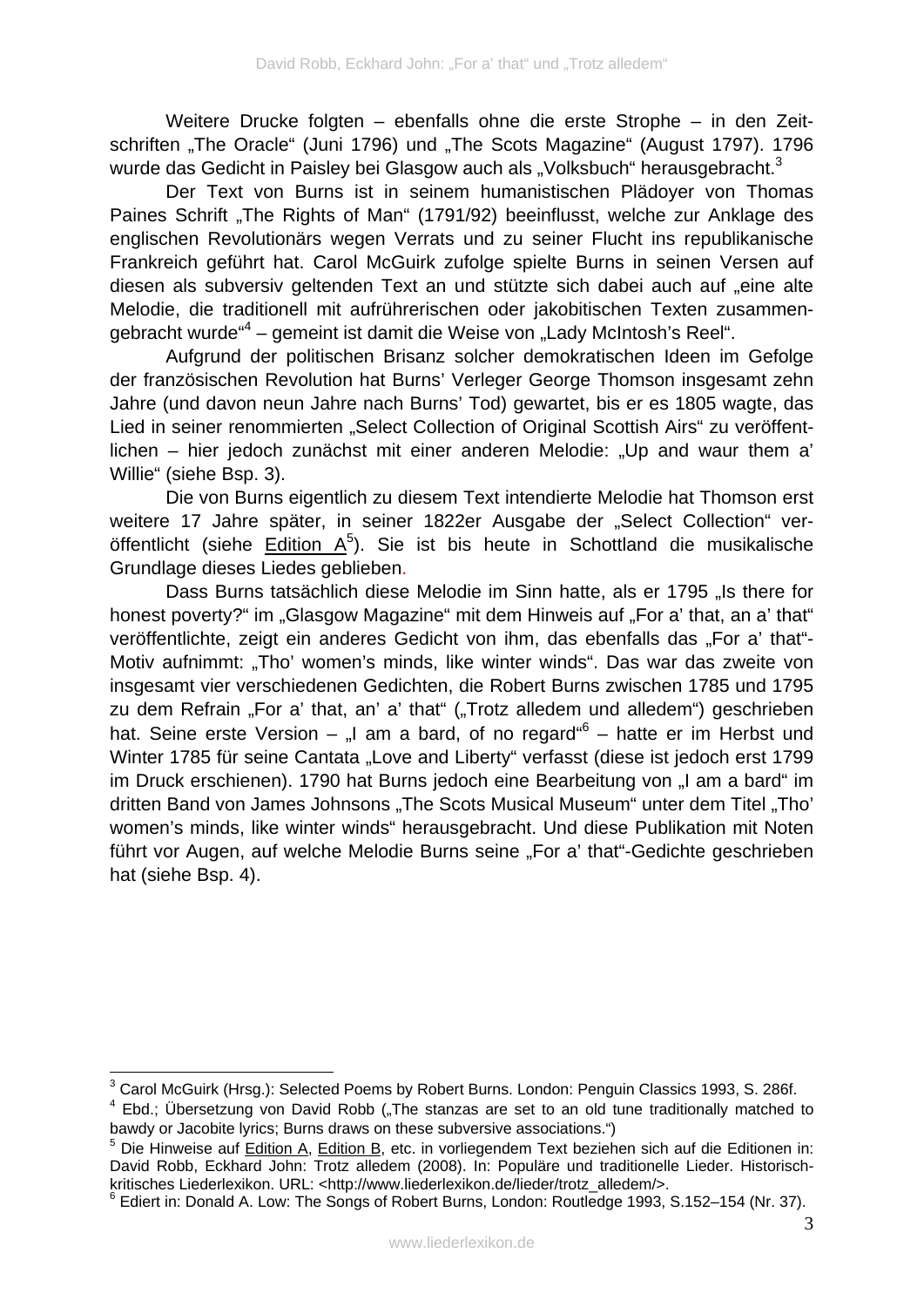#### Bsp. 2

#### Song

Tune. – *For a' that, and a' that.*

- 1. What tho' on hamely fare we dine, Wear hodden grey, and a' that: Gie fools their silk, and knaves their wine, A man's a man for a' that. For a' that, and a' that, Their tinsel shew, and a' that; An honest man, tho' ne'er fae poor, Is chief o' men for a' that.
- 2. Ye see yon birkie ca'd a lord, Wha struts and stares, and a' that, Tho' hundreds worship at his word, He's but a cuif for a' that. For a' that, and a' that, His ribband, star, and a' that; A man of independent mind, Can look, and laugh at a' that.
- 3. The king can make a belted knight, A marquis, duke, and a' that, But an honest man's aboon his might, Guid faith, he manna fa' that! For a' that, and a' that, His dignities, and a' that; The pith o' sense, and pride o' worth, Are grander far than a' that.
- 4. Then let us pray, that come it may, As come it shall, for a' that; When sense and worth, o'er a' the earth, Shall bear the gree, and a' that; For a' that, and a' that; It's coming yet, for a' that; And man, and man, the world o'er, Shall brothers be, and a' that.

Bsp. 2: Erstveröffentlichung des Liedtextes in: The Glasgow magazine (1795).<sup>7</sup>

<sup>&</sup>lt;u>.</u> <sup>7</sup> The Glasgow magazine. For August 1795, S. 115; dort unter der Überschrift: "Poetry. To the editors of the Glasgow Magazine".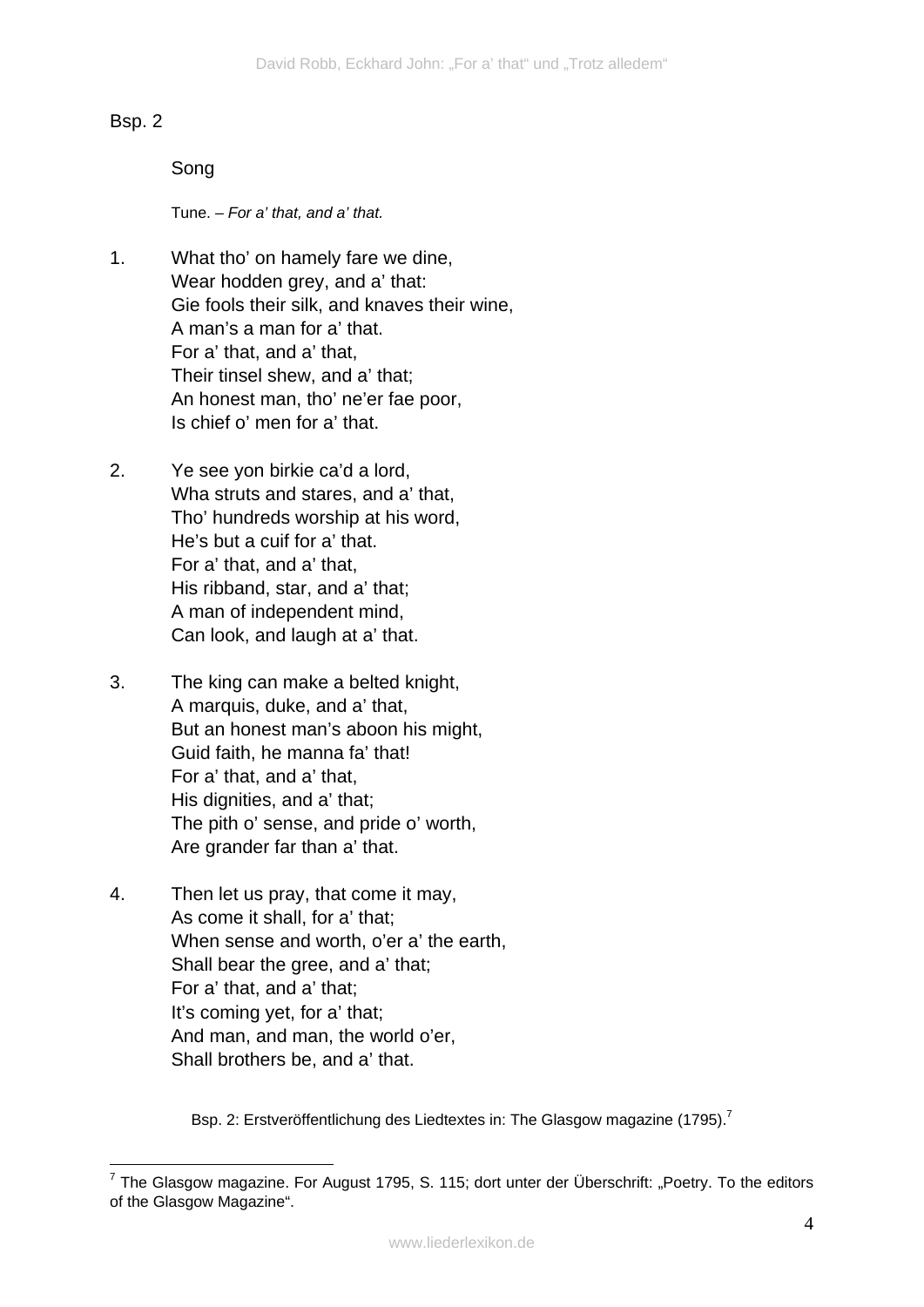Bsp. 3

The honest Man the best of Men (1805)

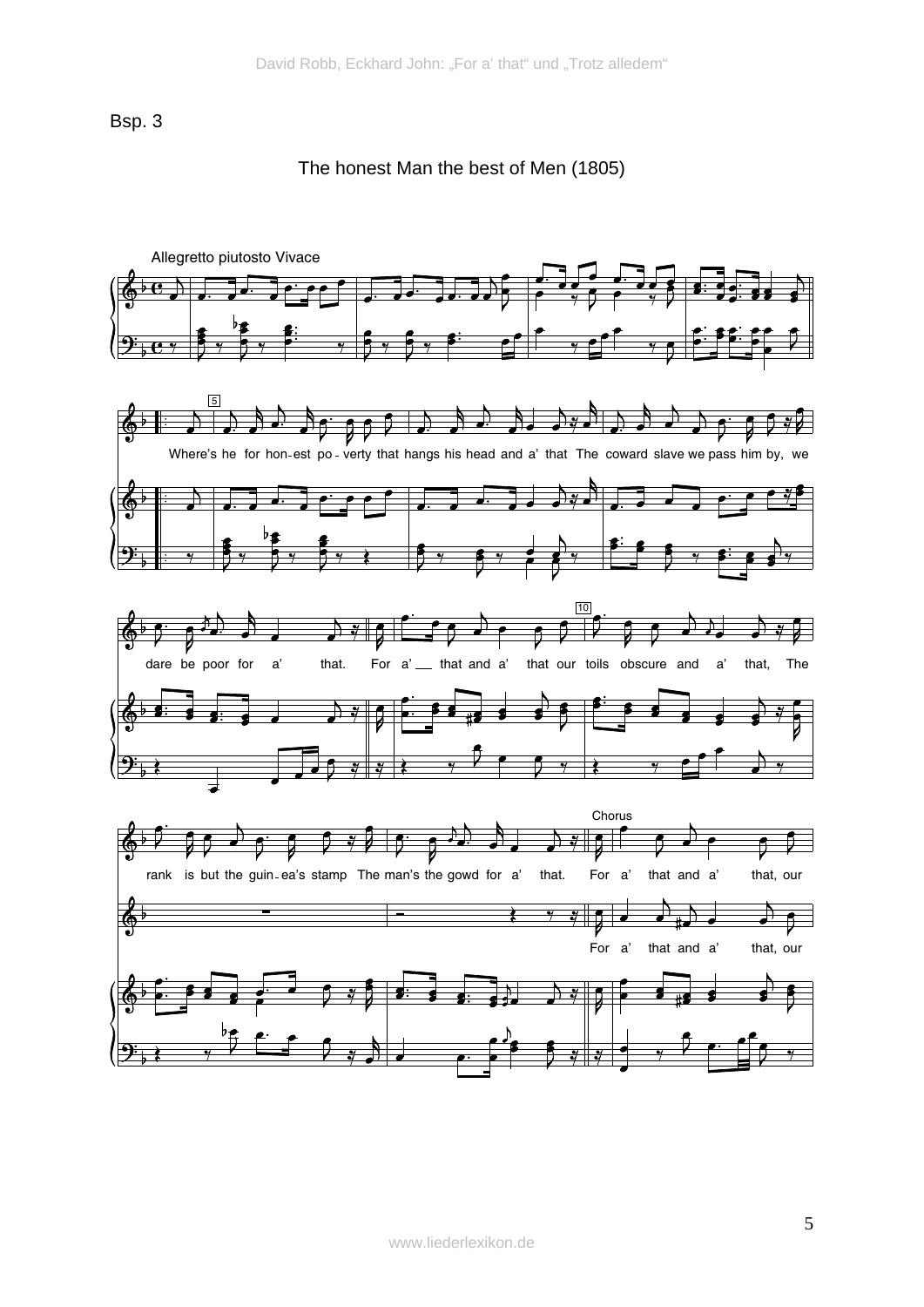

The honest Man the best of Men

Air. – Up and war them a' Willy.

- 1. Where 's he, for honest poverty That hangs his head, and a' that? The coward slave, we pass him by, We dare be poor for a' that! For a' that, and a' that, Our toils obscure, and a' that, The rank is but the guinea's stamp, The man's the gowd for a' that. *For a' that, &c*.
- 2. What though on hamely fare we dine, Wear hoddin grey, and a' that; Gie fools their silks, and knaves their wine, A man's a man for a' that: For a' that, and a' that, Their tinsel shew, and a' that, The honest man, tho' e'er sae poor, Is king o' men, for a' that. *For a' that, &c*.
- 3. Ye see yon birkie, ca'd a Lord, Wha struts and stares, and a' that; Though hundreds worship at his word,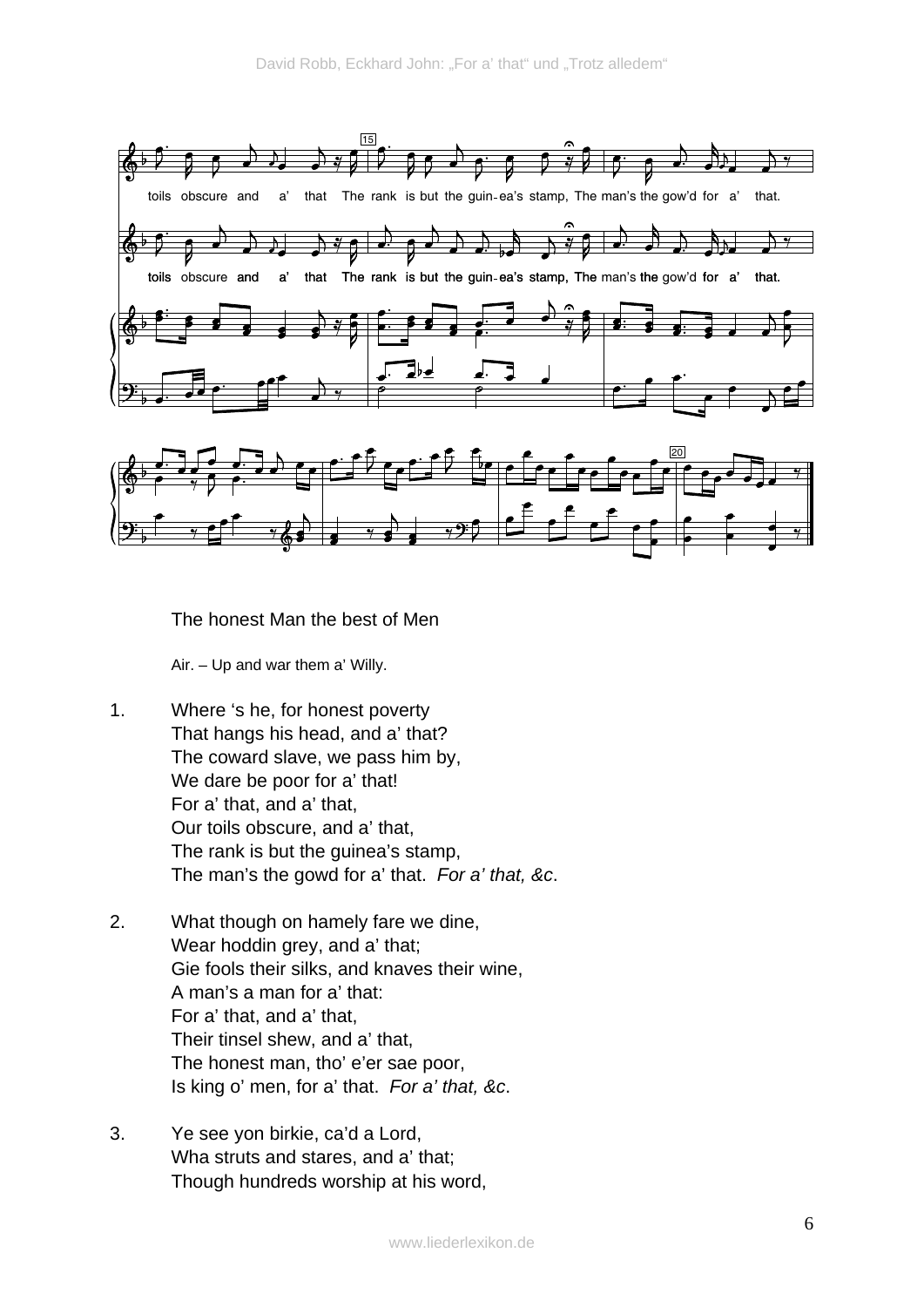He 's but a coof for a' that: For a' that, and a' that, His ribband, star, and a' that, The man of independent mind, He looks and laughs at a' that. *For a' that, &c*.

- 4. A prince can make a belted knight, A marquis, duke, and a' that; But an honest man 's aboon his might, Gude fait he maunna fa' that! For a' that, and a' that, Their dignities, and a' that, The pith of sense, and pride of worth, Are higher rank than a' that. *For a' that, &c*.
- 5. Then let us pray, that come it may, As come it will, for a' that, That sense and worth, o'er a' the earth, May bear the gree, and a' that! For a' that, and a' that, It's coming yet, for a' that, That man to man, the warld o'er, Shall brothers be, for a' that. *For a' that, &c*.

<u>.</u>

Bsp. 3: Erste Veröffentlichung mit Melodie. In: A Select Collection of Original Scottish Airs. Vol. IV (1805).<sup>8</sup>

<sup>&</sup>lt;sup>8</sup> A Select Collection of Original Scottish Airs, for the Voice with introductory & concluding Symphonies & Accompaniments for the Piano Forte, Violin & Violoncello. Vol. IV, London: T.Preston; Edinburgh: G. Thomson 1805, o. S., Nr. 163. – Dort folgende Herkunftsangabe: "Written for this work. By Burns" sowie die redaktionelle Anmerkung: "The Editor has taken the liberty to alter the two first words of this Song, for the sake of the Music, and because there is an ellipsis in the line as it stands in the Author's copy, '*Is there for honest poverty*,' which, in *singing* at least, has not a good effect."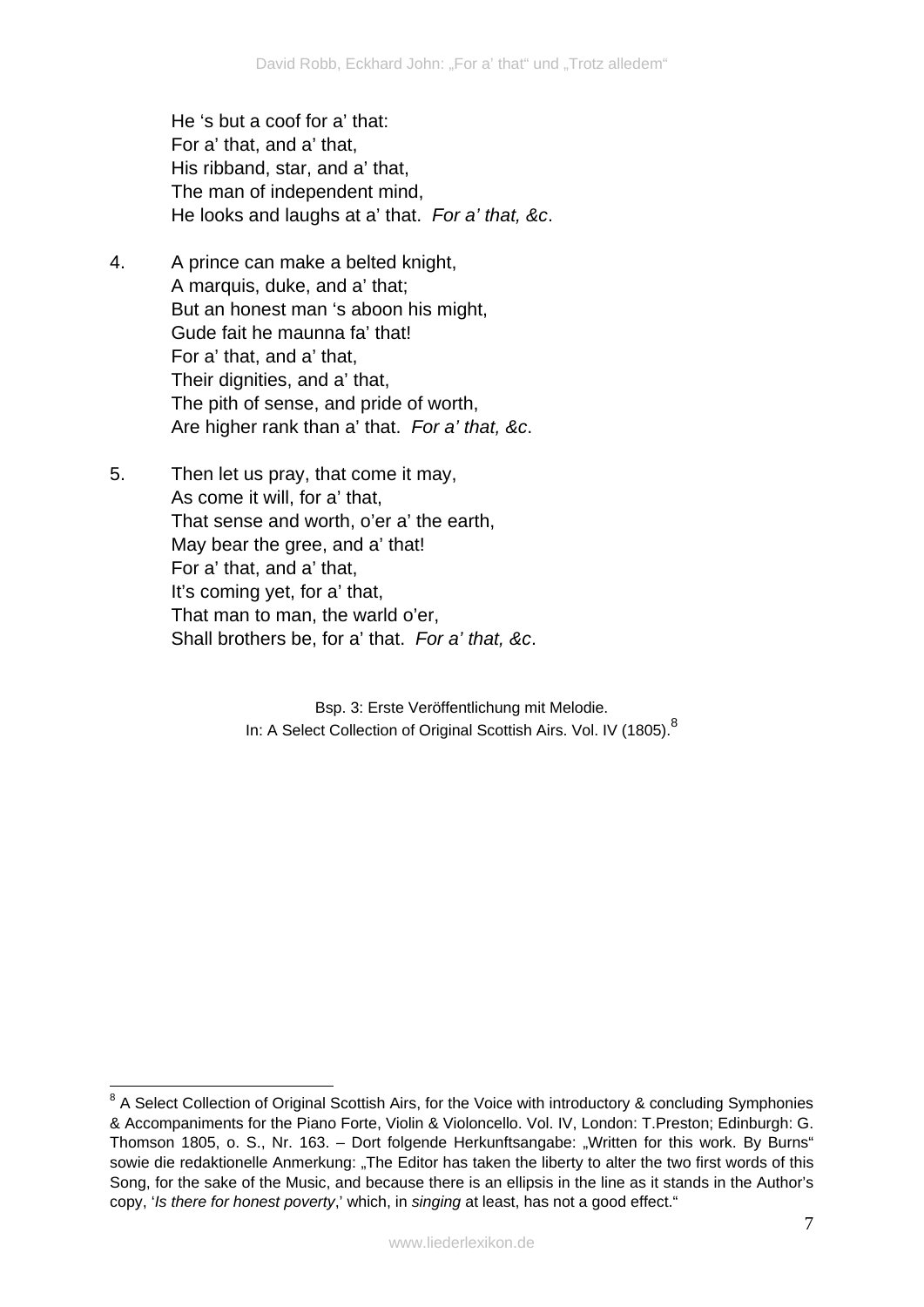Bsp. 4





For a' that an' a' that.

- 1. Tho' womens minds like winter winds May shift and turn and a' that, The noblest breast adores them maist, A consequence I draw that. For a' that and a' that, And twice as mickle as a' that, The bon[n]y lass that I lo'e best She'll be my ain for a' that.
- 2. Great love I bear to all the Fair, Their humble slave an' a' that; But lordly Will, I hold it still, A mortal sin to thraw that. For a' that, &c.
- 3. In rapture sweet this hour we meet, Wi' mutual love an' a' that, But for how lang the flie may stang, Let inclination law that. For a' that, &c.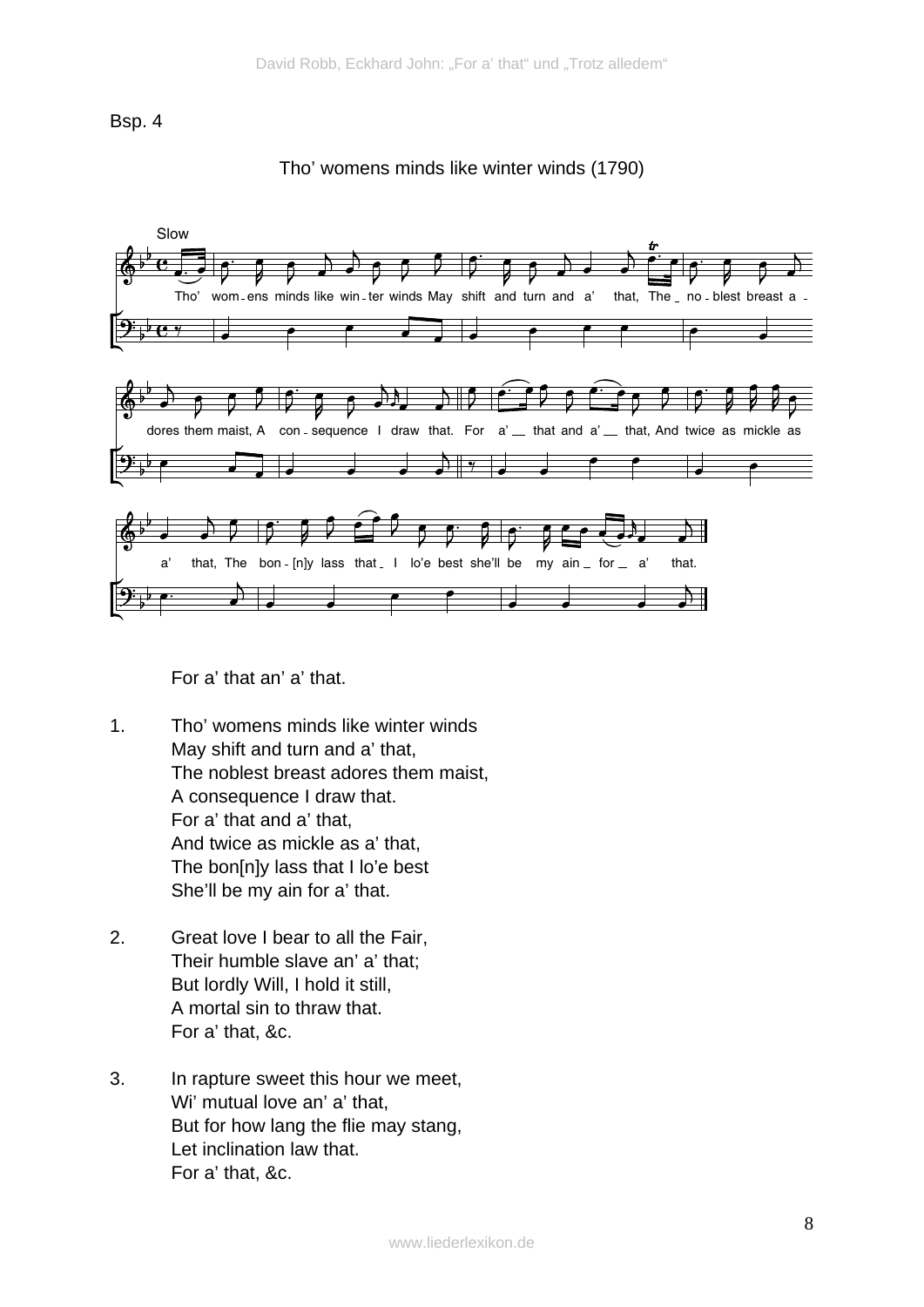4. Their tricks and craft hae put me daft, They' ve taen me in, an' a' that, But clear your decks and here's, The sex! I like the jads for a' that! For a' that an' a' that, And twice as meikle's a' that; The bony lass that I lo'e best, She'll be my ain for a that.

> Bsp. 4: Robert Burns: "Tho' womens minds like winter winds". In: The Scots Musical Museum. Vol. 3, 1790. $9^9$

"I am a bard" und "Tho' womens minds" sind zwei eng verwandte Liebeslieder, deren letzte drei Strophen identisch sind. In "I am a bard" setzt Burns jedoch zwei eigene Strophen mit leicht sozial-kritischem Inhalt an den Anfang, die die Grundhaltung von "Is there for honest poverty" vorwegnehmen: Der Dichter stellt sich als einfacher Mensch dar und behauptet, er sei kein Poet der gehobenen Stände, sondern eher ein Straßendichter, der von Stadt zu Stadt ziehe und dort seine Poesie in aller Öffentlichkeit vortrage:

> I am a bard, of no regard Wi' gentle folks an' a' that; But Homer-like, the glowran byke. Frae town to town I draw that.

In der zweiten Strophe wird betont, dass er seine poetische Inspiration nicht von göttlichen Musen beziehe, sondern von seiner Liebe zu realen Frauen:

> I never drank the Muses' stank, Castalia's burn, an' a' that; But there it streams, an' richly reams, My Helicon I ca' that.

Dagegen wird "Tho' womens minds like winter winds" durch die Abwesenheit dieser beiden Strophen zu einer Ode an Frauen – trotz deren Unbeständigkeit im Bereich der Liebe. Im Refrain stimmen die ersten zwei Zeilen in beiden Liedern überein: "For a' that, an' a' that, / An' twice as muckle's a' that". Doch in "I am a bard" lauten die letzten beiden Zeilen: "I've lost but ane. I've twa behin', / I've wife eneugh for a' that" und bei der Variation am Ende dieses Liedes heißt es: "My dearest bluid, to do them guid, / They're welcome till't for a' that. "<sup>10</sup>

1

<sup>&</sup>lt;sup>9</sup> James Johnson und Robert Burns: The Scots Musical Museum 1787–1803. Reprint. Mit Einführung von Donald A. Low. Aldershot: Scolar Press 1991, S. 300 (Nr. 290). Dort folgende Herkunftsangabe: .Written for this Work by Robert Burns".

<sup>10</sup> Low 1993 (wie Anm. 6), S. 153.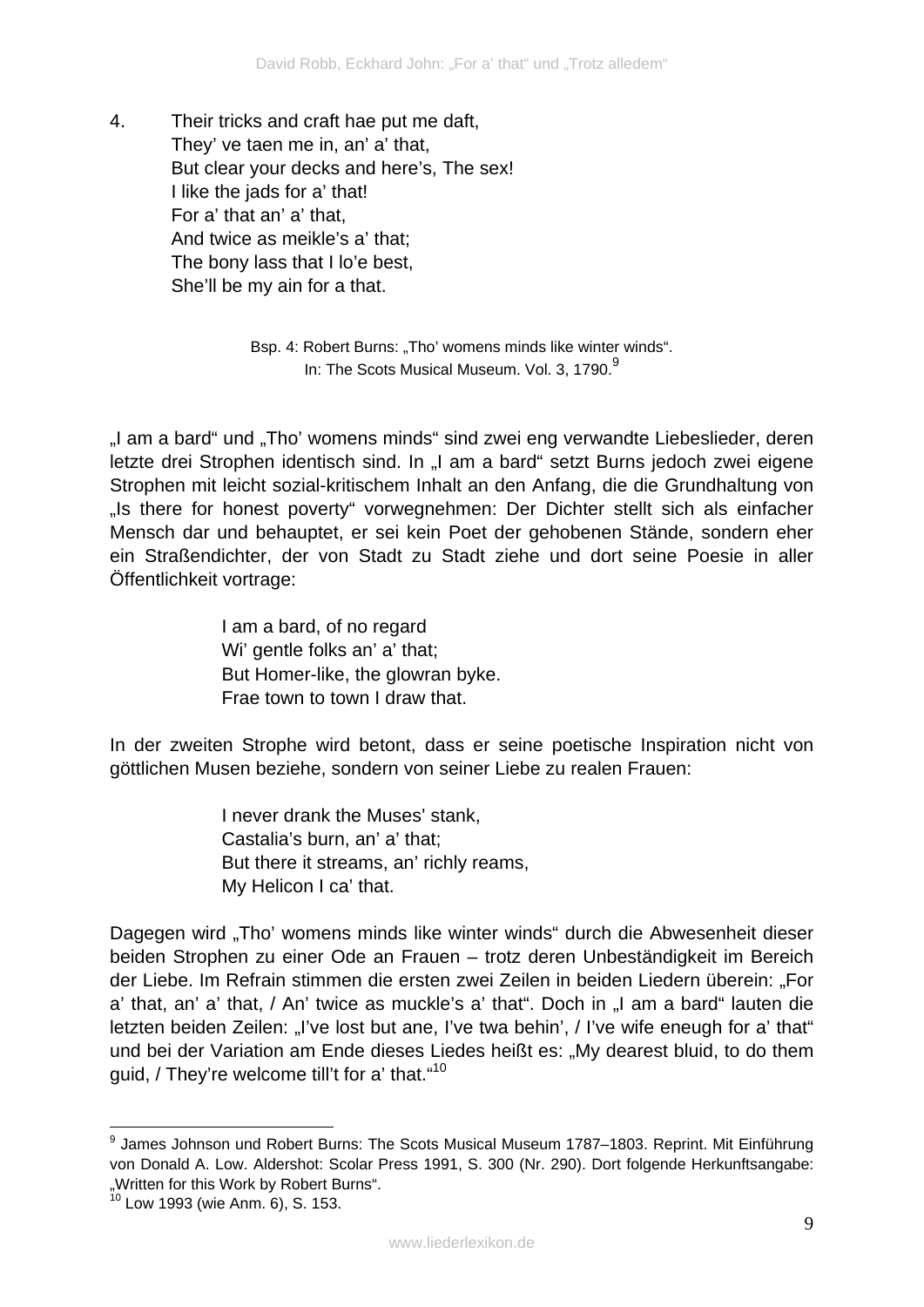Fünf Jahre nach der ersten mit Noten veröffentlichten "For a' that an' a' that"-Version ("Tho' womens minds like winter winds") hat Robert Burns dann "Is there for honest poverty?" im "Glasgow Magazine" (1795) mit dem erwähnten Melodieverweis verknüpft, und nicht lange danach erschien sein viertes "For a' that"-Gedicht: "Wham will we send to London Town", mit welcher Burns nun versuchte, unmittelbar in die politische Debatte seiner Zeit einzugreifen:

Wham will we send to London town

- 1. Wham will we send to London town, To Parliament, and a' that, Wha maist in a' the country round, For worth and sense may fa' that. - For a' that, and a' that, Thro' Galloway and a' that, Whilk is the Laird, or belted Knight, That best deserves to fa' that?
- 2. Wha sees Kirouchtree's open yett, And wha is't never saw that, Or wha e'er wi' Kirouchtree met, That has a doubt of a' that? For a' that and a' that, Here's Heron yet for a' that; The independant Patriot, The Honest Man, and a' that. |

*[S. 717]* 

- 3. Tho' wit and worth, in either sex, Saint Mary's Isle can shaw that; Wi' Lords and Dukes let Selkirk mix, For weel does Selkirk fa' that. For a' that and a' that, Here's Heron yet for a' that; An independant Commoner Maun bear the gree and a' that.
- 4. To paughty Lordlings shall we jounk, And it against the law, that: For even a Lord may be a gowk, Tho' sprung frae kings and a' that. For a' that and a' that, Here's Heron yet for a' that; A Lord may be a lousy loun, Wi' ribband, star and a' that. -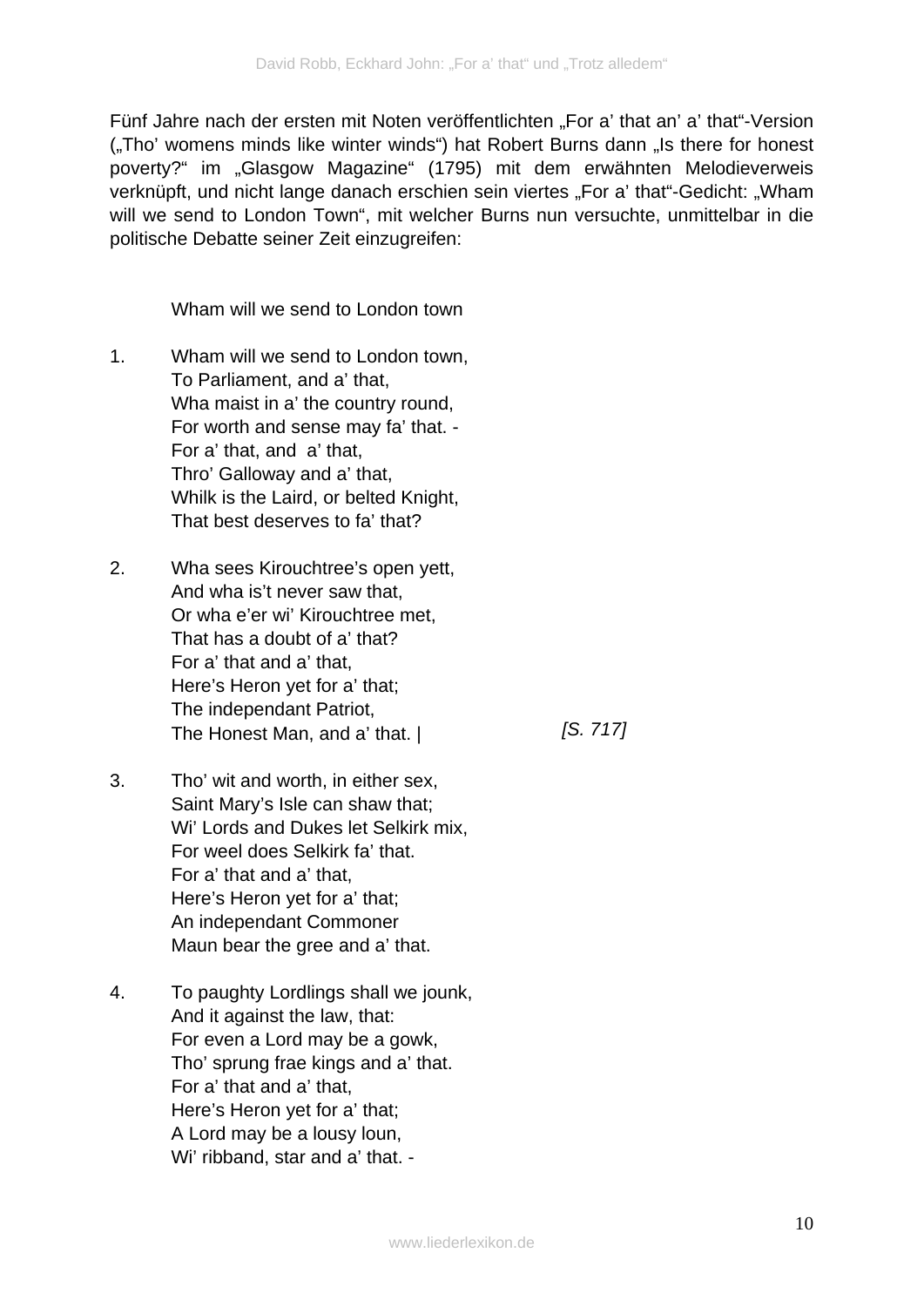- 5. Yon beardless boy comes o'er the hills, Wi's uncle's gowd, and a' that: But we'll hae ane frae 'mang oursels A man we ken and a' that. - For a' that and a' that, Here's Heron yet for a' that; We are na to the market come Like nowt and naigs and a' that. -
- 6. If we are to be knaves and fools, And bought and sauld and a' that, A truant callan frae the schools It's ne'er be said did a' that. For a' that, and a' that, Here's Heron yet for a' that; And Master Dicky, thou shalt get A gird and stick to ca' that. -
- 7. Then let us drink the *Stewartry,*  Kirochtree's Laird, and a' that, Our Representative to be, For weel he's worthy a' that. For a' that, and a' that, Here's Heron yet for a' that; A House o' Commons such as he, They wad be blest that saw that.

Bsp. 5: Robert Burns: Wham will we send to London town (1795).<sup>11</sup>

Dieser Text weist verschiedene Ausdrücke auf, die Burns schon in "Is there for honest poverty" verwendet hat, wie: "worth and sense", "belted knight", "maun bear the gree", "ribband, star" und "the Honest Man". Hier stehen sie jedoch im Kontext der damals aktuellen politischen Auseinandersetzungen darüber, wer der beste Kandidat wäre, um als Abgeordneter für Schottland ins House of Commons nach London geschickt zu werden. Burns unterstützte damals die Kandidatur von Patrick Heron of Heron and Kerroughtrie mit einer Reihe von Liedern, die über Flugschriften verbreitet wurden. In diesem ersten Text seiner "Heron Ballads" vergleicht der Dichter die Eigenschaften des "ehrlichen" und "unabhängigen" Kandidaten mit den Äußerlichkeiten des aristokratischen Konkurrenten.

Burns "For a' that"-Dichtungen griffen einen damals bekannten Liedtyp auf, dessen Spuren sich bis zur Mitte des 18. Jahrhunderts zurückverfolgen lassen: Die Melodie findet sich – leicht verändert – in einem Geigenstück, das unter dem Titel "Lady

<sup>1</sup>  $11$  Low 1993 (wie Anm. 6), S. 716–718 (Nr. 282).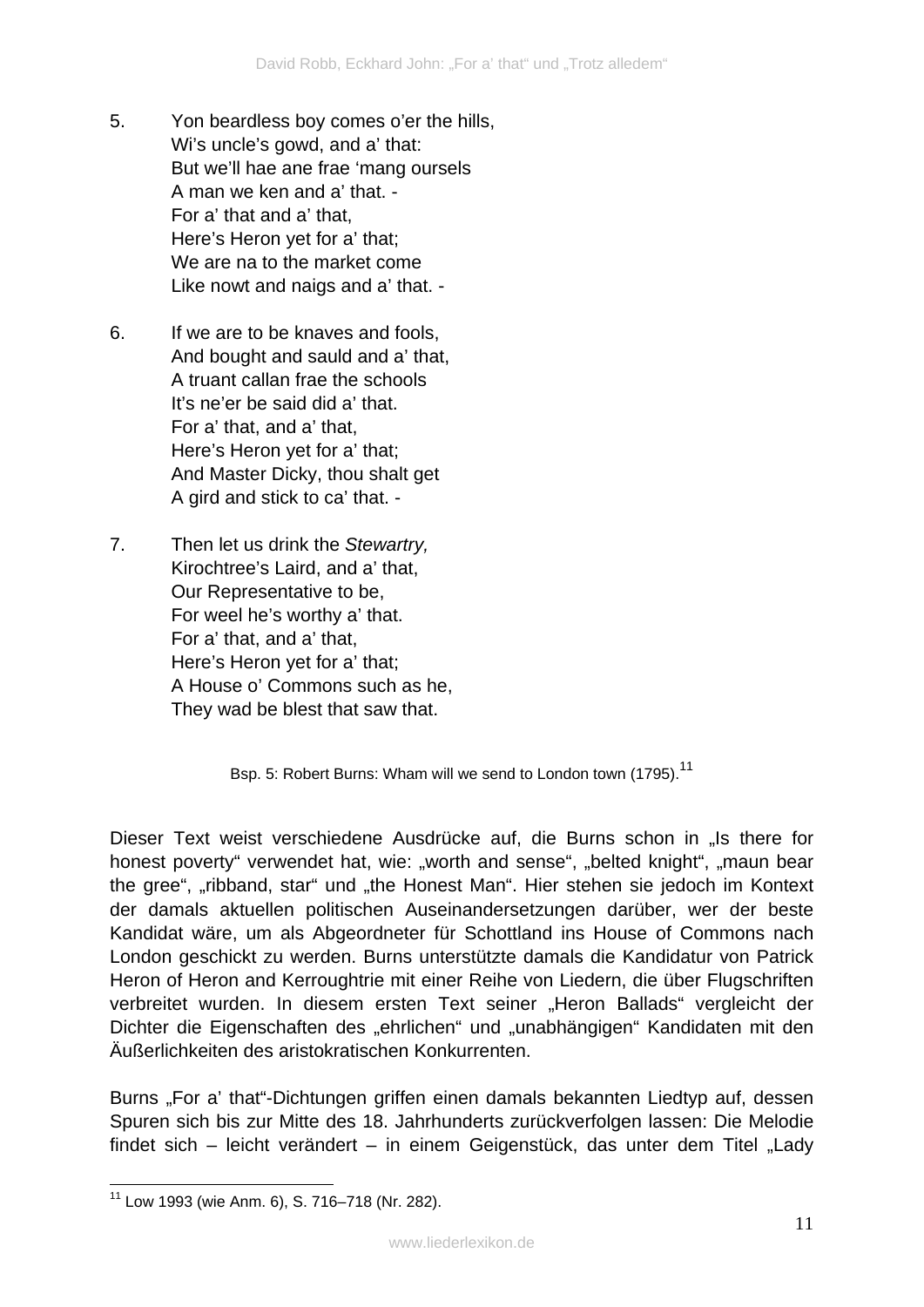McIntosh's Reel" 1759 in Robert Bremner's "A collection of Scots reels or country dances" veröffentlicht wurde.<sup>12</sup> Der Liedtypus "For a' that" war aber offenkundig schon vorher bekannt und wurde – wie in dem oben bereits angeführten Zitat von Carol McGuirk anklang – in Verbindung gebracht mit Stimmungen im Lande gegen König George. Bekannt ist ein 1750 publiziertes Lied mit dem "For a' that"-Refrain. das unmissverständlich subversive Gedanken gegen das englische Königshaus ausdrückt, mit dem die Jakobiten (Anhänger des schottischen Königs James) in der Zeit der Jakobiten-Aufstände 1715 und 1745 im Konflikt standen:

#### A Song

Tune, for a'that.

1. THO' \*\*\*\*\*\*\* reigns in \*\*\*\*\*'s Stead, I'm grieved yet scorn to shaw that, I'll ne'er look down nor hang my Head On rebel Whig for a'that; | For still I trust that Providence Will us relieve from a'that, Our royal Prince is weal in Health, And will be here for a'that.  *For a'that, and a'that, And thrice as muckle a'that ; He's far beyond the Seas the Night, Yet he'll be here for a'that.* 

*[S. 42]* 

- 2. He's far beyond *Dumblain* the Night, Whom I love weell for a'that ; He wears a Pistol by his Side that makes me blyth For a'that, The Highland Coat, the Philabeg, the Tartan Hose, and a'that, And tho' he's o'er the Seas the Night, He'll soon be here for a'that.  *And a'that, &c.*
- 3. He wears a Broadsword by his Side, And weell he kens to draw that, The Target and the Highland Plaid. The shoulder-belt and a'that ; A bonnet bound with Ribbons blue, The white Cockade, and a'that,

<sup>1</sup>  $12$  James C. Dick schreibt, dass "Lady Macintosh's Reel" erstmals 1754 gedruckt worden sei, gibt jedoch keine nähere Quellenangaben dafür an; vgl. James C. Dick: The Songs of Robert Burns. Now first printed with the melodies for which they were written. London etc. 1903, S. 475.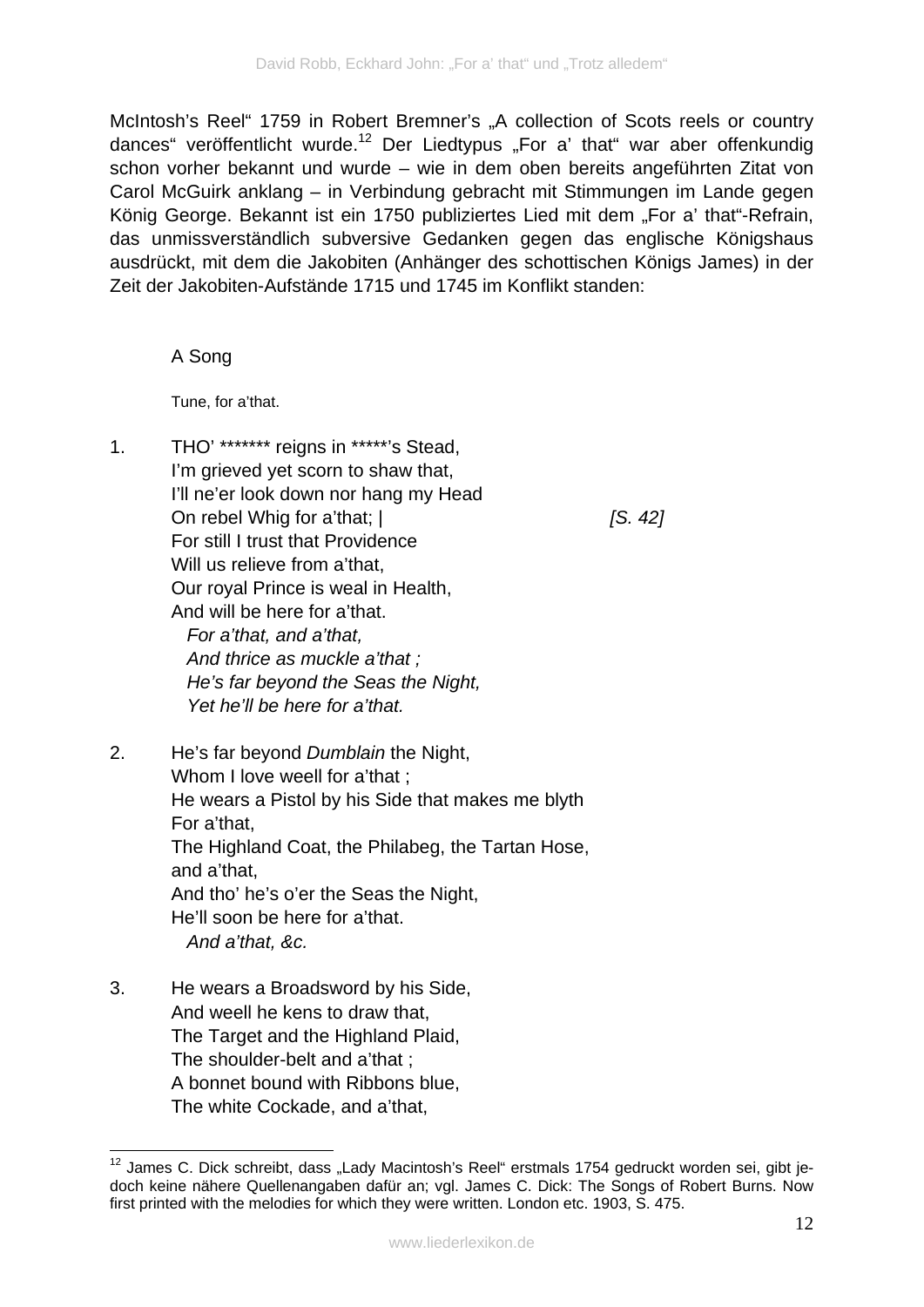And tho' beyond the Seas the Night, Yet he'll be here for a'that.  *And a'that, &c.* |

*[S. 43]* 

- 4. The Whigs think a that *Weal* is won, But Faith they ma'na' fa' that ; They think our loyal Hearts dung down, But we'll be blyth for a'that.  *For a'that, &c.*
- 5. But O what will the Whigs say syne, When they're mista'en in a'that ; When G----*ie* mun fling by the C---n, His Hat and Wig, and a'that ; The Flames will get baith Hat and Whig, As often they've done a'that ; Our highland Lad will get the C---n, And we'll be blyth for a'that.  *And a'that, &c.*
- 6. O! then your bra' militia Lads Will be rewarded duly, When they fling by the black Cockades, A hellish Colour truly. As Night is banish'd by the Day, The White shall drive awa that ; The Sun shall then his Beams display, And we'll be blyth for a'that.  *And a'that, &c.*

Bsp. 6: "For a' that" in: A Collection of Loyal Songs (1750).<sup>13</sup>

Dass eine Geigenbearbeitung der Melodie zu solchen Versen vom Musikverleger Robert Bremner als "Lady McIntosh's Reel" tituliert wurde, passt bestens zu der Information, dass es sich bei jener Lady um eine Parteigängerin des schottischen Thronaspiranten Bonnie Prince Charlie gehandelt haben soll.<sup>14</sup> Robert Bremner war

<sup>&</sup>lt;u>.</u> <sup>13</sup> A Collection of Loyal Songs, Poems &c., o.O. [Raglan] 1750, S. 41–43. Es gibt weder einen Hinweis auf den Drucker, Verlag, Verlagsort noch auf den Herausgeber oder Sammler. Vermerkt wird lediglich "Printed in the year 1750". Auf der Vorderseite der benutzten Ausgabe findet sich noch der mit Bleistift notierte Hinweis: "Jacobite songs, privately printed". Die Sternzeichen in der ersten Zeile beziehen sich auf "Geordie" (King George) und "Jamie" (King James). Die Auslassungen in Strophe 5 meinen wiederum "Geordie" und "Crown". – Der Umstand, dass Burns den Ausdruck "Hang my head" und den Vers "But Faith they ma'na' fa' that" in seinem Lied "A Man's a Man" variierte, legt nahe, dass Burns diesen "loyal song" womöglich selbst kannte.

 $14$  . From the above lines it appears that the Lady Macintosh of the title was Lady Anne Macintosh, also known as Anne Farquharson and Colonel Anne, married to the Laird of Macintosh. It must have been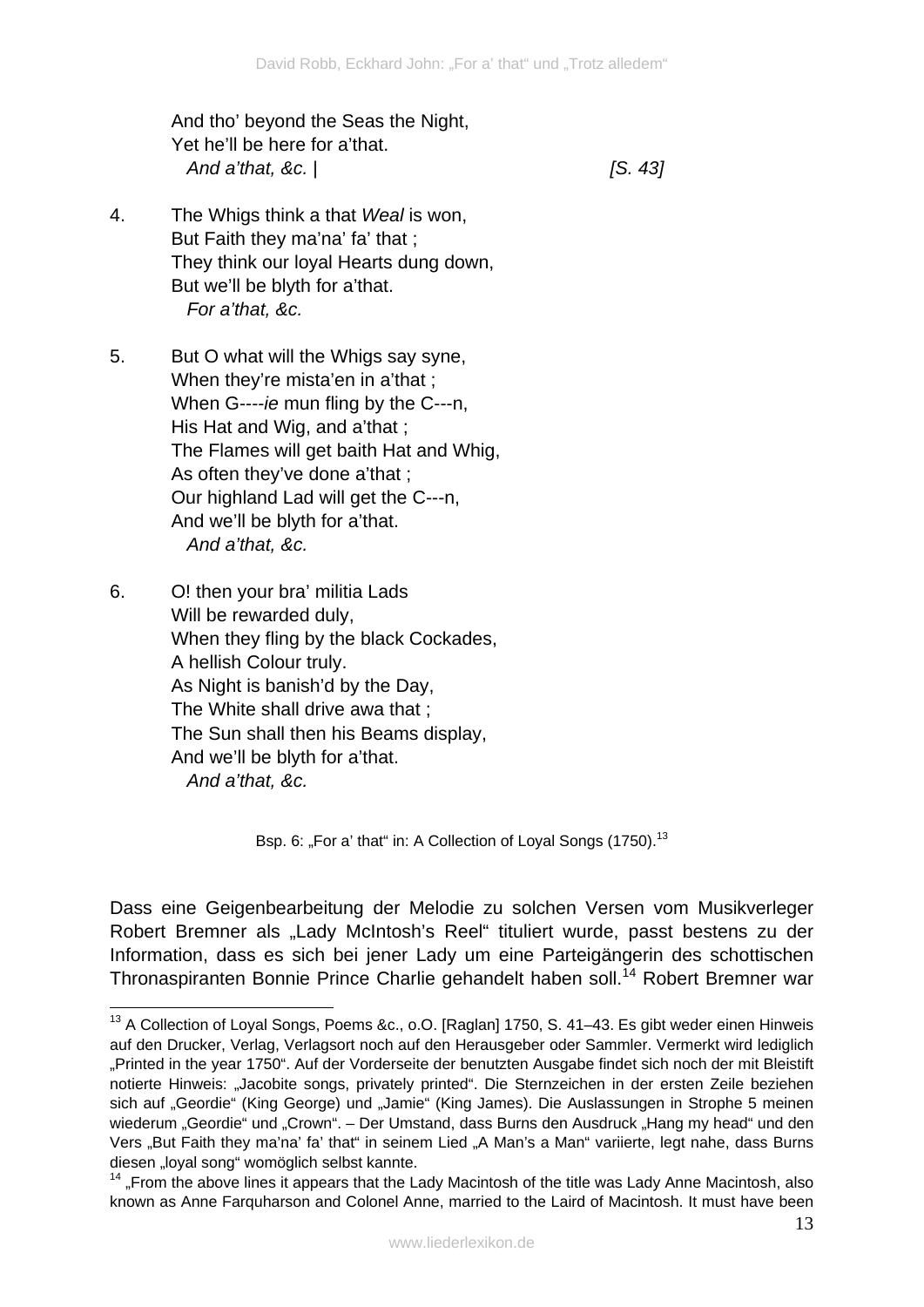der erste schottische Musikalienhändler, dessen Kundschaft wohl in erster Linie unter den gehobenen Schichten der Gentlemen und Ladies zu suchen war, und daher machte die titelgebende Referenz an Lady McIntosh ebenso Sinn wie ein entsprechendes musikalisches Arrangement mit einer Bassstimme für Cello oder Cembalo:



Bsp. 7: "Lady McIntosh's Reel" in: A Collection of Scots Reels (1759).<sup>15</sup>

"For a' that" scheint ein im 18. Jahrhundert populärer Liedtyp gewesen zu sein, der in verschiedenen Fassungen oder Varianten kursierte. Zumindest findet man drei Zeilen des Refrains des Jakobiten-Lied von 1750  $-$  "For a' that, and a' that / And thrice as muckle's a' that / He's bonnie coming o'er the hills" – auch in einem alten schottischen Schutzhütten-Lied (bothy song), das allerdings erst zwischen 1880 und 1925 aufgezeichnet wurde. Dieses witzige Volkslied drückt den Trotz einer Frau aus, die sich von den Mitmenschen in ihrer Gemeinde schlecht behandelt fühlt. Sie spricht die Leute des Dorfes direkt an und ermahnt diese, sie besser zu behandeln, da sich ihre Situation eines Tages verbessern könne. Sie meint, es werde ihnen sicher leid tun, wenn sie eines Tages mit einem reichen Mann weggehe und mit neuen eleganten Kleidern zurückkomme und sie dann auf ihre Wohltätigkeit angewiesen seien (siehe Bsp. 8).

<u>.</u>

a contentious union, for the laird supported the Hannovarians during the Jacobite rising in Scotland in 1745-6, while Anne held for Bonnie Prince Charlie. She even raised several hundred men to his service, although she did not personally lead them. At various times she and her husband were both captured by their respective foes, each time being released into each others' custody. " Andrew Kuntz: The Fiddler's Companion (1996–2009). URL: <http://www.ibiblio.org/fiddlers/LADYM\_LADYS.htm>.

<sup>&</sup>lt;sup>15</sup> A Collection of Scots Reels or Country Dances. With a Bass for the Violincello or Harpsichord. London: Robert Bremner [1759], S. 52. – Wie James C. Dick mitteilt, erschien diese erste Sammlung schottischer "Reels" in insgesamt 14 undatierten Nummern (à acht Seiten) in den Jahren 1757 bis 1761. Die Datierung der fraglichen Ausgabe auf 1759 orientiert an den Angaben von Dick 1903 (wie Anm. 12).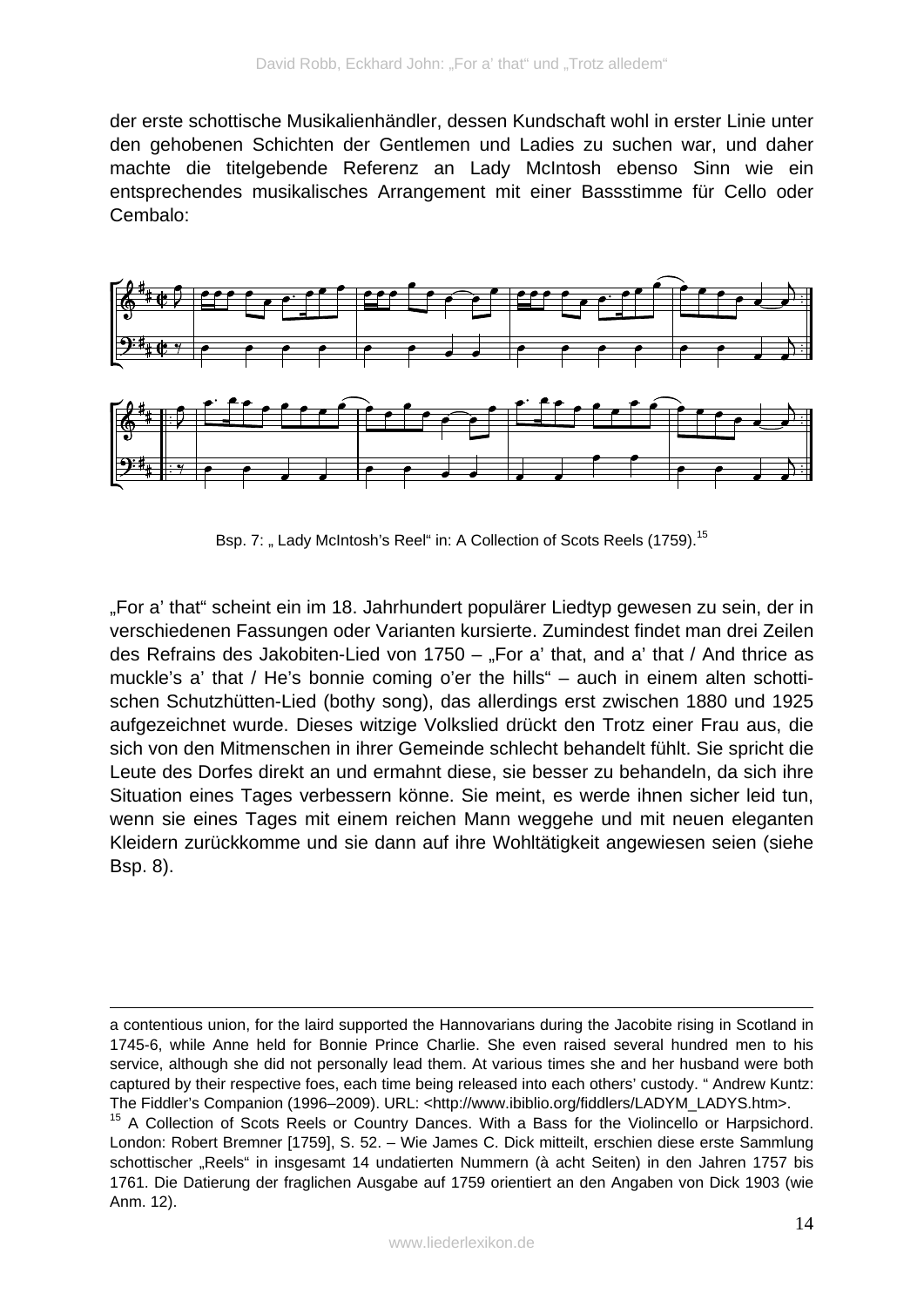For a' that and a' that

- 1. Be gude to me as lang's I'm here, I'll maybe win awa' yet; He's bonnie coming o'er the hills, That will tak' me frae ye a' yet. For a' that and a' that, And thrice as muckle's a' that; He's bonnie coming o'er the hills, That will tak' me frae ye a' yet.
- 2. He wears a bonnet for a hat, A napkin for a gravat, He wears a jacket for a coat, But he'll be mine for a' that. For a' that and a' that, And twice as muckle's a' that, He's coming here and will be here, To tak' me frae ye a' yet.
- 3. And maybe I'll hae hose and sheen, When ye maun a' gang barefit; And maybe I'll gang neat and clean, When ye gang wet and drablit; For a' that and a' that, And thrice as muckle's a' that; Ye'll maybe sit in my cot-town, When I sit in my ha' yet.
- 4. There's nane o' you been gude to me, But I'll reward ye a' yet, You'll maybe need a peck o' meal When I can gie ye twa yet; For a' that and a' that, And thrice as muckle's a' that, I'll hae fine kilns, and fine meal mills, And muckle mair than a' that.

Bsp. 8: "For a' that and a' that" in: Bothy Songs and Ballads (1930).<sup>16</sup>

<sup>1</sup>  $16$  "For a' that and a' that" in: John Ord: Bothy Songs and Ballads of Aberdeen, Banff & Moray, Angus and the Mearns. Paisley: Alexander Gardner 1930 (Reprint: Edinburgh: John Donald Publishers, 1974), S. 196.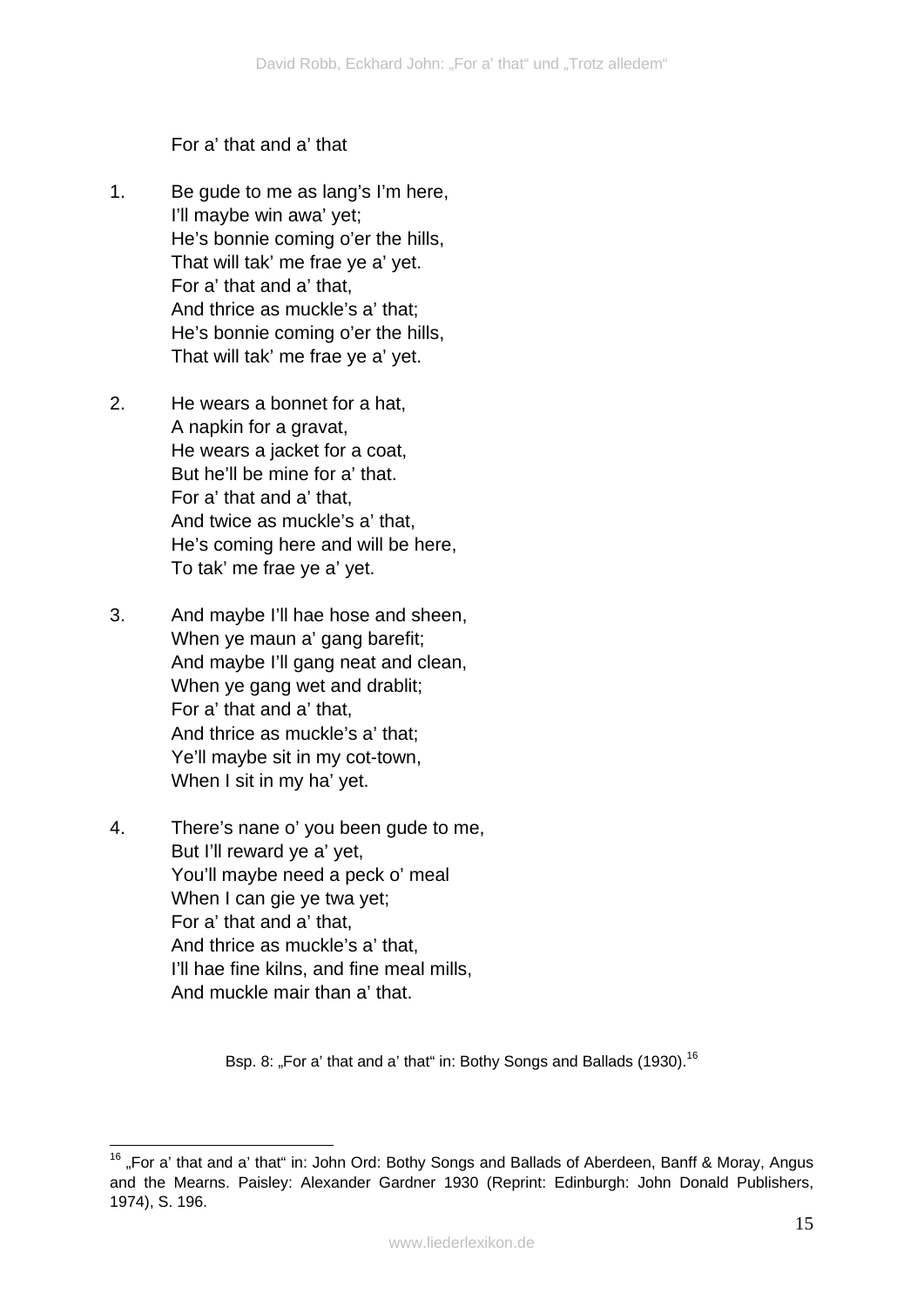Diese oder ähnliche Lieder hat Burns möglicherweise gekannt, denn die ersten beiden Zeilen des Refrains "For a' that, and a' that / And thrice as muckle's a' that" die auch schon im Liedtext der "Loyal Songs" (1750) auftauchen – hat Burns in seinen Texten "I am a bard" und "Tho' women's minds" leicht variiert verwendet.<sup>17</sup> Ob jedoch der bothy-song tatsächlich als Inspiration für seine "For a' that"-Gedichte gedient hat,<sup>18</sup> bleibt spekulativ – solange keine früheren Quellen für dieses Lied vorliegen. Gleichwohl kann man auch in diesem humorvollen Lied ein Grundmotiv der späteren politischen Versionen von Burns, Freiligrath und den deutschen Liedermachern erkennen: nämlich die Sehnsucht nach Veränderung sowie die Zuversicht, dass nichts bleibt, wie es ist, trotz aller Missstände der Gegenwart.

1

 $17$  Zur zweiten Version des Liedes – "Tho' women's minds, like winter winds" – erklärte Burns, dass der Liedtext zwar von ihm sei, nicht aber der Refrain "For a' that, an' a' that" ("This song is mine, all except the chorus"). Siehe: Reliques of Robert Burns: consisting chiefly of original letters, poems, and critical observations on Scottish songs; collected and published by R. H. Cromek. London: Cromek, 1808), zitiert nach Donald A. Low (Hrsg): The Songs of Robert Burns. London: Routledge 1993, S. 421.

<sup>&</sup>lt;sup>18</sup> Dies vermutet etwa John Ord: "Unser Nationaldichter, Burns, scheint dieses alte Schutzhütten-Lied als Modell für sein 'A Man's a Man for a' That' benutzt zu haben." ("Our national poet – Burns – appears to have used this old bothy song as a model for his 'A Man's a Man for a' That'".) Ord 1930 (wie Anm. 16), S. 196.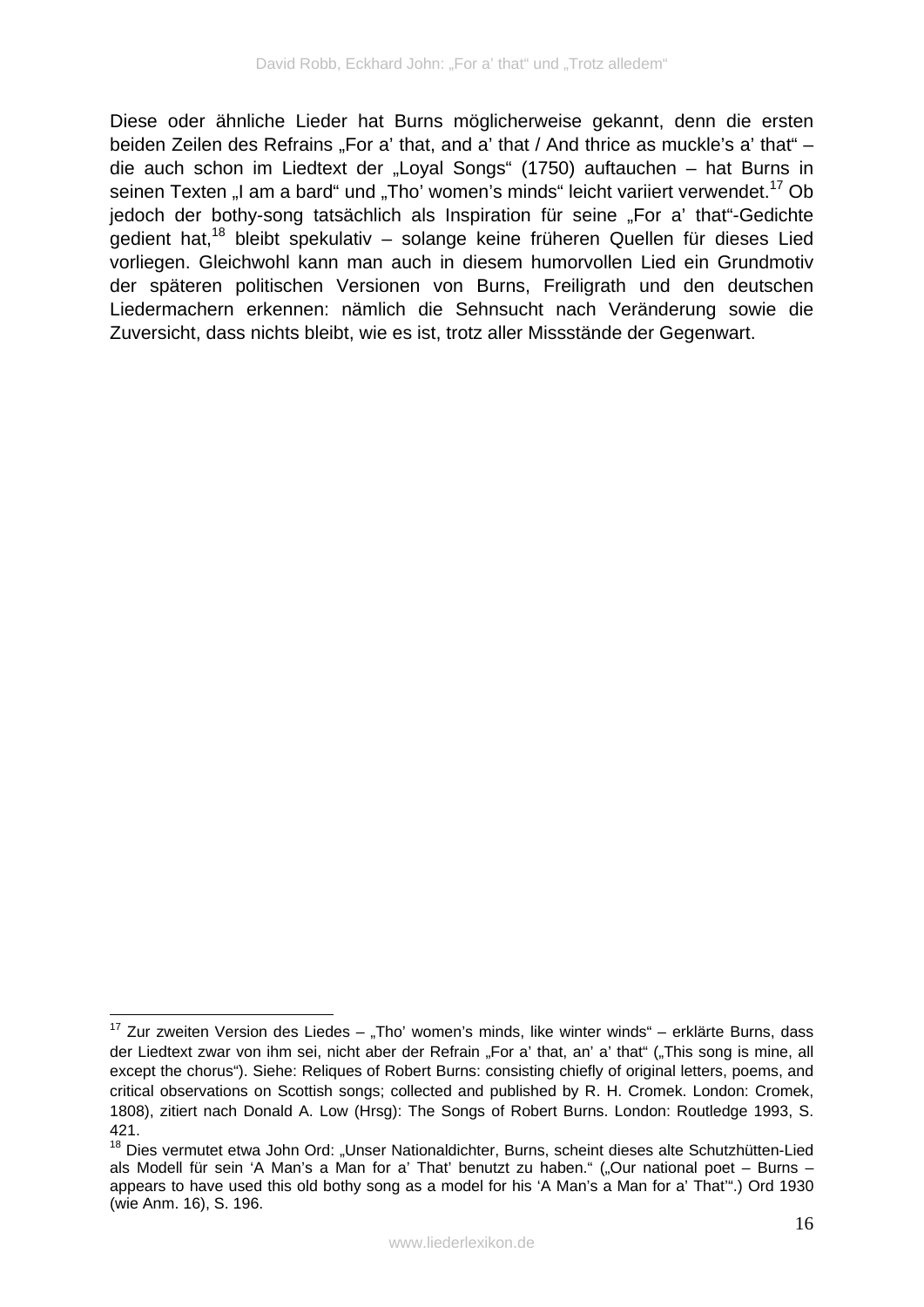# II. Ferdinand Freiligrath und "Trotz alledem"

Robert Burns Lied "Is there for honest Poverty" wurde 1843 durch Ferdinand Freiligrath ins Deutsche übersetzt (Edition B). Unter dem Titel "Trotz alledem" fand seine Nachdichtung mit dem Textanfang "Ob Armuth euer Loos auch sei" auch in Deutschland Verbreitung, zumal in der Arbeiterbewegung. Die schottische Melodie spielte dabei jedoch keine Rolle. Vielmehr wurde Freiligraths Text in den deutschen Liederbüchern des 19. Jahrhunderts zunächst mit einer neuen Weise von Heinrich Jäde gedruckt, während man dafür in der sozialdemokratischen Arbeiterbewegung zwischen 1870 und 1920 stets auf die Melodie des verbreiteten Trinkliedes "Als Noah aus dem Kasten war" zurückgriff.

Die Wendung "Trotzdem und alledem" soll – wie Freiligraths Biograph Eduard Schmidt-Weissenfels berichtet – schon 1839 ein Lieblingsausdruck des Dichters gewesen sein.<sup>19</sup> Insofern überrascht es nicht, dass ihn das schottische "For a' that and a' that" angesprochen hat, auch wenn es letztlich wohl eher der humanistische Liedtext war, der Freiligrath im November 1843 zu seiner Burns-Übersetzung motivierte. Denn just in dieser Zeit setzte bei dem damals in St. Goar mit einer Pension des preußischen Königs lebenden Freiligrath ein Meinungswandel über die Rolle des Schriftstellers ein, der ihn in der Folge als politischen Dichter hervortreten ließ. Seine Burns-Übertragung war einer der ersten Texte, die diese Entwicklung einleiteten und schon dieser rief (trotz des vergleichsweise gemäßigten Inhalts) die Zensur auf den Plan, die Anfang Januar 1844 eine Veröffentlichung in der "Kölnischen Zeitung" verhinderte. Freiligraths Eingabe gegen das Verbot des Liedes beim Oberzensurgericht in Berlin blieb erfolglos, vielmehr wurde am 13. Februar 1844 die Verfügung des Kölner Zensors bestätigt, weil mit diesem Gedicht

"den gegen die bestehende, sociale und politische Ordnung der Dinge ankämpfenden Tendenzen – [...] der feindlichen Entgegensetzung der verschiedenen Stände – in aufregender Weise das Wort geredt wird, weßhalb die Censurwidrigkeit diese[s] Gedichte[s] nach Artikel IV. der Censur-Instruction sich klar herausstellt".<sup>20</sup>

<sup>1</sup> <sup>19</sup> Eduard Schmidt-Weißenfels: Ferdinand Freiligrath. Ein biographisches Denkmal. Stuttgart 1876, S. 34; dort heißt es über den Ausklang weinseliger Stunden mit seiner Entourage: "Ging man Nachts dann oft mit feurigen Zungen heim, so stellte sich Freiligrath wohl nach seiner Gewohnheit hin, stemmte die Arme in die Seiten und rief mit seinem Lieblingsworte aus: Trotzdem und alledem – wir sind doch ordentliche Kerle!" An seinen Freund Wilhelm Ganzhorn schrieb Freiligrath 1845: "Du wirst mich ,trotz alledem u. alledem' frisch u. fidel finden." Brief vom 26. Juli 1845, in: Care Dietwalde! Ferdinand Freiligrath und Wilhelm Ganzhorn. Briefwechsel und Freundschaftsgedichte 1840 bis 1880. Stuttgart 2009, S. 49.

<sup>&</sup>lt;sup>20</sup> Zit. nach H. H. Houben: Verbotene Literatur von der klassischen Zeit bis in die Gegenwart. Ein kritisch-historisches Lexikon. 2. verb. Aufl. 1925, S. 185. – Die Entscheidung des Gerichts entsprach dem Antrag des Staatsanwalts von Lüderitz, der in seinem Kommentar zu dem Gedicht darauf abgehoben hatte, dass dieses darauf ziele, "die politische Ehre, wie sie im bestehenden politischen Verbande ausgetheilt werde, als Gegensatz moralische Ehre und Tüchtigkeit darzustellen. Die Absicht, Mißvergnügen zu erregen, sei damit erwiesen." Die Verse: "Der brave Mann, wie dürftig auch, Ist *König* doch trotz alledem!" hob der Staatsanwalt besonders hervor (ebd. S. 186). – Zur Entstehung und Zensur des Gedichtes siehe auch Kurt Roessler, Irene Hufnagel: 1844er Assmannshäuser. Kommentarband zu "Ein Glaubensbekenntniß. Zeitgedichte" von Ferdinand Freiligrath. Mainz 1994, S.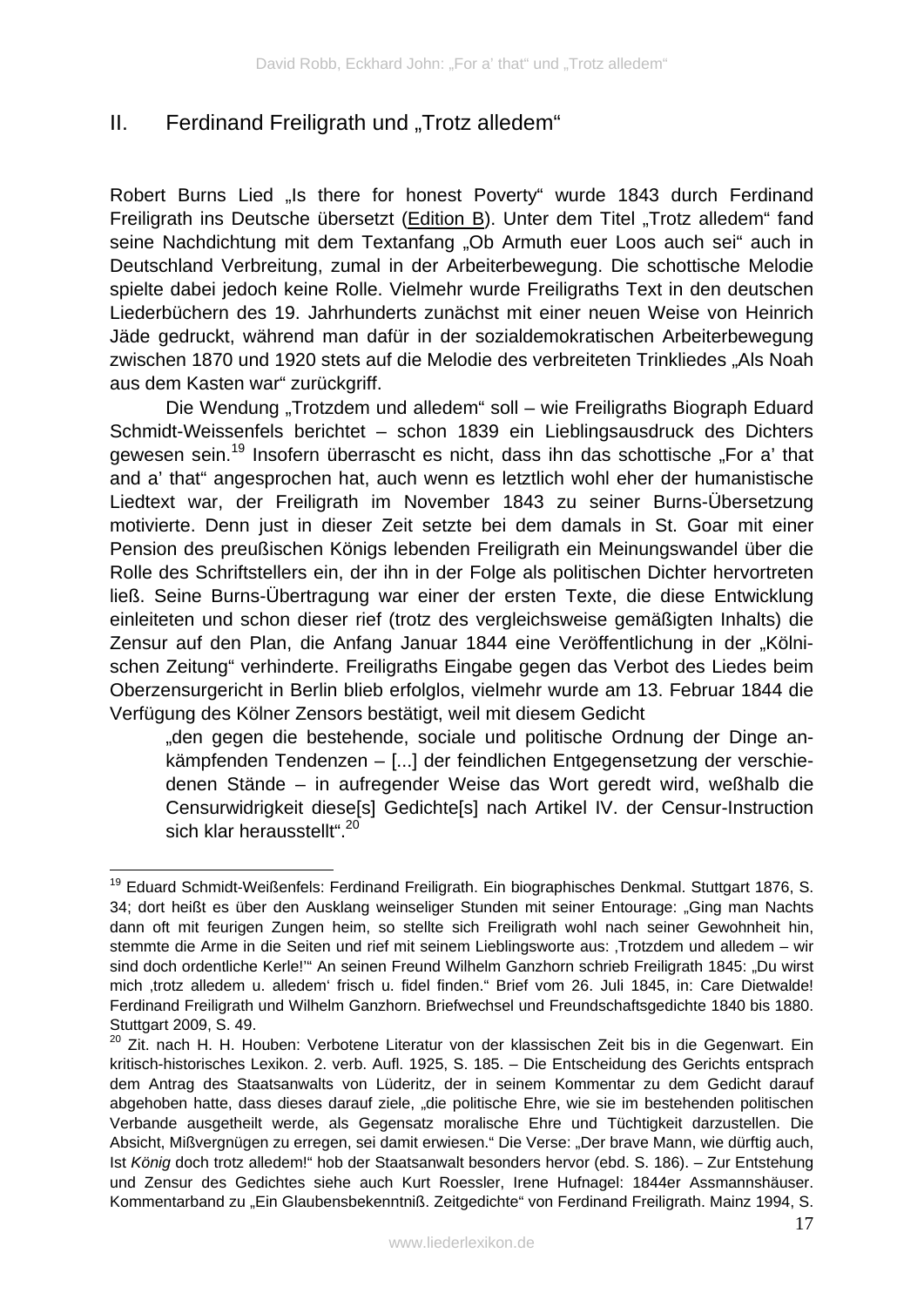Deshalb konnte Freiligrath die Übersetzung erst in seinem Buch "Ein Glaubensbekenntniß" (1844) veröffentlichen (s. Edition B).

Fünf Jahre nach der "Trotz Alledem"-Nachdichtung von Burns griff Freiligrath dieses Motto im Zuge der Revolution 1848 erneut auf und schrieb ein weiteres, dezidiert politisches Gedicht unter diesem Motto: "Trotz alledem! Variirt", welches am 6. Juni 1848 in der von Karl Marx herausgegebenen "Neuen Rheinischen Zeitung" (Köln) und wenig später auch in der Beilage zur "Deutschen Londoner Zeitung"<sup>21</sup> publiziert wurde (s. Edition C). Darin wird in den ersten Strophen Kritik an der Rückkehr der politischen "Reaktion" zum Ausdruck gebracht: "Trotz alledem" meint hier: trotz der anfänglichen Erfolge der revolutionären Bewegung.

> Das war 'ne heiße Märzenzeit, Trotz Regen, Schnee und alledem! Nun aber, da es Blüthen schneit, Nun ist es kalt, trotz alledem! Trotz alledem und alledem, Trotz Wien, Berlin und alledem – Ein schnöder, scharfer Winterwind Durchfröstelt uns trotz alledem!

Das ist der Wind der Reaktion Mit Mehlthau, Reif und alledem! Das ist die Bourgeoisie am Thron – Der annoch steht, trotz alledem! Trotz alledem und alledem, Trotz Blutschuld, Trug und alledem – Er steht noch und er hudelt uns Wie früher fast, trotz alledem!

Erst ab der dritten Strophe schwenkt dieser Liedtext wieder ein auf die Sinnebene des ursprünglichen Burns-Gedichtes, dass die Interessen der kleinen Leute wie der Menschheit sich trotz aller politischen Rückschritte letztlich durchsetzen würden. In der letzten Strophe heißt es:

> Nur, was zerfällt, vertretet ihr! Seid Kasten nur, trotz alledem! Wir sind das Volk, die Menschheit wir, Sind ewig drum, trotz alledem! Trotz alledem und alledem! So kommt denn an, trotz alledem! Ihr hemmt uns, doch ihr zwingt uns nicht – Unser die Welt trotz alledem!

1

<sup>98</sup> und S. 101–106; sowie Edda Ziegler: Literarische Zensur in Deutschland 1819–1848. München, Wien 1983, S. 21–23 und S. 80–85.

<sup>21</sup> Deutsche Londoner Zeitung, Nr. 169 vom 23. Juni 1848, S. 1336.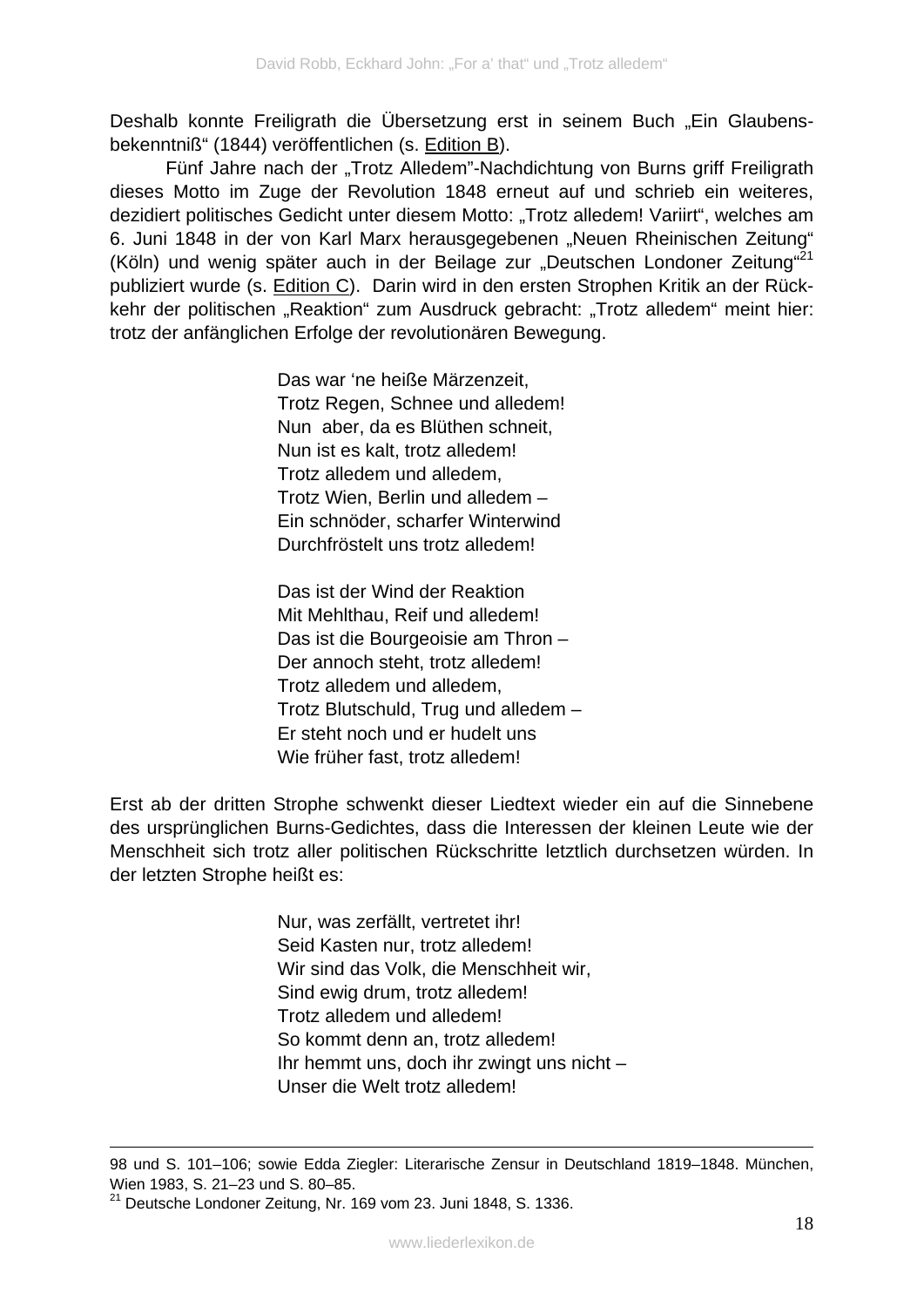Die Wirkung von Freiligraths "Variiert"-Fassung als politische Aktualisierung von "Trotz alledem" beruhte auf dem Bezugsrahmen (und der Kenntnis) seiner Burns-Übersetzung "Ob Armuth euer Loos auch sei". *Dieses* Lied war in den Tagen der Revolution 1848 das tatsächlich verbreitete "Trotz alledem"-Lied: 1847 ist es in dem von Heinrich Hoff verlegten "Deutschen Volksliederbuch"<sup>22</sup> und danach auch in den dezidiert "republikanischen" Liederbüchern erschienen.<sup>23</sup>

Ebenfalls in den revolutionären Jahren 1848/49 erhielt "Ob Armuth euer Loos auch sei" eine eigene Melodie: sie stammte vom Schriftsteller und Journalisten Heinrich Jäde (1815–1873), der 1848 in Weimar zu den Protagonisten der demokratischen Bewegung zählte.<sup>24</sup> Jädes Vertonung erschien erstmals 1850 in der "gänzlich umgearbeiteten Auflage" einer in Leipzig herausgebrachten "Auswahl deutscher Lieder":  $25$ 



Bsp. 9: "Ob Armut euer Los auch sei": Melodie von Heinrich Jäde (1850)

Hatte man sich vor der 1848er Revolution gelegentlich der Melodie des Weinliedes "Als Noah aus dem Kasten war" bedient, um aus Freiligraths Gedicht ein singbares

<sup>&</sup>lt;u>.</u>  $22$  Deutsches Volksliederbuch. Mannheim: Heinrich Hoff 1847, S. 112f. – Im gleichen Jahr war das Gedicht auch enthalten in: Die politischen Lyriker unserer Zeit. Ein Denkmal mit Portraits und kurzen historischen Charakteristiken. Leipzig 1847, S. 287f.

<sup>&</sup>lt;sup>23</sup> Republikanisches Liederbuch. Hrsg. Hermann Rollett. Leipzig: C. W. B. Naumburg 1848, S. 108-110; Republikanische Lieder und Gedichte deutscher Dichter. Hrsg. Johann Christian Justus Raabé. Kassel 1849, Nr. 103; Die Freiheit siegt! Liederbuch der Meklenburgischen Dorfzeitung. Wismar: J. H. Sievers [1850], S. 37f.

<sup>&</sup>lt;sup>24</sup> Zu Heinrich Jäde vgl. Geschichte der Stadt Weimar. Hrsg. Gitta Günther, Lothar Wallraf. 2. Aufl. Weimar 1976, S. 362–378; außerdem Heinrich Jäde: Kerker-Gedanken. Zwölf Lieder und Gedichte. Weimar 1848 sowie Robert Hesse: Stenographischer Bericht über die Verhandlung des Schwurgerichts zu Weimar am 7. April 1851, betreffend die Anklage gegen den Literaten Carl Heinrich Christian Jäde aus Weimar wegen Beleidigung des Königs von Preußen. Weimar 1851.

<sup>&</sup>lt;sup>25</sup> Auswahl deutscher Lieder mit ein- und mehrstimmigen Weisen. 7. stark vermehrte und gänzlich umgearbeitete Aufl. Leipzig: Serig'sche Buchhandlung 1850, S. 125f. (Nr. 64).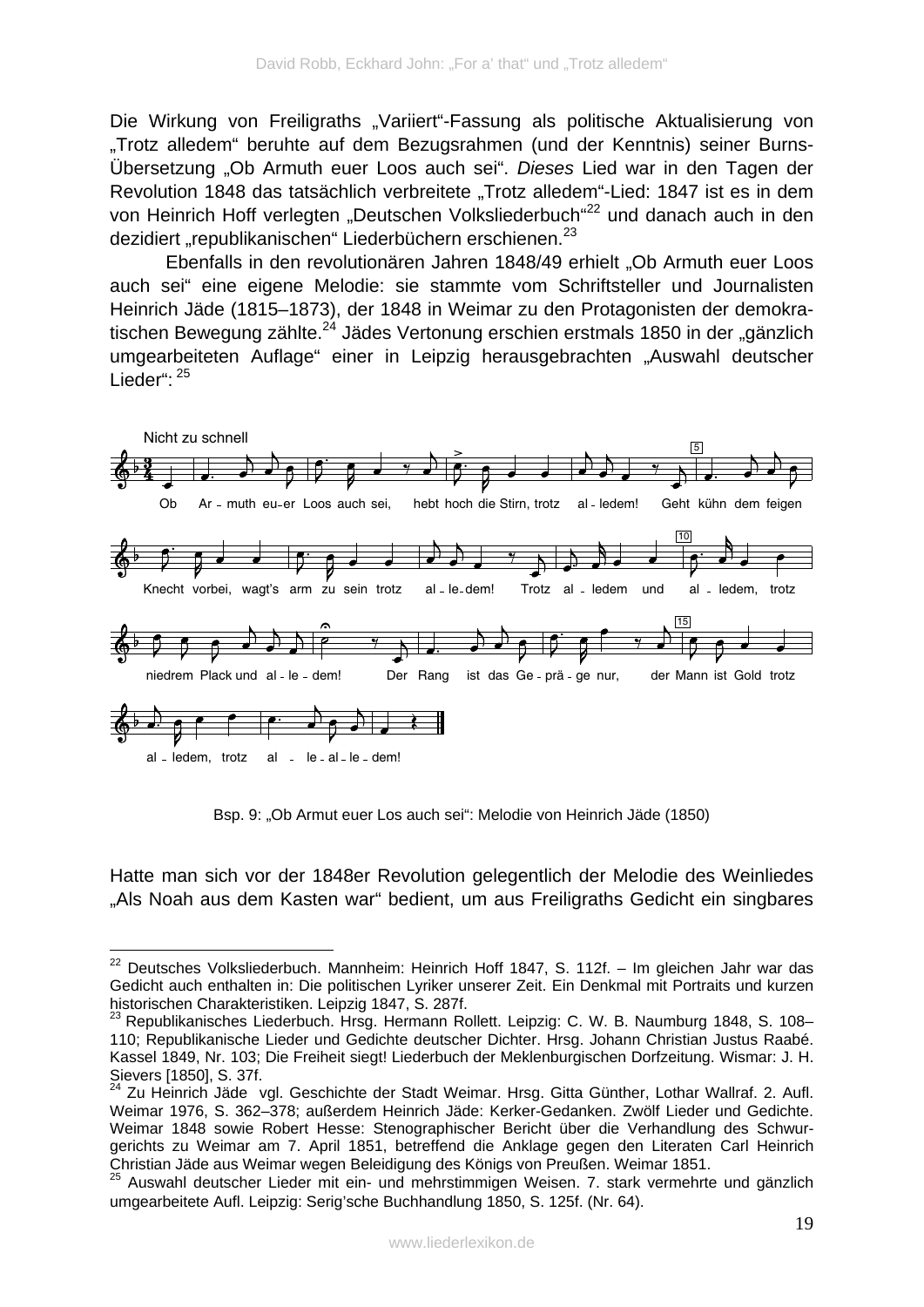Lied zu machen<sup>26</sup>, so erschien es in den Jahren danach mit der Melodie Heinrich Jädes.<sup>27</sup> In dieser Fassung fand das Lied ab 1858 auch Aufnahme in das "Allgemeine Deutsche Commersbuch" – und hielt sich in diesem auflagenstarken Studentenliederbuch bis 1880.<sup>28</sup> Auch bei den Freiligrath-Feiern 1867 ist "Trotz alledem" vermutlich mit der Musik von Jäde erklungen.<sup>29</sup>

 Dies veränderte sich nach dem deutsch-französischen Krieg 1870/71 im Zuge des zunehmend militanten Nationalismus und der Gründung des Kaiserreichs: das Burns-Freiligrath'sche Plädoyer für soziale Brüderlichkeit verschwand aus dem bürgerlichen Milieu – stattdessen wurde das Lied "Ob Armut euer Los auch sei" nun von der sozialdemokratischen Arbeiterbewegung aufgegriffen. Ab den 1870er Jahren erschien es in entsprechenden "Proletarier-Liederbüchern": hier jedoch nicht mehr mit der Melodie des ehemaligen Revolutionärs Heinrich Jäde (der in den Jahren danach vor allem als Kinderbuchautor bekannt war), sondern man griff in den sozialistischen Kreisen wieder auf die ziemlich verbreitete Melodie von "Als Noah aus dem Kasten war" zurück.<sup>30</sup>



Bsp. 10: Melodie "Als Noah aus dem Kasten war"<sup>31</sup>

Die Verbindung des Text "Ob Armut euer Los auch sei" mit der Melodie des "Noah"-Liedes prägte in der Folge die "Trotz alledem"-Rezeption in der deutschen Arbeiterbewegung: von den Jahren des Sozialistengesetzes (1878–1890) – mit Publikations-

1

<sup>&</sup>lt;sup>26</sup> Vgl. die Melodiezuweisung in: Deutsches Volksliederbuch. Mannheim: Heinrich Hoff 1847, S. 112.

<sup>&</sup>lt;sup>27</sup> Siehe auch: Auswahl deutscher Lieder mit ein- und mehrstimmigen Weisen. 9. verb. Aufl. Leipzig: Serig'sche Buchhandlung 1860, S. 112f. (Nr. 59); und Allgemeines Deutsches Schützen- und Turnerliederbuch. Mit Melodien hrsg. von Fr. Erk und M. Schauenburg. Lahr: M. Schauenburg 1866, S. 78f. (Nr. 60).

<sup>&</sup>lt;sup>28</sup> Allgemeines Deutsches Commersbuch. Lahr: M. Schauenburg, Leipzig: G. E. Schulze 1858, S. 78f. (Nr.  $\overline{60}$ ); ebd. bis zur 24. Aufl. Lahr 1880.

<sup>29</sup> Vgl. dazu Rainer Noltenius: Dichterfeiern in Deutschland. Rezeptionsgeschichte als Sozialgeschichte am Beispiel der Schiller- und Freiligrath-Feiern. München 1984, S. 220 und 235.

<sup>30</sup> Neuestes Proletarier-Lieder-Buch von verschiedenen Arbeiterdichtern. Gesammelt von Johann Most. 3. Aufl. Chemnitz: Verlag der Genossenschafts Buchdruckerei 1873, S. 79f. (Nr. 45); ebenso Johann J. Most: Proletarier-Liederbuch. 5. Aufl., hrsg. von Gustav Geilhof. Chemnitz 1875, S. 58f. (Nr. 33).

<sup>&</sup>lt;sup>31</sup> Commersbuch. Hrsg. und mit kritisch-historischen Anmerkungen versehen von Max Friedländer. Leipzig: C. F. Peters [ca. 1892], S. 6 (Nr. 4). Die Melodie schrieb C. H. Reissiger (1798–1859) im Jahr 1826.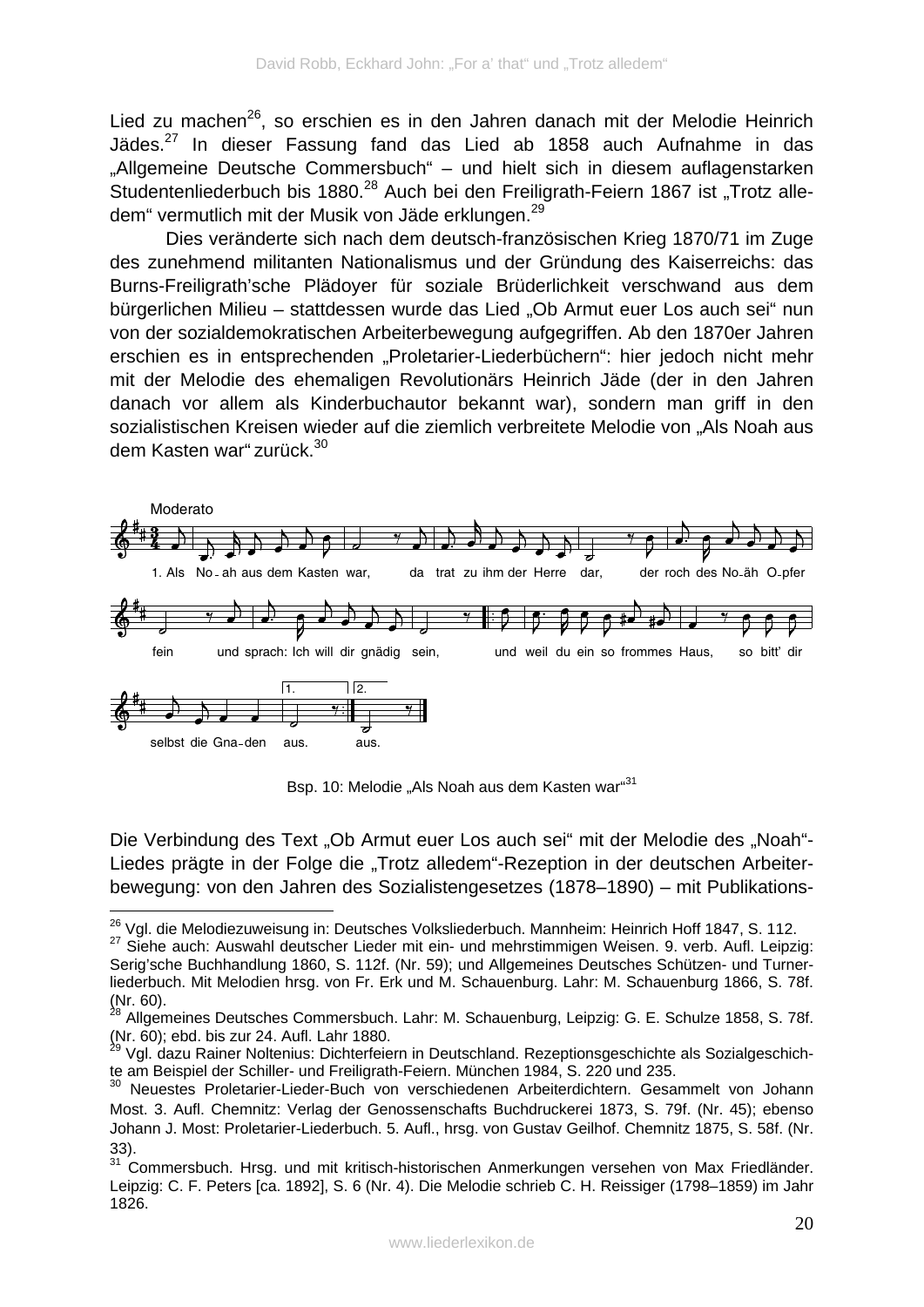orten wie Zürich oder London<sup>32</sup> – über die Zeit der Jahrhundertwende<sup>33</sup> bis zu Beginn der 1920er Jahre.<sup>34</sup> Auf Jädes Vertonung wurde nur noch sehr vereinzelt hingewiesen.<sup>35</sup> Außerdem ist der Liedtext auf vier Strophen reduziert worden: seit den 1880er Jahren findet sich "Ob Armut euer Los auch sei" nur noch unter Verzicht auf die ursprünglich vierte Strophe ("Ein Fürst macht Ritter, wenn er spricht") gedruckt.

Parallel dazu erfuhr die Redewendung "Trotz alledem und alledem" in der zweiten Hälfte des 19. Jahrhunderts eine immer größere Verbreitung und entwickelte sich – auch unabhängig von Freiligraths "Trotz alledem"-Liedern – zu einem geflügelten Wort.<sup>36</sup> Der Sprachforscher Daniel Sanders (1819–1897) machte die Wendung "trotz alledem und alledem" sogar zu seinem Wahlspruch, der in privaten wie öffentlichen Äußerungen immer wiederkehrte – bis hin zu seiner Stellungnahme in der damaligen Orthographiedebatte.<sup>37</sup> Und der Schriftsteller und damalige Feuilletonredakteur der "Frankfurter Zeitung" Johannes Proelß (1853–1911) brachte 1886 einen eigenen Gedichtband unter dem Titel "Trotz alledem!" heraus, über den Ludwig Salomon ein Jahr später in der "Geschichte der deutschen Nationallitteratur des neunzehnten Jahrhunderts" anmerkte: Die Gedichte Proelß

"vertreten die Anschauung, daß trotz aller Not des Daseins das Leben dennoch als ein köstliches Gut zu schätzen sei, das uns in der Liebe und in der Schönheit der Welt eine Fülle von Freuden biete. Es geht ein frischer, erquickender Zug durch diese Lieder, und es dokumentiert sich in ihnen ein edler Sinn, ein mannhafter Charakter."<sup>38</sup>

Den Auftakt dieser Gedichtsammlung bildete eine "Trotz alledem"-Neudichtung von Johannes Proelß, die ausdrücklich an Freiligraths Burns-Übersetzung anknüpfte, inhaltlich jedoch eher einer Maxime wie "Froh zu sein bedarf es wenig" korrespondierte:

<sup>1</sup> <sup>32</sup> Sozialdemokratische Lieder und Deklamationen. 6. bedeutend verm. Aufl. Zürich 1881, S. 47f. (Nr. 25); Sozialdemokratisches Liederbuch. 8. veränd. Aufl. Zürich 1885, S. 45f. (Nr. 24); Sozialdemokratisches Liederbuch. 10. Aufl. Hottingen-Zürich 1887, S. 55f. (Nr. 29); Sozialdemokratisches Liederbuch. Sammlung revolutionärer Gesänge. 11. veränd. Aufl. London 1889, S. 55f. (Nr. 29).

<sup>33</sup> Rudolf Hanser: Proletarier-Liederbuch. Sammlung von ausgewählten Liedern und Gedichten für das arbeitende Volk. 2. Ausg. nach der Konfiskation. Wien: Heimann 1891, S. 9f. (Nr. 4); Max Kegler's Sozialdemokratisches Liederbuch. 3. Aufl. Stuttgart 1891, S. 72f.; Arbeiter Liederbuch. Eine Sammlung sozialdemokratischer Lieder und Deklamationen. 21. bedeutend verm. Aufl. New York: Brausewetter & Benedix 1894, S. 60f.; Sozialdemokratisches Liederbuch. Sammlung revolutionärer Gesänge. Zürich 1895, S. 37f. (Nr. 26); Max Kegler's Sozialdemokratisches Liederbuch. 8. Aufl. Stuttgart 1897, S. 72f.;

<sup>&</sup>lt;sup>34</sup> Arbeiter-Lieder. Berlin: A. Seehof & Co. Verlag, o.J. [ca. 1920], S. 30f.

<sup>&</sup>lt;sup>35</sup> Demokratisches Liederbuch, zum Gebrauch der Volksvereine. Hrsg. von einer Kommission des Demokratischen Vereins in München. 2. durchges. Aufl. Stuttgart 1898, S. 8f. (Nr. 5); Freie Klänge. Taschenliederbuch für das Arbeitende Volk. Hrsg. von Konrad Beißwanger Nürnberg [um 1900], S.  $\frac{50f}{36}$ 

 $36$  Georg Büchmann: Geflügelte Worte. Der Citatenschatz des deutschen Volkes. Berlin 1895, S. 17.

<sup>&</sup>lt;sup>37</sup> Val. Ulrike Haß-Zumkehr: Daniel Sanders. Aufgeklärte Germanistik im 19. Jahrhundert. Berlin, New York 1995 (Studia Linguistica Germanica 35), S. 98f.

<sup>38</sup> Ludwig Salomon: Geschichte der deutschen Nationallitteratur des neunzehnten Jahrhunderts. 2. Aufl. Stuttgart 1887, S. 609.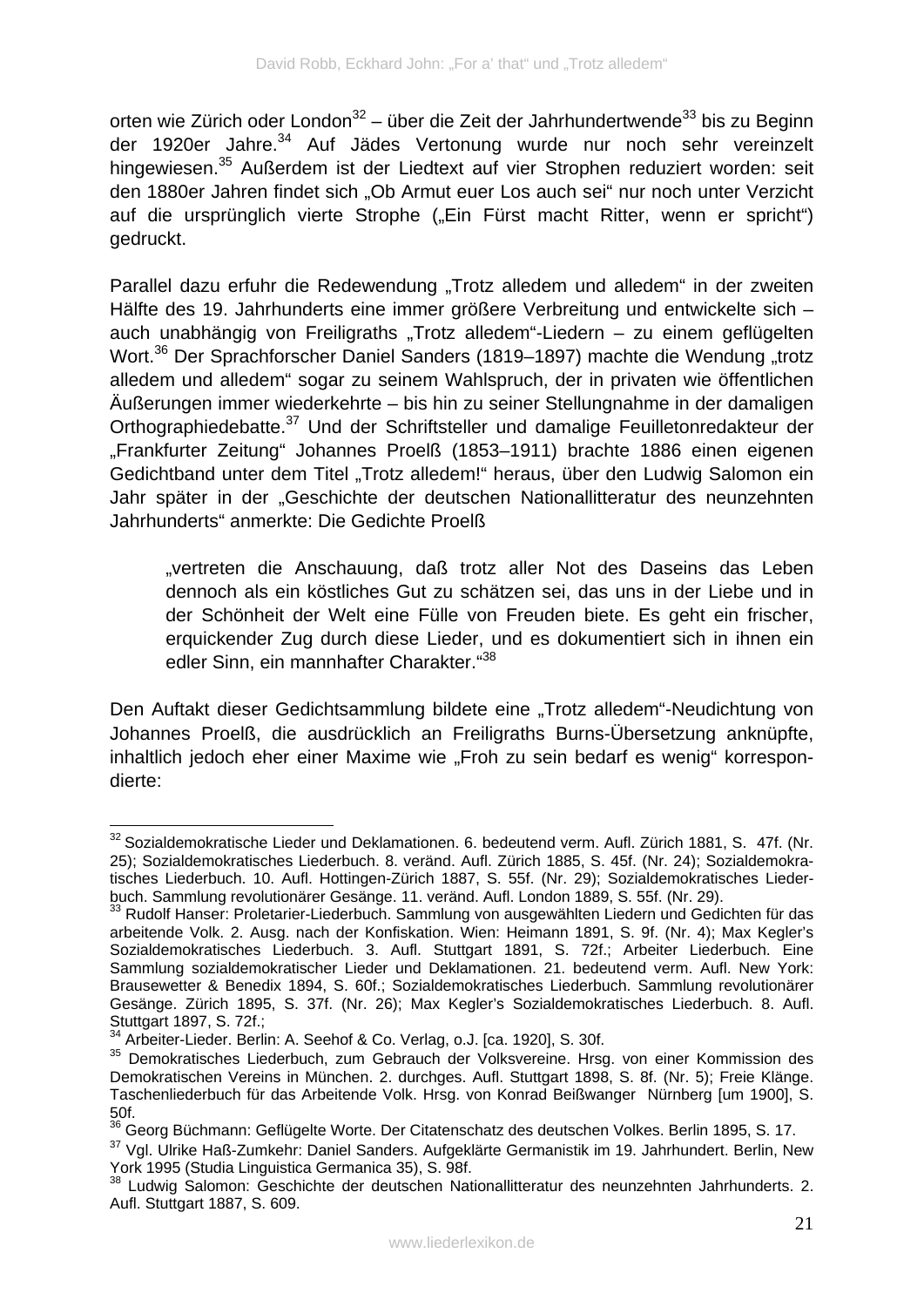#### Trotz alledem!

Ob Armuth euer Loos auch sei – Hebt hoch die Stirn trotz alledem!..." Burns–Freiligrath

- 1. Ob ihr des Lebens Werth verneint – Die Welt ist schön! ... Trotz alledem! Des Glückes helle Sonne scheint Für jedes Aug' trotz alledem. Trotz alledem und alledem, Trotz Sorg und Noth und alledem – Das schwärzeste Gewölk durchbricht Die Sonne doch – trotz alledem!
- 2. Und klügelt ihr auch noch so fein: Des Daseins Lust – trotz alledem – Sei Wahn und wesenloser Schein – Die Schönheit lebt! Trotz alledem. Trotz alledem und alledem – Sie lebt und wirkt trotz alledem – In Herzen d'rin Begeisterung Und Liebe wohnt trotz alledem. |

*[S. 2]* 

- 3. Hebt doch den Blick vom Staub empor! Die Herzen auf! Trotz alledem! Den Harmonieen leiht das Ohr, Die Euch umziehn trotz alledem. Trotz alledem und alledem, Trotz Krankheit, Tod und alledem. Wer Schönheit liebt und Schönheit übt Wird glücklich hier trotz alledem.
- 4. Ihr Armen, hold der Poesie, Wie seid ihr reich trotz alledem! Ihr Reichen, die ihr blind für sie – Wie arm seid ihr trotz alledem. Trotz alledem und alledem, Trotz Prunk und Pracht und alledem – Ein frisches liebereiches Herz Macht froh allein trotz alledem.
- 5. Drum weh der Zeit, die träg' versäumt Des Herzens Zucht trotz alledem, Die von Besitz und Macht nur träumt Und glücklos bleibt trotz alledem.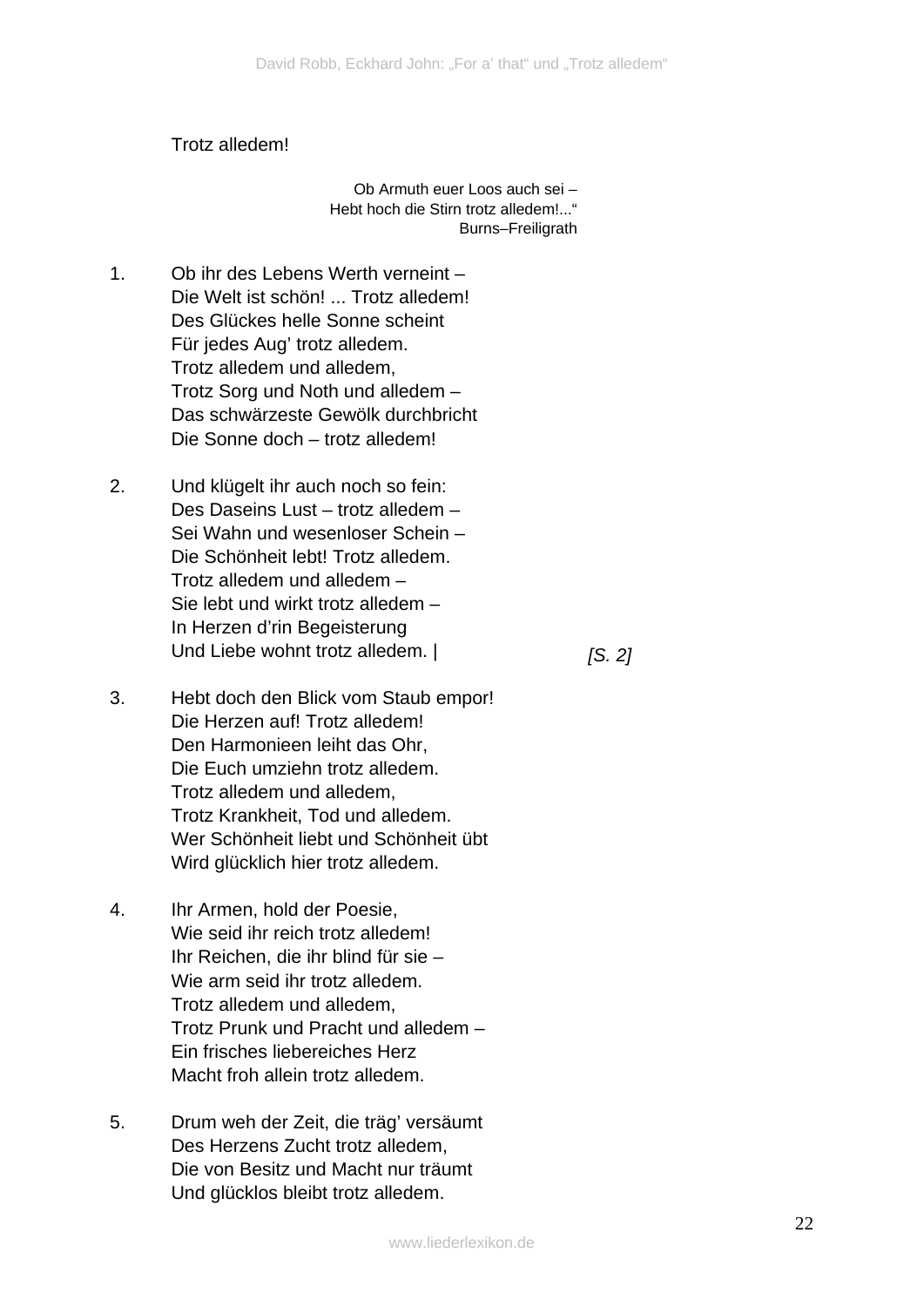Trotz alledem und alledem, Trotz Herrscherglanz und alledem – In Purpur auch kann man an Glück Ein Bettler sein – trotz alledem! |

*[S. 3]* 

6. Ist dies ein Bild der eignen Zeit? Fast scheint's. – Doch nein, trotz alledem – Noch walten Herzensfreudigkeit Und Schönheitsglück trotz alledem. Trotz alledem und alledem, Trotz Spott und Hohn und alledem Stirbt nimmer aus das frohe Lied Zum Preis der Welt – trotz alledem.

Bsp. 11: Johannes Proelß: Trotz alledem! (1886)<sup>39</sup>

In der Arbeiterbewegung wurde der Begriff "Trotz alledem" zunehmend mit dem Gestus von Widerstand in Verbindung gebracht. Aber wie Dick van Stekelenburg ausführt, lässt sich ihre Bedeutung nicht nur auf den Begriff der Rebellion beschränken. Vielmehr drückt sich darin neben dem Schlagwort, durch das widerständige Gefühle gegen die herrschenden Verhältnisse formuliert werden können, auch die Forderung aus, "bei tragischen Niederlagen […] nicht im Tragischen zu verharren", sondern solche gesellschaftlichen Zustände gerade zu überwinden.<sup>40</sup> Insofern spiegelt die Formel "Trotz alledem" – rückblickend – die ganzen Hoffnungen und Enttäuschungen der Arbeiterbewegung wider.

Dabei ist nochmals zu unterstreichen, dass für die Zeitgenossen damals in erster Linie die Burns-Übersetzung "Ob Armuth euer Loos auch sei" als Bezugspunkt für die Redewendung "Trotz alledem" fungierte und nicht Freiligraths "Märzenzeit"-Fassung, die im Liedrepertoire der Arbeiterbewegung bis in die Jahre nach dem Zweiten Weltkrieg gar keine Rolle spielte.<sup>41</sup> Im 19. und im frühen 20. Jahrhundert finden sich für das "Märzenzeit"-Lied insgesamt nur wenige Rezeptionsbelege. Die letzte Zeile "Unser die Welt, trotz alledem" war beispielsweise das Motto, mit dem die Sozialdemokraten 1890 ihren Wahlerfolg kommentierten.<sup>42</sup>

<sup>1</sup>  $39$  Johannes Proelß: Trotz alledem! Gedichte. Frankfurt am Main: J. D. Sauerländer 1886, S. 1–3.

<sup>&</sup>lt;sup>40</sup> Dick van Stekelenburg: "Trotz alledem!" – Die Revolution zersungen. Von der Epigonalität politischer Aktualität. In: Amsterdamer Beiträge zur neueren Germanistik 36 (1993), S. 377.

<sup>&</sup>lt;sup>41</sup> Schon 1957 hat Inge Lammel auf diesen Umstand hingewiesen: "Diese zweite Textfassung von Freiligraths , Trotz alledem' erschien in Liederbüchern erstmalig nach 1945 und ist in früheren Arbeiter-Liederbüchern nicht zu finden." Inge Lammel: Lieder der Revolution von 1848. Leipzig 1957 (Das Lied im Kampf geboren 1), S. 15.

<sup>&</sup>lt;sup>42</sup> Vgl. das Titelblatt der Parteizeitung "Der Sozialdemokrat" vom 8. März 1890 (siehe Abb. 1).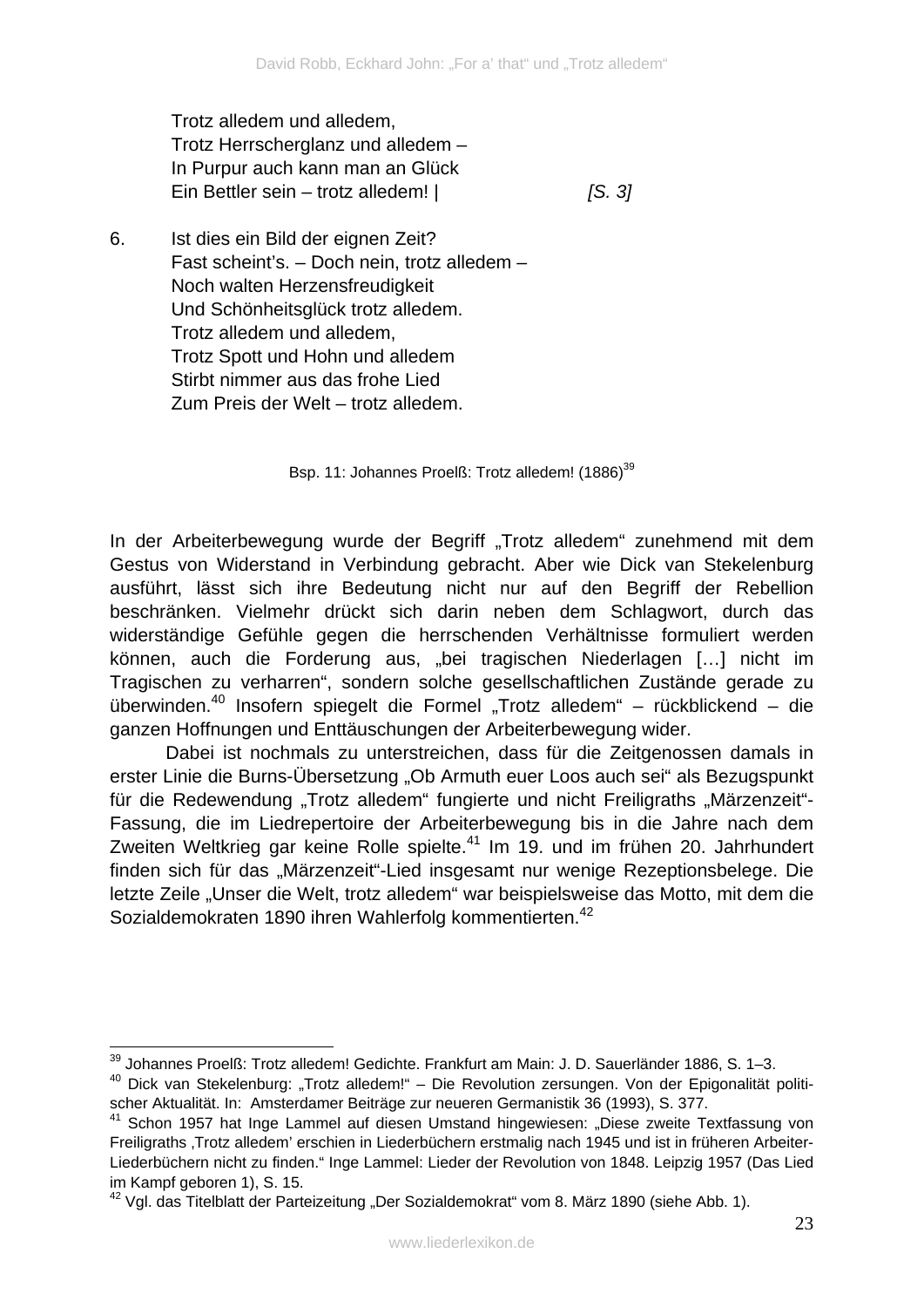

Abb.1: "Unser die Welt, trotz alledem": Der Sozialdemokrat, 8. März 1890  $©$  Bildarchiv Preußischer Kulturbesitz<sup>43</sup>

Drei Jahre später verfasste der Bergarbeiter und Arbeiterdichter Heinrich Kämpchen eine "Trotz alledem"-Version, die von den Erfahrungen des großen Streiks im Ruhrbergbau 1889 geprägt war:

<sup>&</sup>lt;u>.</u>  $43$  Digitalisierte Online-Sammlung "Deutsche Geschichte in Dokumenten und Bildern" (DGDB), URL: <http://germanhistorydocs.ghi-dc.org/sub\_image.cfm?image\_id=1459 >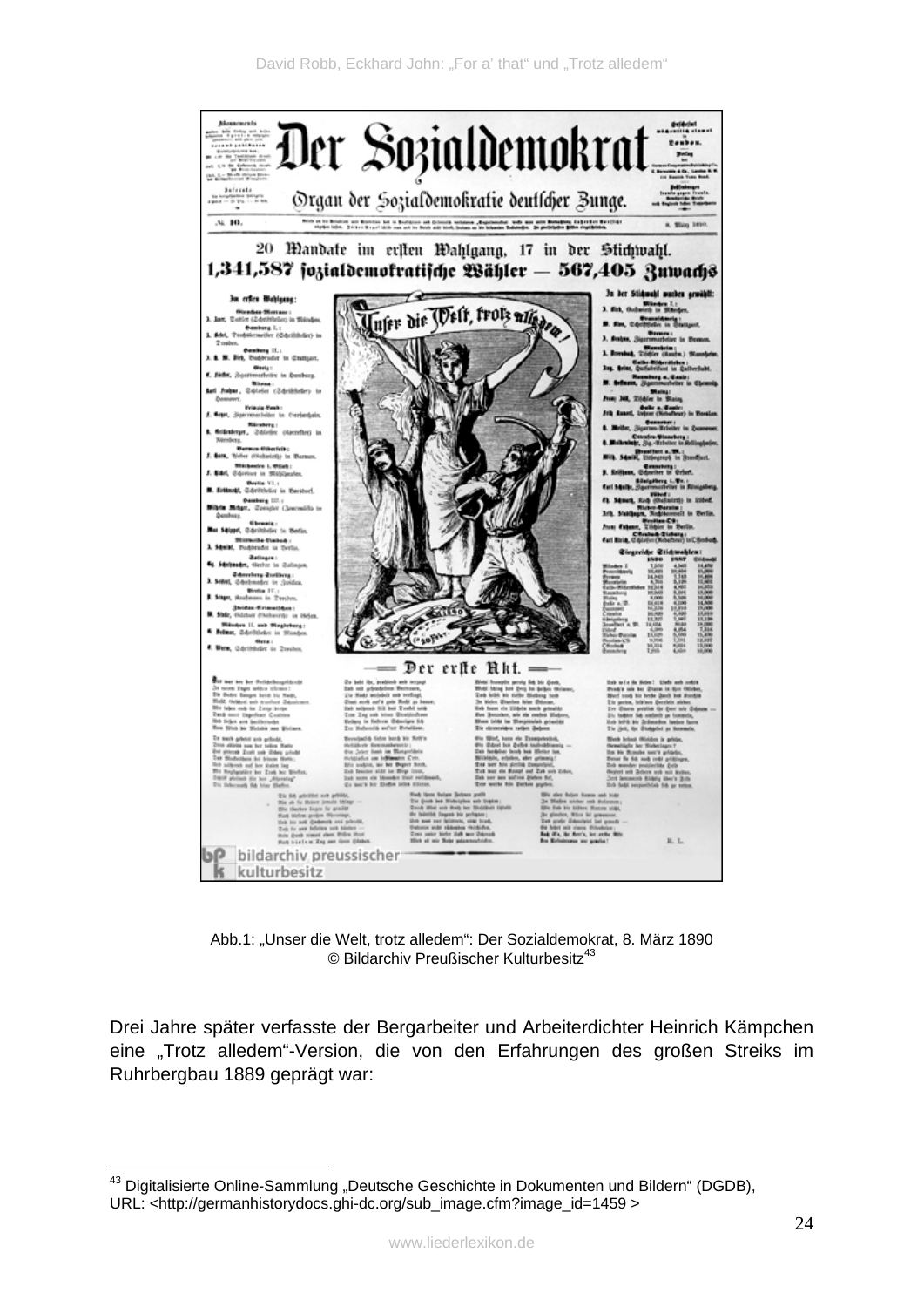#### Trotz alledem!

- 1. Ob ihr auch ächtet uns zur Zeit, Weil euch die Wahrheit unbequem, Es finden Rufer sich im Streit Trotz alledem und alledem.
- 2. Es ist verlor'ne Liebesmüh, Was ihr erdenkt, was ihr ersinnt Und wie ihr immer spät und früh Auch eure dunklen Ränke spinnt.
- 3. Kein Spitzeltum, kein Büttelheer Beugt unsern Mut, bringt uns zu Fall; Wir brauchen keine Waffenwehr Und sind doch Sieger überall.
- 4. Ja, Sieger, trotz- und alledem, Wir sagen's stolz, in jeder Schlacht. Kein Druck- und kein Gewaltsystem Hat uns noch den Garaus gemacht.
- 5. Drum harren wir voll Zuversicht, Es kommt die Zeit – ob kurz, ob lang – Wo auch die letzte Kette bricht, Die man um unsre Glieder schlang.
- 6. Wo überstanden Spott und Hohn. Die Freiheit Herrschermacht erhält – Wo jach versinkt der letzte Thron Und wo die letzte Krone fällt.

<u>.</u>

Beisp. 12: Heinrich Kämpchen: Trotz alledem (1893)<sup>44</sup>

Heinrich Kämpchen engagierte sich in der frühen Gewerkschaftsbewegung der Bergarbeiter und war im Mai 1889 als "Belegschaftsdelegierte" der Zeche Hasenwinkel (Bochum) ein Aktivist des Bergarbeiterstreiks gewesen. Danach gemaßregelt und mit "Anfahrverbot" belegt, konnte er seitdem nicht mehr unter Tage arbeiten. Seine Gedichte erschienen in der Regel auf der ersten Seite der "Deutschen Bergund Hüttenarbeiterzeitung".

<sup>&</sup>lt;sup>44</sup> Heinrich Kämpchen: Trotz alledem. In: Deutsche Berg- und Hüttenarbeiterzeitung, 7. Oktober 1893; zitiert nach: Seid einig, seid einig – dann auch sind wir frei. Gedichte von Heinrich Kämpchen. Hrsg. von Rolf-Peter Carl et al. Oberhausen: Asso Verlag 1984, S. 164.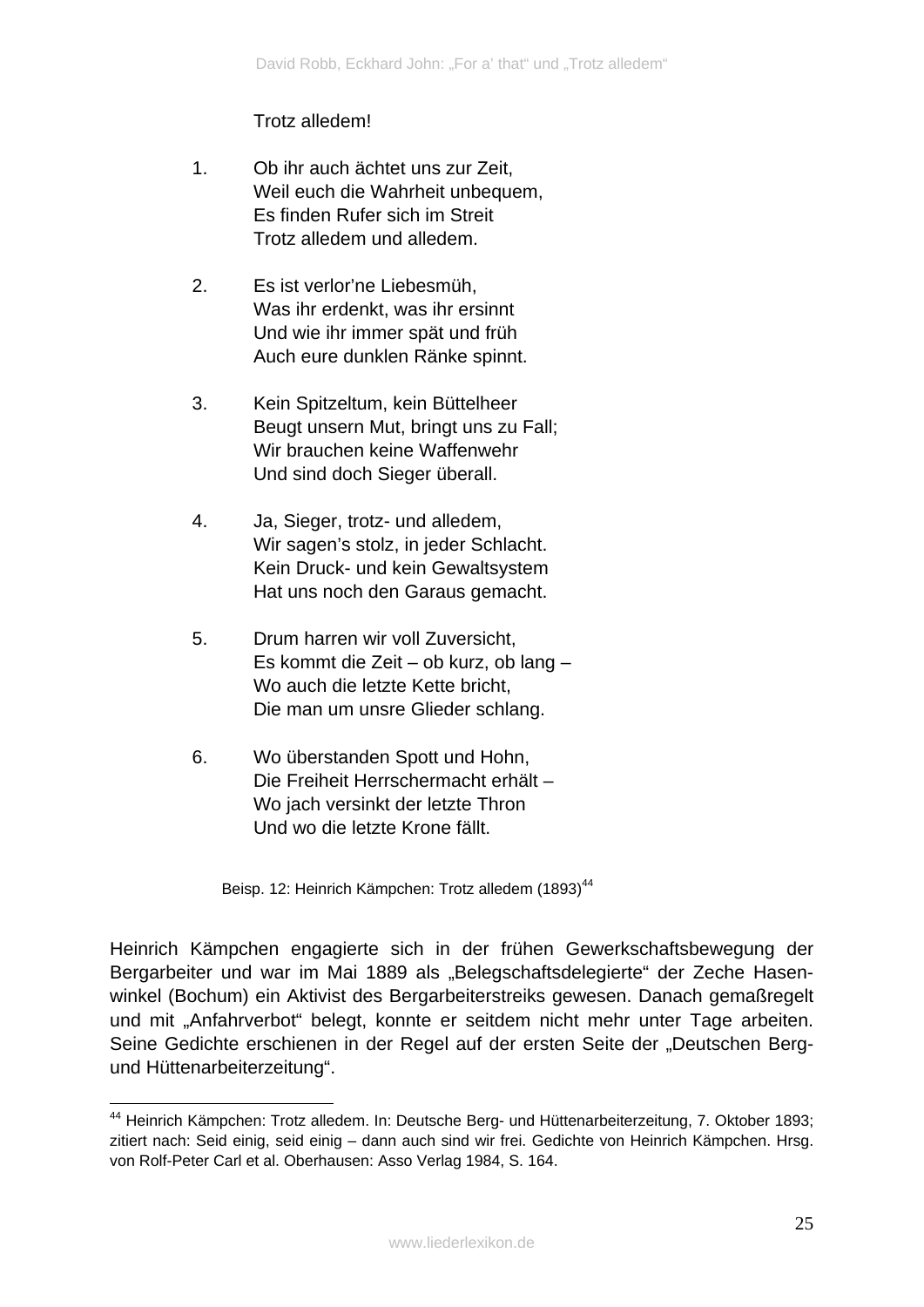Nach dem Ersten Weltkrieg wird die Wendung "Trotz alledem" pointiert im kommunistischen Milieu aufgegriffen. 1919 hat Karl Liebknecht seinen als Reaktion auf die Niederschlagung des Spartakus-Aufstands in der "Roten Fahne" veröffentlichten Artikel "Spartakus niedergerungen" unter das Motto "Trotz alledem!" gestellt. 1925 hat Erwin Piscator diese Formel als Titel einer Agitprop-Revue aufgegriffen, die er zur Eröffnung des zehnten Parteitags der KPD (Juli 1925) inszenierte. Sein "Trotz alledem"-Stück thematisiert die politische Entwicklung von Beginn des Ersten Weltkriegs bis zur Ermordung von Karl Liebknecht. Bezugspunkt für den "Trotz alledem"-Titel ist die Person Liebknecht – das gleichnamige Lied scheint in der Revue gar nicht verwendet worden zu sein.<sup>45</sup> Möglicherweise zeigt sich auch daran, dass Freiligraths Liedtext eher mit dem sozialdemokratischen Milieu assoziiert wurde, zumal "Ob Armut euer Los auch sei" in der Arbeitersängerbewegung durch Neuvertonungen für Männerchor nochmals eine aktuelle Präsenz zeitigte.<sup>46</sup>

Die Formel "Trotz alledem" wurde jedoch auch in der kommunistischen Bewegung eine immer wieder anzutreffende Redewendung und Liebknechts Text ist 1928 von Erwin Piscator auch auf Schallplatte vorgetragen worden.<sup>47</sup> 1936 nahm der Schriftsteller Erich Weinert dieses Motiv im sowjetischen Exil pointiert in einem Gedicht auf, das er anlässlich der Zerstörung des Grabmals für Karl Liebknecht und Rosa Luxemburg durch die Nazis in Berlin verfasste.

Trotz alledem!

<u>.</u>

Nach der Zerstörung des Grabdenkmals Karl Liebknechts und Rosa Luxemburgs

1. Wir gingen oft in langer Reih Schweigend an eurem Grab vorbei. Und rote Blüten regneten Aus tausend Händen ins Gesträuch, Auf dass wir euch Mit unsrer Liebe segneten.

<sup>&</sup>lt;sup>45</sup> Die Musik zu dieser Revue stammte von Edmund Meisel und verwendete offenbar – neben der "Internationalen" – zahlreiche "vaterländische Weisen" als Mittel der Karikierung; vgl. zu dieser Revue, die neben Piscators "Revue Roter Rummel" bisweilen als ein "Höhepunkt" des politisch engagierten Theaters der Weimarer Republik gehandelt wird, Ludwig Hoffmann, Daniel Hoffmann-Ostwald: Deutsches Arbeitertheater 1918–1933. 2. erw. Aufl. München 1973, Band 1, S. 168–184.

<sup>&</sup>lt;sup>46</sup> Die drei Vertonungen für Männerchor stammten von Willy Zürn (Berlin: Deutscher Arbeitersängerbund o.J. [ca. 1920-25] VNr. 126a), Gustav Niedermann (Leipzig-Zürich: Hug [1923] VNr. 5996) und Oskar Stapf op. 126a (Dresden: Günther [1929] VNr. 942); vgl. Bibliographie der deutschen Arbeiterliedblätter 1844–1945. Leipzig 1975, Nr.1550–1552. – Außerdem komponierte damals Bruno Stürmer einen neuen "Trotz alledem"-Text von Margaret Grenzebach-Spangenberg für dreistimmigen Männerchor mit Begleitung von drei Trompeten (Berlin: Deutscher Arbeitersängerbund [1932] Vnr. 1485); ebd. Nr. 1549.

<sup>&</sup>quot;Trotz Alledem! " Letzter Artikel Karls Liebknechts. Gesprochen von Erwin Piscator. Versandhaus Arbeiter-Kult Best.-Nr. D 2, Matr.-Nr. 3352 (1928). Diese Aufnahme wurde damals auch mit dem Label Artiphon sowie in einer Pressung der KPD vertrieben; vgl. Diskographie der deutschen proletarischen Schallplatten aus der Zeit vor 1933. Leipzig 1980, Nr. 265 und 267. Wiederveröffentlicht auf der LP: Vorwärts und nicht vergessen! Tonträger der Arbeiterbewegung in Dokumentaraufnahmen. Berlin: Eterna Nr. 810052 (1972).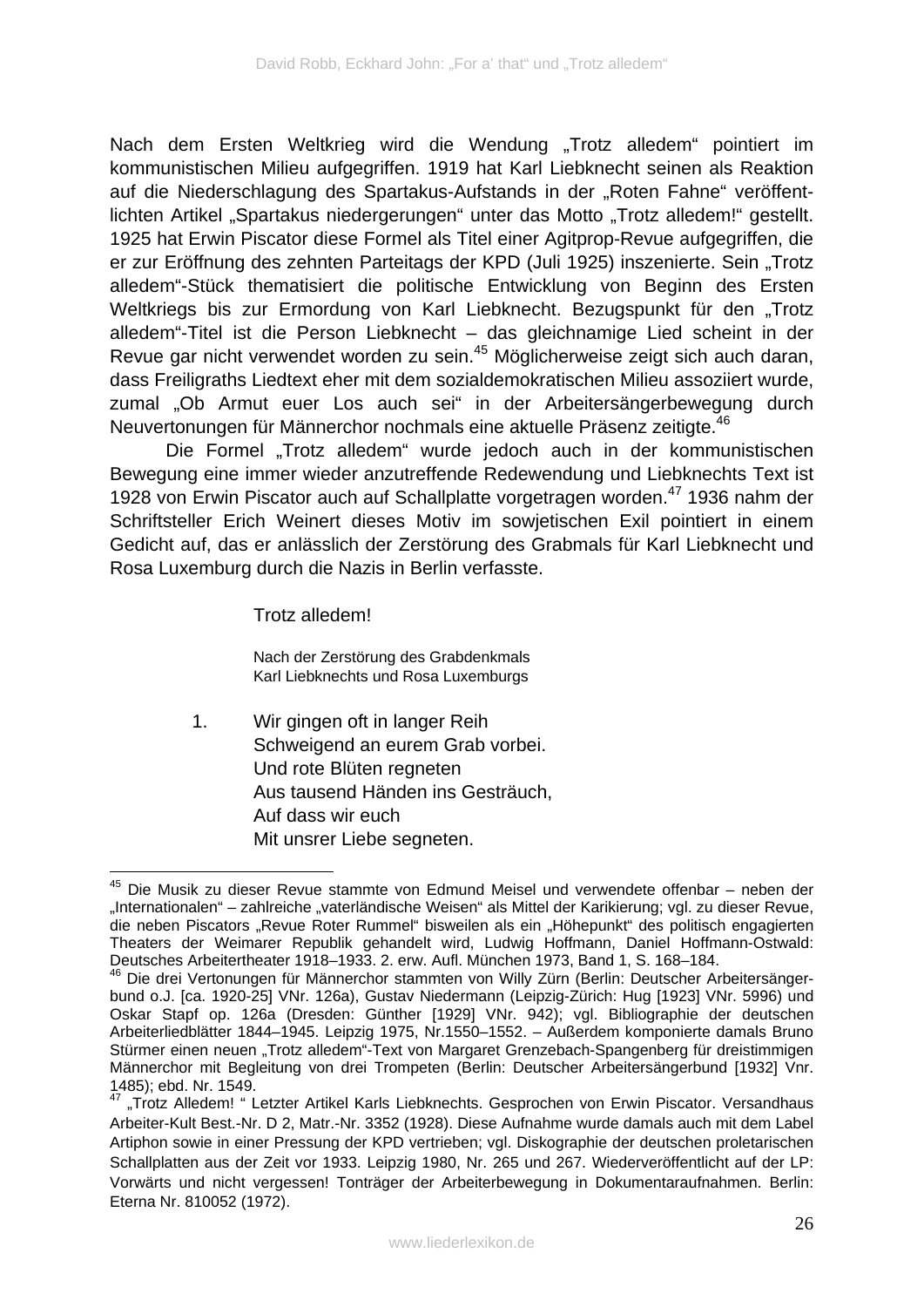- 2. Wir wurden alle Jahre mehr; Wir wurden unbequem. Da stand der Feind mit dem Gewehr. Gewehre trieben uns nicht fort. Denn aus dem Grabe kam das Wort: "Trotz alledem!"
- 3. Wir kamen wieder, nicht voll Gram: Wir kamen wie ein Heer. Das Wort, das aus dem Grabe kam, Das hat sich uns ins Herz gebrannt, Hat uns ermutigt und ermannt. Wir wurden mehr.
- 4. Wir wurden mehr. Doch unser Feind Brach heimlich über uns herein. Er riß vom stummen Grab den Stein Und trat in wilder Wut Die Blüten in die Erde ein Und unser Blut.
- 5. Doch alle Jahre blüht es neu. Der Fremde steht und flüstert scheu: "Hier war ein Grab. Von wem?" Der andre flüstert: "Hörst du nicht das Wort, das aus der Erde spricht: Trotz alledem!"
- 6. Ihr Leichenschänder sonder Scham: Das Wort, das aus dem Grabe kam, Klingt euch nicht angenehm! Karl Liebknecht lebt in unsern Reihn. Hell über Deutschland donnert sein. TROTZ ALLEDEM!

Bsp. 13: Erich Weinert: Trotz alledem (1936)<sup>48</sup>

Zwei Jahre später benutze Weinert dieses "Trotz alledem!" erneut und zwar als Titel eines von ihm herausgegebenen Sammelbands mit Texten antifaschistischer deutscher Erzähler, der 1938 in Kiew herauskam.49

<sup>1</sup> <sup>48</sup> Das Gedicht erschien unter dem Titel "Am Grabe Karls und Rosas" erstmals in der Deutschen Zentral-Zeitung (Moskau) 11 (1936), Nr. 12 (15. Jan.), S. 2. Für den Band "Rufe in die Nacht" (1947) überarbeitete Weinert die Strophen 4 und 5; dieser Fassung folgt unsere Edition, zit. nach: Erich Weinert: Gedichte 1933–1941. Berlin: Aufbau 1975 (= Erich Weinert: Gesammelte Gedichte, Band 5), S. 329f. und S. 626f.

<sup>49</sup> Trotz alledem! Sammelband antifaschistischer deutscher Erzähler. Red.: Erich Weinert. Kiew: Staatsverlag der Nationalen Minderheiten der USSR 1938.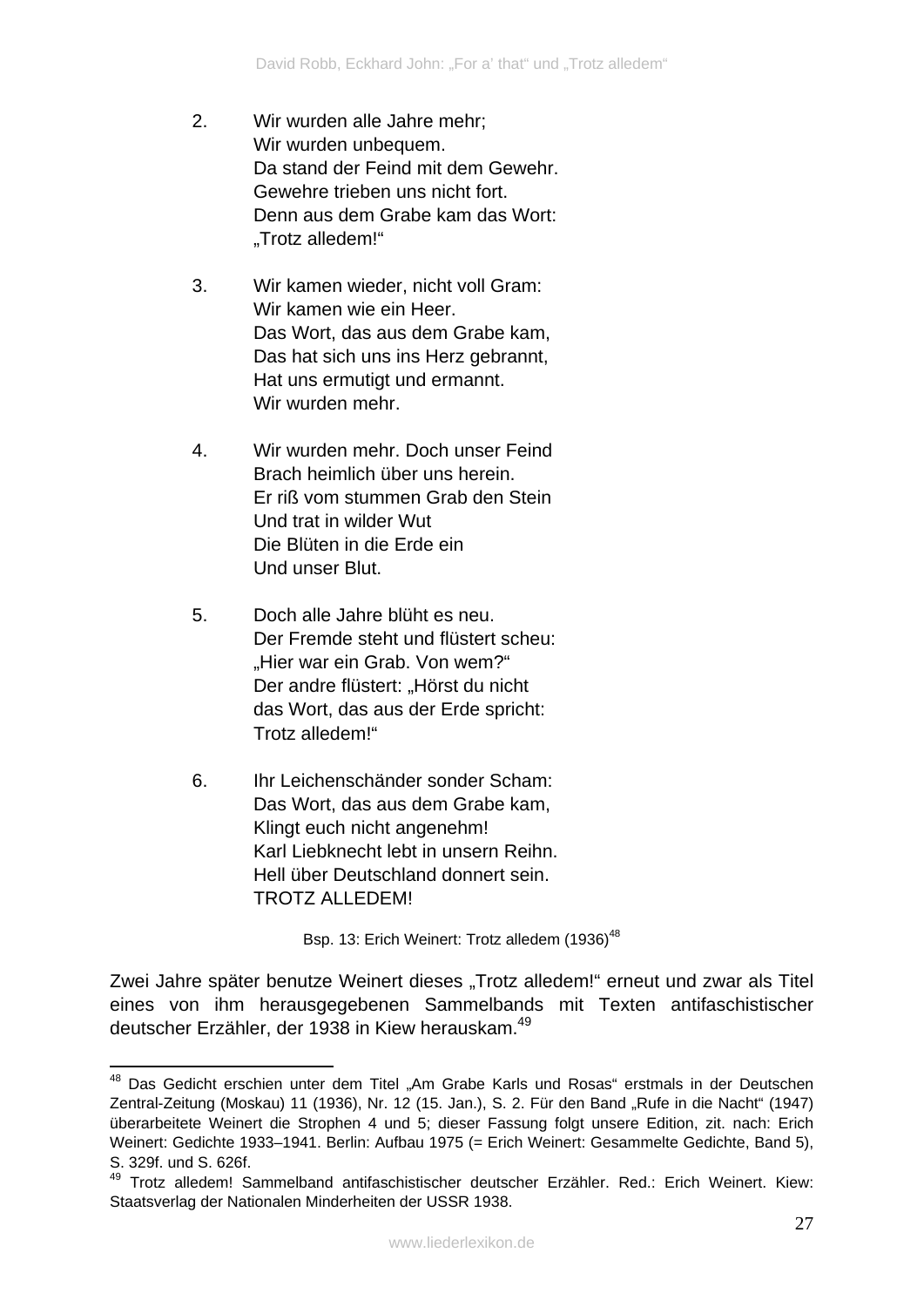### III. Neue Traditionsstiftung: das "Märzenzeit"-Lied nach 1945

Der als Arbeiterliedsänger prominent gewordene Schauspieler Ernst Busch hat in den Jahren zwischen 1947 und 1953 Freiligraths "Das war 'ne heiße Märzenzeit" als Lied auf Schallplatte aufgenommen: und zwar mit der schottischen Melodie zu "For 'a that". Auch in seinem Liederbuch "Internationale Arbeiterlieder" (Berlin 1949) ist das Lied in dieser Form erschienen. Beides sind die frühesten Quellen für den Gebrauch dieser Melodie zu "Trotz alledem" in Deutschland. Wie Busch das Lied und die schottische Weise kennengelernt hat, konnte noch nicht festgestellt werden.

Bemerkenswert an seiner Version ist – neben den fehlenden Strophen 2, 6 und 7 – die Montage von verschiedenen Strophenteilen: zum Beispiel erscheint (ausgehend von Freiligraths Fassung) der erste Teil von Strophe 1 in Kombination mit dem zweiten Teil von Strophe 3; Teil eins von Strophe 4 mit Teil zwei von Strophe 5. Außerdem wird hier auch noch völlig unerwartet die letzte Strophe von Freiligraths ursprünglicher Burns-Übersetzung ("Ob Armut euer Loos auch sei") integriert:

> Drum Jeder fleh', daß es gescheh', Wie es geschieht trotz alledem, Daß Werth und Kern, so nah wie fern, Den Sieg erringt trotz alledem! Trotz alledem und alledem, Es kommt dazu trotz alledem, Daß rings der Mensch die Bruderhand Dem Menschen reicht trotz alledem!

Ob diese Version auf eine möglicherweise lebendige mündliche Überlieferung des Liedes in internationalen Kreisen der sozialistischen Bewegung, in denen sich Ernst Busch seit den 1920er Jahren bewegte, hindeutet, sei hier eher bezweifelt. Wahrscheinlicher erscheint es, dass diese neue Fassung in Hinblick auf den angestrebten Aufbau einer sozialistischen Gesellschaft in der jungen DDR geschaffen wurde. Denn es fällt auf, dass sich die Strophenauswahl auf diejenigen beschränkt, die einen optimistischen und utopischen Inhalt haben. Während auf die Strophen, in denen Freiligrath seine Enttäuschung über die wieder einkehrende Reaktion ausdrückt, verzichtet wird. Dass diese Version des Liedes damals primär für den praktischen Gebrauch in Arbeiterkreisen gedacht war, liegt auf der Hand.

Dieses Aufgreifen des Liedes durch Ernst Busch leitet in der "Trotz alledem"-Rezeption einen Paradigmenwechsel ein, der sich in den Jahren nach 1945 vollzieht: war zuvor in der Arbeiterbewegung die Freiligrath'sche Burns-Übersetzung ("Ob Armut euer Los auch sei") zur Melodie des deutschen Trinkliedes "Als Noah aus dem Kasten kam" gesungen worden, so griff man nun zunehmend auf Freiligraths spätere politische Umdichtung ("Das war 'ne heiße Märzenzeit") zurück, für die wiederum die ursprüngliche schottische Weise ("For a' that") hinzugezogen wurde.

Diese Rezeptionstendenz wurde in der Folge vom Arbeiterliedarchiv der Akademie der Künste in Ostberlin vorangetrieben, in dessen Liederbüchern "Trotz alledem" erstmals 1957 erschien. In dem von Inge Lammel herausgegebenen Heft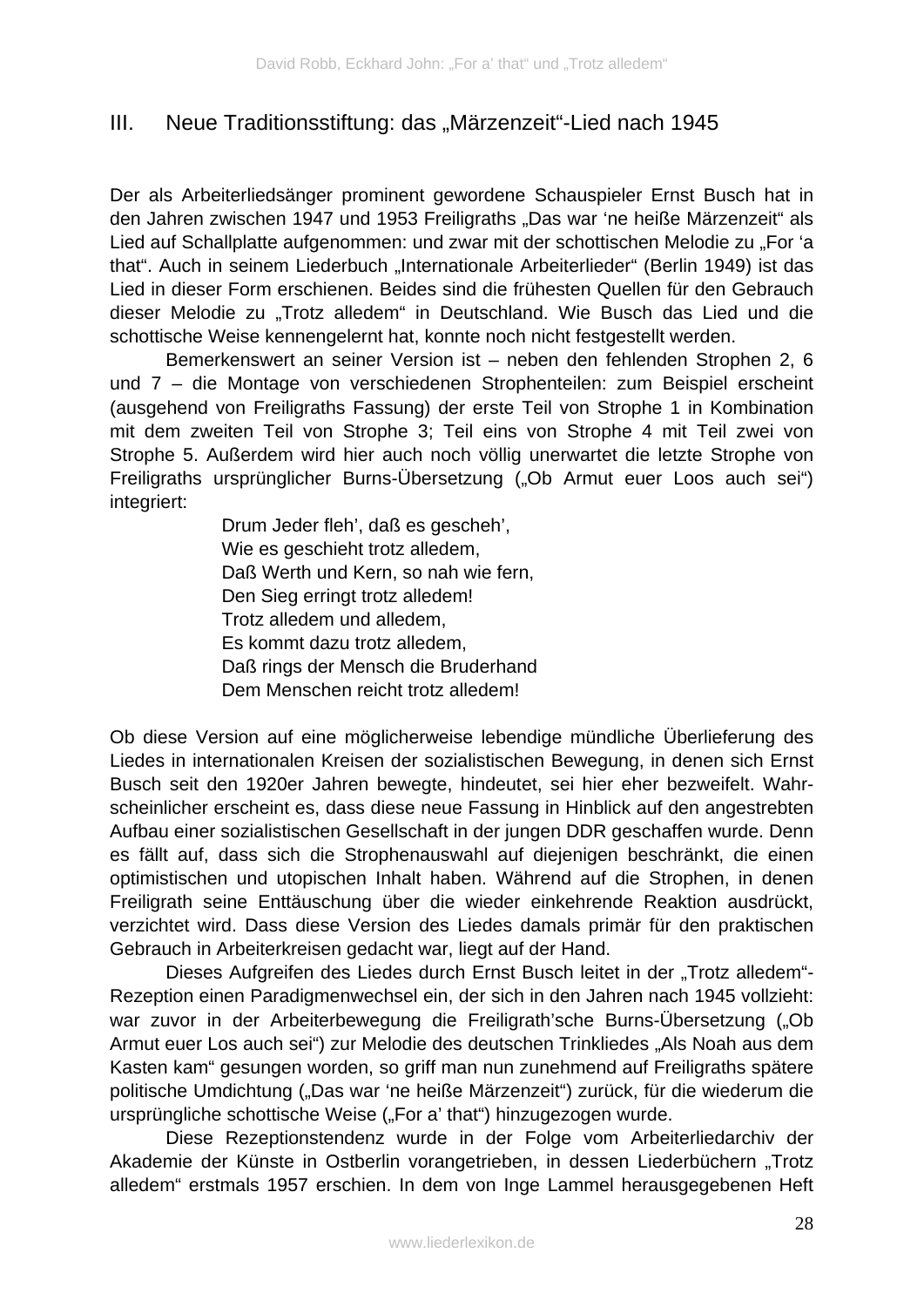"Lieder der Revolution von 1848" ist "Das war 'ne heiße Märzenzeit" ebenso vertreten wie "Ob Armut euer Los auch sei": erstere (die 1848er Fassung) ohne die Strophen 2, 5 und 6, und letzteres wie üblich ohne die 4. Strophe.<sup>50</sup> Allerdings wurde hier sogar die ursprüngliche Burns-Nachdichtung mit der "For a' that"-Melodie versehen. Inge Lammel merkte dazu ausdrücklich an, dass die frühere Verwendung der Melodie "Als Noah aus dem Kasten war" zu diesem Text

"dem Wert der Worte in keiner Weise entspricht. Aus diesem Grund ist hier die schottische Originalweise – unter Anpassung an den deutschen Wortlaut in dem Takten 4, 8, 12 und 16 – angegeben, zu der das Gedicht von Robert Burns in England und Schottland bekannt wurde."51

Das im Jahr darauf veröffentlichte Liederbuch der "Freien Deutschen Jugend" griff ebenfalls auf die zusammengesetzte Textversion von Ernst Busch (ohne Strophen 2, 6 und 7) zurück. Allerdings erschien das Lied dort mit einer von Guido Masanetz eigens komponierten Melodie:



Bsp. 14: "Trotz alledem"-Vertonung von Guido Masanetz<sup>'52</sup>

Mit dieser neu geschaffenen Musik zu Freiligraths 48er-Text war das Lied in den FDJ-Liederbüchern bis in die 1970er Jahre vertreten. Somit kursierte in der DDR neben der alten schottischen noch eine weitere Melodie zu "Trotz alledem". Aber spätestens in den 1980er Jahren hat sich die musikalische Gestalt von "For a' that" schließlich auch in den Liederbüchern der FDJ – und damit wohl insgesamt in der DDR – durchgesetzt. 53

<sup>1</sup> <sup>50</sup> Lieder der Revolution von 1848. Zusammengestellt von Inge Lammel. Berlin, Leipzig 1957 (Das Lied im Kampf geboren 1), S.12–15.

<sup>51</sup> Ebd, S 13.

 $52$  Leben – Singen – Kämpfen. Liederbuch der deutschen Jugend. Hrsg. vom Zentralrat der FDJ. 9. Auflage. Berlin: Verlag Neues Leben 1958, S. 25.

<sup>&</sup>lt;sup>53</sup> Vgl. z.B. FDJ-Liederbuch. Berlin 1985, S. 179f. sowie Inge Lammel, Peter Andert (Hrsg.): Und weil der Mensch ein Mensch ist. 200 Arbeiterlieder. Leipzig 1986, S. 30 und S. 32.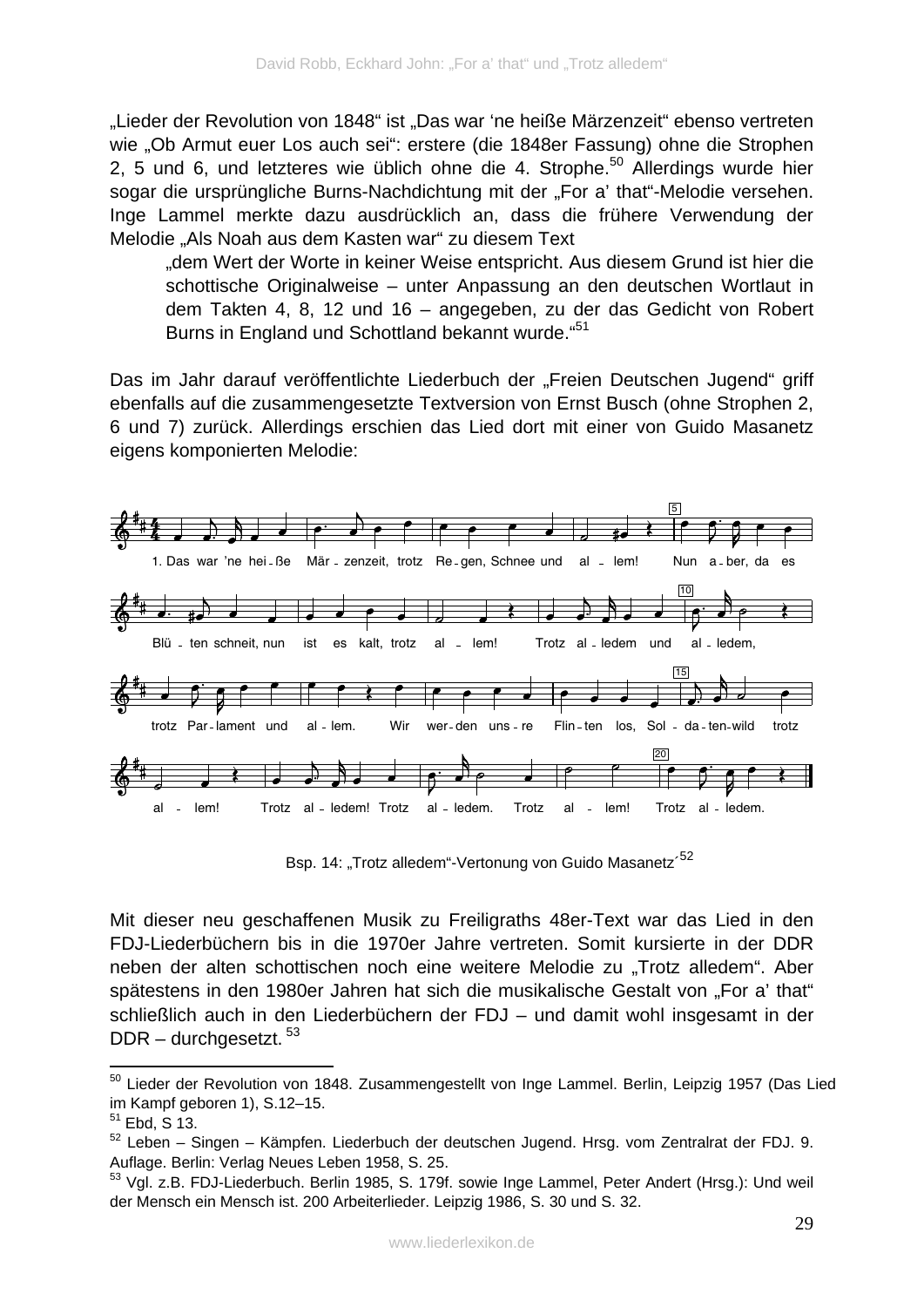

Abb. 2: Liederheft. Redaktion: Regina Warnecke. Berlin (DDR), 1982<sup>54</sup>

Wahrscheinlich spielten dabei die Wechselwirkungen zwischen west- und ostdeutscher Liedermacher- und Folk-Bewegung und die besondere Prominenz, die "Trotz alledem" in den 1970er Jahren in Westdeutschland innehatte, eine ganz wesentliche Rolle. Denn in der Bundesrepublik war die Rezeption des Liedes damals am intensivsten: hier wurde "Das was 'ne heiße Märzenzeit" geradezu zu einer Art Pflichtnummer auf Liedermacher- oder Folk-Schallplatten – sei es mit dem Text von Ferdinand Freiligrath oder in einer neuerlich umgedichteten Aktualisierung. Als erster hatte Peter Rohland das Lied 1967 aufgenommen. Danach folgten Einspielungen von Hein & Oss Kröher (1974), Hannes Wader (1975), Fiedel Michel (1975), Fortschrott (1980) sowie eine Folk-Rock-Version von Falckenstein (1979). Nach der Vereinigung Deutschlands sind weitere neuere Aufnahmen erschienen, vor allem im Umfeld des 150. Jubiläums der 1848er Revolution: etwa von Wolf Biermann, Roland

<sup>1</sup>  $54$  Gestaltung des Heftes: Frank Havemann; darin auf S. 30: Trotz alledem (von Hannes Wader).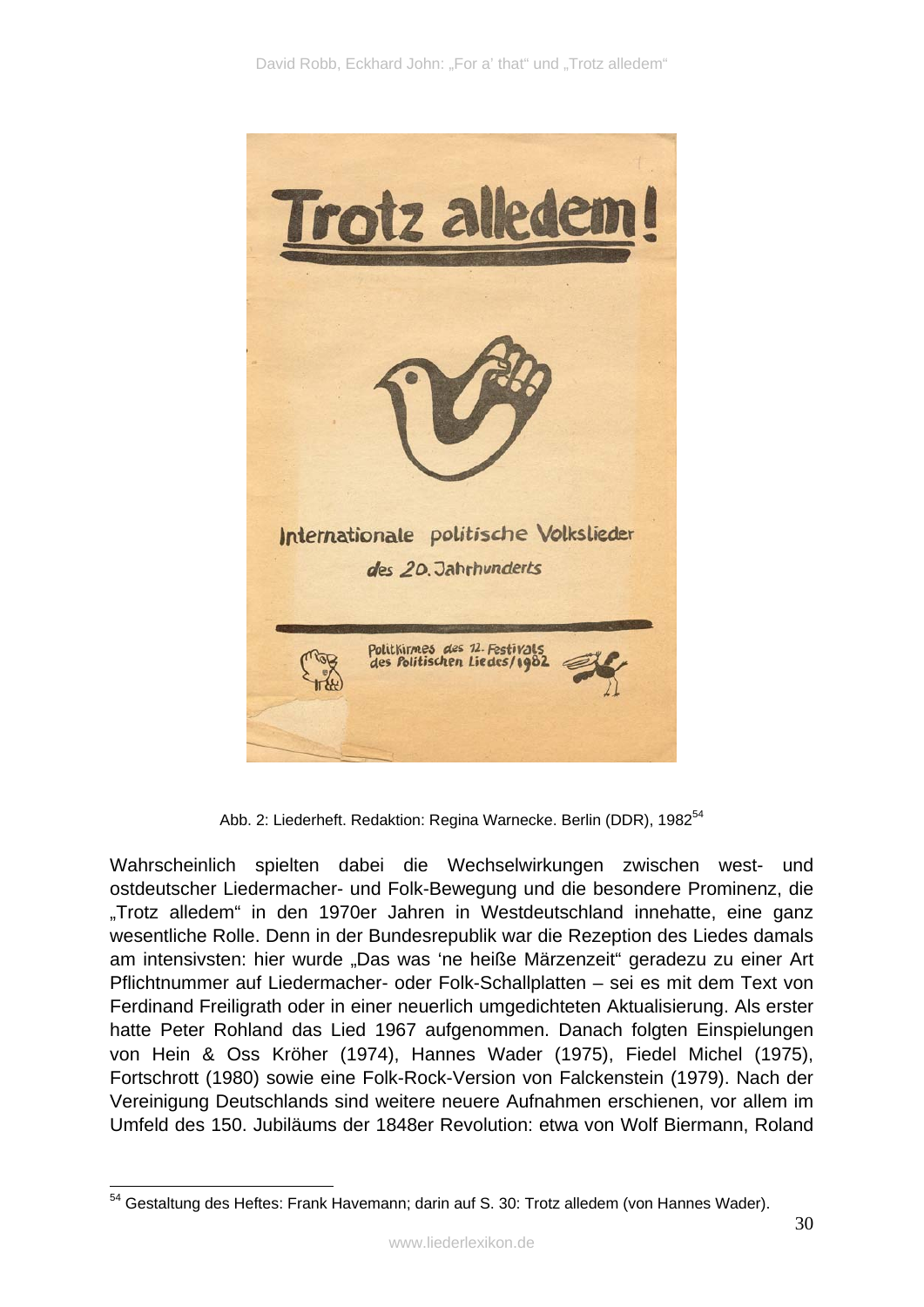Kroell oder den Gruppen "Siebenpfeiffer", "Hekate" und der Leipziger Folk Session Band (alle 1998).

Diese Einspielungen nahmen stets die Melodie von "For a' that" zur Grundlage, beruhen aber auf recht unterschiedlichen musikalischen Arrangements: Peter Rohland und die Kröher-Brüder stehen dabei für den Gesangstil der bündischen Jugendbewegung mit einfacher Gitarrenbegleitung, während Hannes Wader die Fingerpicking-Technik der amerikanischen Folk-Szene benutzte, welche den deutschen Liedermachern vom englischen Folk-Sänger Colin Hart seit den ersten Burg Waldeck-Festivals der 1960er Jahre vermittelt worden war. Das musikalische Arrangement der Gruppe "Fidel Michel" unterscheidet sich davon wiederum durch seinen explizit schottisch-irischen Einfluss: In Bezug auf Tempo, Rhythmus und Phrasierung steht diese Version beispielsweise der schottischen Aufnahme von "For a' that" durch die Folkgruppe "The Corries" sehr nahe. Bezüge zur schottisch-irischen Musik werden hier auch instrumental durch den Einsatz von Tinwhistle und Banjo geschaffen. Mit einer gänzlich anderen musikalische Aura erscheint das Lied in der Folk-Rock-Bearbeitung der Gruppe "Falckenstein" oder im ungleich einfallsreicherem Salsa-Arrangement der Leipziger Folk Session Band.

Auch hinsichtlich der Strophenauswahl ist die Verfahrensweise der Interpreten durchaus unterschiedlich, so dass hier ein allenfalls vages Muster erkennbar ist: stets werden die sechste und die siebte Strophe weggelassen, manche Interpreten verzichten noch auf die vierte (Hannes Wader, Fidel Michel, Fortschrott, Folkländer) oder die letzte Strophe (Peter Rohland, Hannes Wader, Folkländer). Bei anderen Aufnahmen werden in das "Märzenzeit"-Lied auch Strophen oder Teilstrophen von Freiligraths Burns-Übersetzung "Ob Armut euer Los auch sei" integriert, offenbar um dadurch die utopische Botschaft des Liedes zu verstärken: bei Peter Rohland und Hannes Wader findet sich beispielsweise die dritte Strophe ("Heißt gnädiger Herr das Bürschchen dort"), und bei Wader auch die zweite Hälfte der letzten Strophe ("Es kommt dazu trotz alledem / daß rings der Mensch die Bruderhand / Dem Menschen reicht trotz alledem"). Die gewitzte Leipziger Folk Session Band bietet wiederum eine Montage aus beiden Liedern: hier werden die Strophen 1, 3 und 5 von "Ob Armut" in ihre Adaptation des "Märzenzeit"-Liedes eingebaut.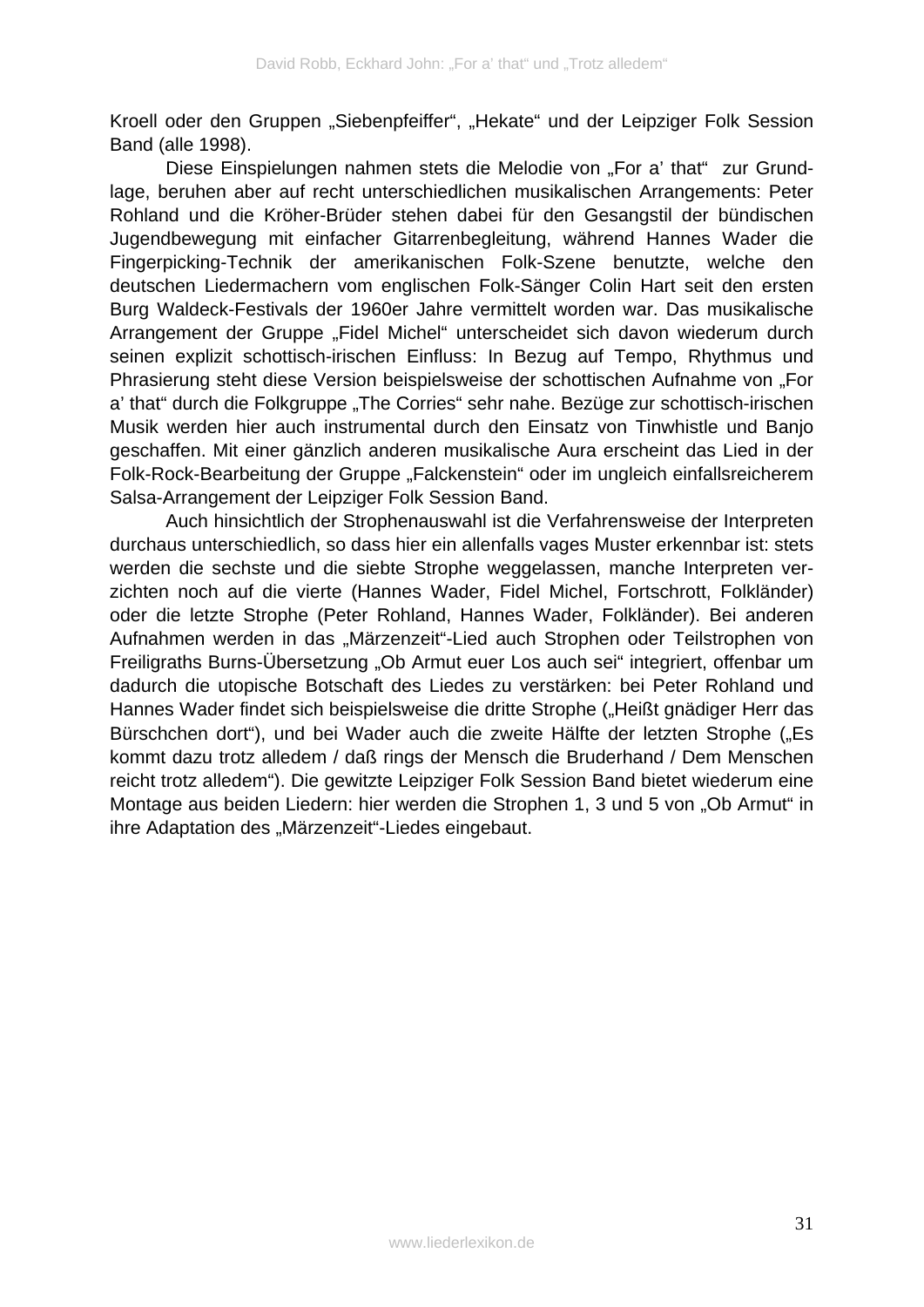### IV. Neue Umdichtungen seit den 1970er Jahren

Mit der Studentenbewegung der späten 1960er Jahre schlugen auch die meisten deutschen Liedermacher einen dezidiert politischen Ton an und engagierten sich im Umfeld der neuen sozialen und oppositionellen Bewegungen. In diesem Zusammenhang entstanden verschiedene neue Umdichtungen des Liedes "Trotz alledem", unter anderen von Hannes Wader, Walter Mossmann und Wolf Biermann. Sie knüpften an das politische Engagement des 1848er-Liedes von Freiligrath an und versuchten, diese Tradition aufnehmend, sie mittels kritischer Positionen zur Politik der Gegenwart zu aktualisieren.<sup>55</sup>

 Ein prägnantes Beispiel für die direkten Verbindungen zwischen politischen Aktionen und dem Engagement von Liedermachern war die Bewegung gegen das geplante Kernkraftwerk Wyhl am Kaiserstuhl (1971–1977). Bei solchen und anderen Initiativen waren Liedermacher in dieser Zeit – wie etwa Eckard Holler beschreibt – sehr aktiv.<sup>56</sup> Dabei entstand u.a. der folgende Text, der im März 1976 von Atomgegnern in Brokdorf, Wyhl und an anderen Orten gesungen wurde: eine direkte Parodie des Freiligrath-"Märzenzeit"-Originals bezogen auf die aktuelle, politische Situation:

- 1. Das war ein heißer Erörterungstermin trotz Regen, Schnee und alledem! Nun aber, da es Blüten schneit, nun ist es kalt, trotz alledem! Trotz alledem und alledem – trotz Wilster, Wyhl und alledem. Ein schnöder, scharfer Winterwind durchfröstelt uns trotz alledem!
- 2. Das ist der Wind der Industrie Mit viel Gestank und alledem, verfilzt mit Staat und Politik, sie werden fall'n trotz alledem! Trotz alledem und alledem – trotz Blut, Schuld, Trug und alledem. Der Thron der Banken, er wackelt schon, entlarvt sind sie trotz alledem!

1

<sup>&</sup>lt;sup>55</sup> "Trotz alledem" wurde damals auch ein beliebtes Motto für Veranstaltungen, Schallplatten oder neue Liedtexte; vgl. z.B. das "Trotz alledem"-Lied auf: Hanns-Eisler-Chor. Dortmund: Pläne S 30 E 200 (1976); sowie die LP: Trotz alledem: Dass sich die Furcht in Widerstand verwandeln wird. Live-Mitschnitt einer Solidaritätsveranstaltung am 19. 2. 1977 im Audimax d. Hamburger Universität. Dortmund: Pläne S 66701; und Wolf Biermann: Trotz Alledem! CBS 82975 (1978).

<sup>&</sup>lt;sup>56</sup> Eckard Holler: The Folk and Liedermacher Scene in the Federal Republic in the 1970s and 1980s. In: David Robb (Hrsg): Protest Song in East and West Germany since the 1960s. Rochester/NY: Camden House 2007, S. 133–168.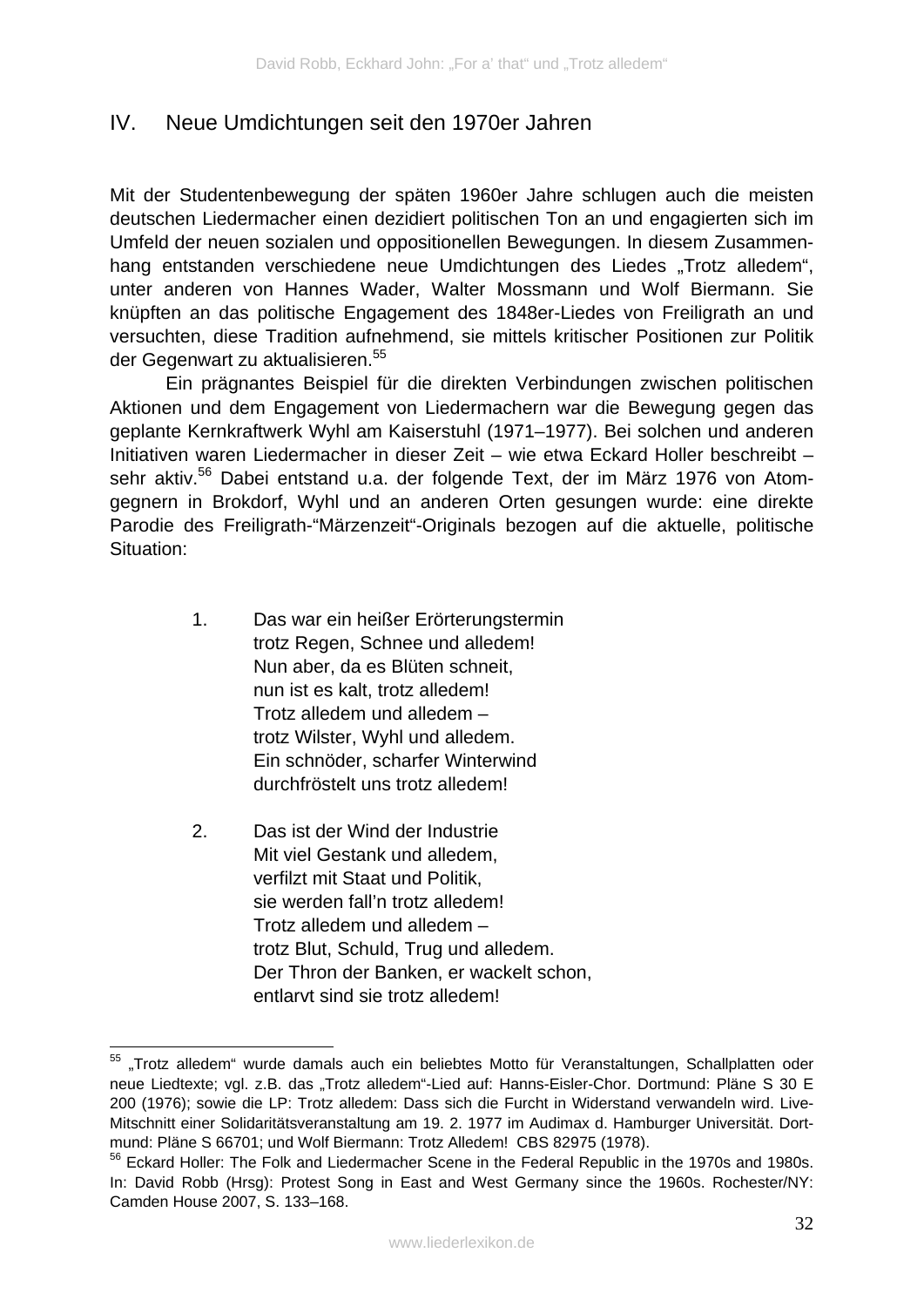- 3. Und ob Behörden sich blamier'n mit Gutachtern und alledem! Ob HEW und NWK stolzier'n zu Roß trotz alledem! Trotz alledem und alledem – trotz Dummheit, List und alledem! Wir wissen, unser Argument behält den Sieg trotz alledem!
- 4. Atomstrom, den verfechten sie trotz Strahl'ngefahr und alledem! Drum steht das Volk gegen die Industrie, wird nicht mehr ruhn, trotz alledem! Trotz alledem und alledem – Sie greifen uns an, trotz alledem! Das Recht ist uns! Wir wehren uns! Unser die Welt, trotz alledem!
- 5. Die Waffen, die wir brauchen bald, sind schon gemacht, trotz alledem! Sind keine Panzer, keine MPs, und bring'n den Sieg trotz alledem! Trotz alledem und alledem – trotz viel Verrat und alledem, wir werden siegen mit unsrer Kraft, vertraun auf uns trotz alledem!
- 6. So schließen wir uns fest zusamm'n mit Argumenten und alledem! Wir halten uns, wo wir jetzt stehn, Wir wanken nicht trotz alledem! Trotz alledem und alledem – und bauen sie, trotz alledem das KKW in Brokdorf auf, dann wehr'n wir uns trotz alledem!

Bsp. 15: Flugblatt "Trotz alledem, Wilster März 1976"<sup>57</sup>

Bei solchen Aktionen wie in Wyhl war der Liedermacher Walter Mossmann besonders intensiv beteiligt und hat dabei etliche neue politische Lieder zu den verschiedensten Themen verfasst – "Flugblattlieder" wie er sie nannte. Häufig

<sup>1</sup> <sup>57</sup> Flugblatt "Trotz alledem, Wilster März 1976" mit folgenden Herkunftsangaben: "Text: Ferdinand Freiligrath, 1848, abgeändert 1976; Musik: Schottische Melodie aus dem 18. Jahrhundert"; DVA: Bl 10982.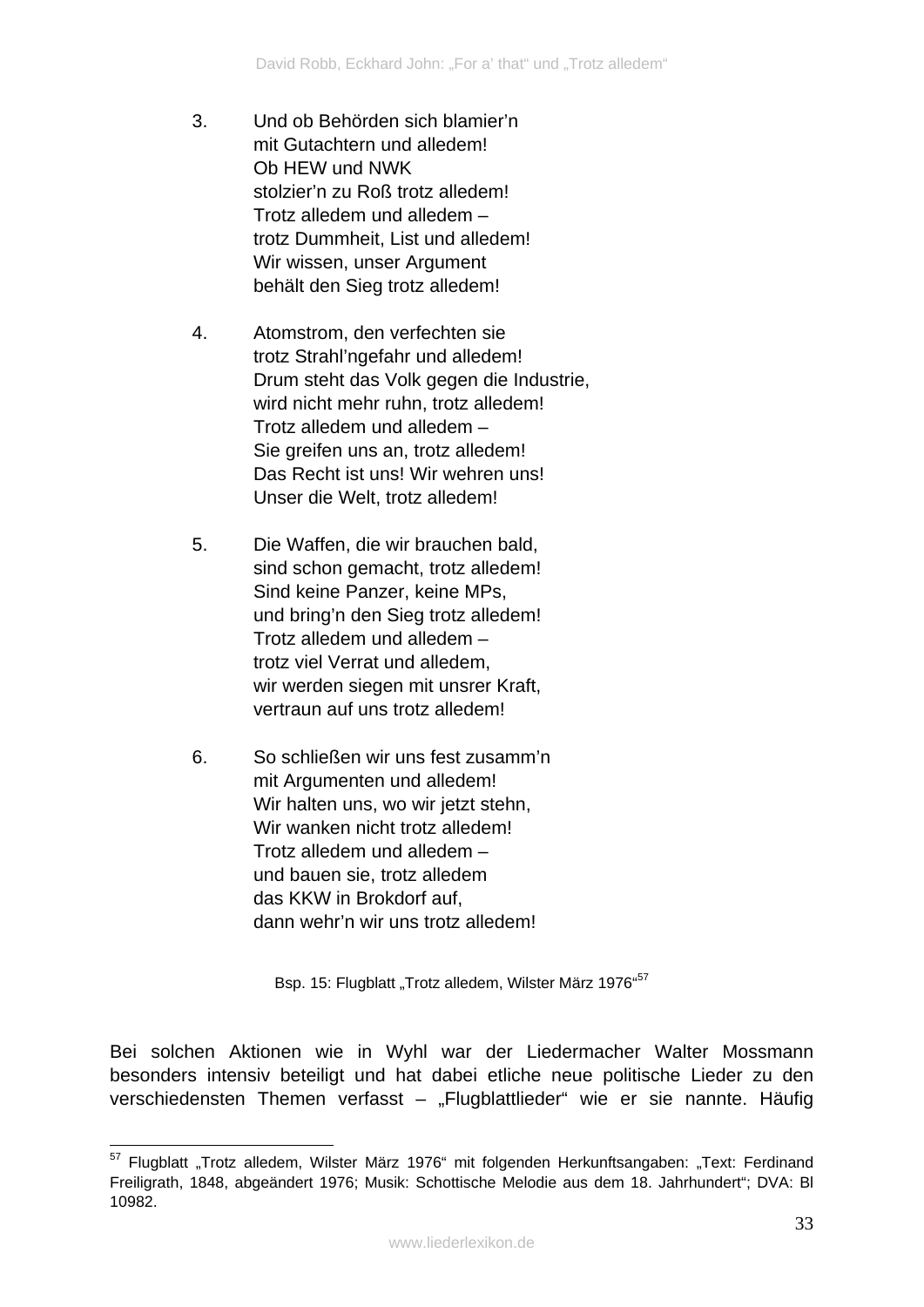knüpfte Mossmann dabei an traditionelle Lieder an, so auch 1978 mit einer aktualisierenden Strophe zu "Das war 'ne heiße Märzenzeit". Den Rahmen dafür bot das gemeinsam mit dem Musikwissenschaftler Peter Schleuning verfasste Buch "Alte und neue politische Lieder", das just im März 1978 – also 130 Jahre nach der Revolution von 1848 und unmittelbar nach dem "deutschen Herbst" 1977 – fertiggestellt wurde. Aus diesem Anlass fügte Walter Mossmann dem Vorwort dieses Buches seine Umdichtung wie ein nachgestelltes Motto an. Wie das vorangegangene Beispiel nahm auch er Freiligraths Motiv der Kontrastierung von Frühling und Winter als Metapher auf, um daraus den Kampf gegen politische Unterdrückung poetisch auszudrücken:

> Es wird schon wieder Märzenzeit Ich spür's im Bauch – trotz alledem Auch wenn es Paragraphen schneit, daß manchen friert von alledem Trotz alledem und alledem Trotz Maulkorb, Knast und alledem Der subversive Frühling taut den Winter auf – trotz alledem.

Bsp. 16: Walter Mossmann: Trotz alledem-Umdichtung (1978)<sup>58</sup> © Walter Mossmann, Publikation mit freundlicher Genehmigung

Auch Hannes Waders 1977 erschienene Umdichtung von "Trotz Alledem" (Edition E) benutzt die warm–kalt–Metaphorik des Freiligrath-Gedichts und beklagt, dass trotz der Studenten-Bewegung der späten 1960er Jahre, des Grundgesetzes der Bundesrepublik und des Machtantritts der SPD 1972 noch immer die Freiheiten im Land beschränkt seien. Die Schallplattenaufnahme von Waders Umdichtung ist ein gutes Beispiel für die Funktionsweisen eines politisch engagierten Gebrauchsliedes in seinem jeweils spezifischen sozialen und historischen Kontext. Die Live-Aufnahme der Platte "Hannes Wader singt Arbeiterlieder" (1977) vermittelt, wie Wader dieses Lied einem begeisterten Publikum vorträgt, das jedem Wort von ihm anhängt und den Text mitsingen will. Die Zuhörer – neben Wader-Fans wohl vorwiegend Sympathisanten aus dem linken Spektrum und DKP-Anhänger – jubeln beim Refrain jeder Strophe über die neu variierten "Trotz alledem"-Texte, vor allem bei den Zeilen: "Trotz SPD und alledem" in der ersten Strophe, in der zweiten bei: "Trotz

<sup>&</sup>lt;u>.</u> 58 Walter Moßmann, Peter Schleuning: Alte und neue politische Lieder. Entstehung und Gebrauch, Texte und Noten. Reinbek 1978, S. 11. – Mossmann hat weder diese noch andere "Trotz alledem"-Verse je auf Platte eingespielt, gleichwohl sang er das Lied je nach Situation und Bedarf. 1977 hat er damit Wolf Biermann schwer beeindruckt und dieser hielt fest, wie es in seinen Ohren geklungen hat: "Mossmann sang sein Lied ohne Gitarre. Seine aktualisierten Strophen hab ich leider nicht mehr im Kopf, aber die Art, wie er sang weiß ich genau: er bürstete das Lied gegen den kämpferischen Strich. Das Wort Trotz alledem sang er mit dem Gestus einer ganz und gar nicht eifernden Gewißheit, er sang die Melodie zögernd, eher nachdenklich, er sang so gelassen, mit einer unangestrengten Kraft, wie ich ihn sonst nur Lieder in spanisch singen hörte." Wolf Biermann: Anmerkungen zur Platte "Trotz alledem". Text auf der inneren Plattenhülle zur LP (1978).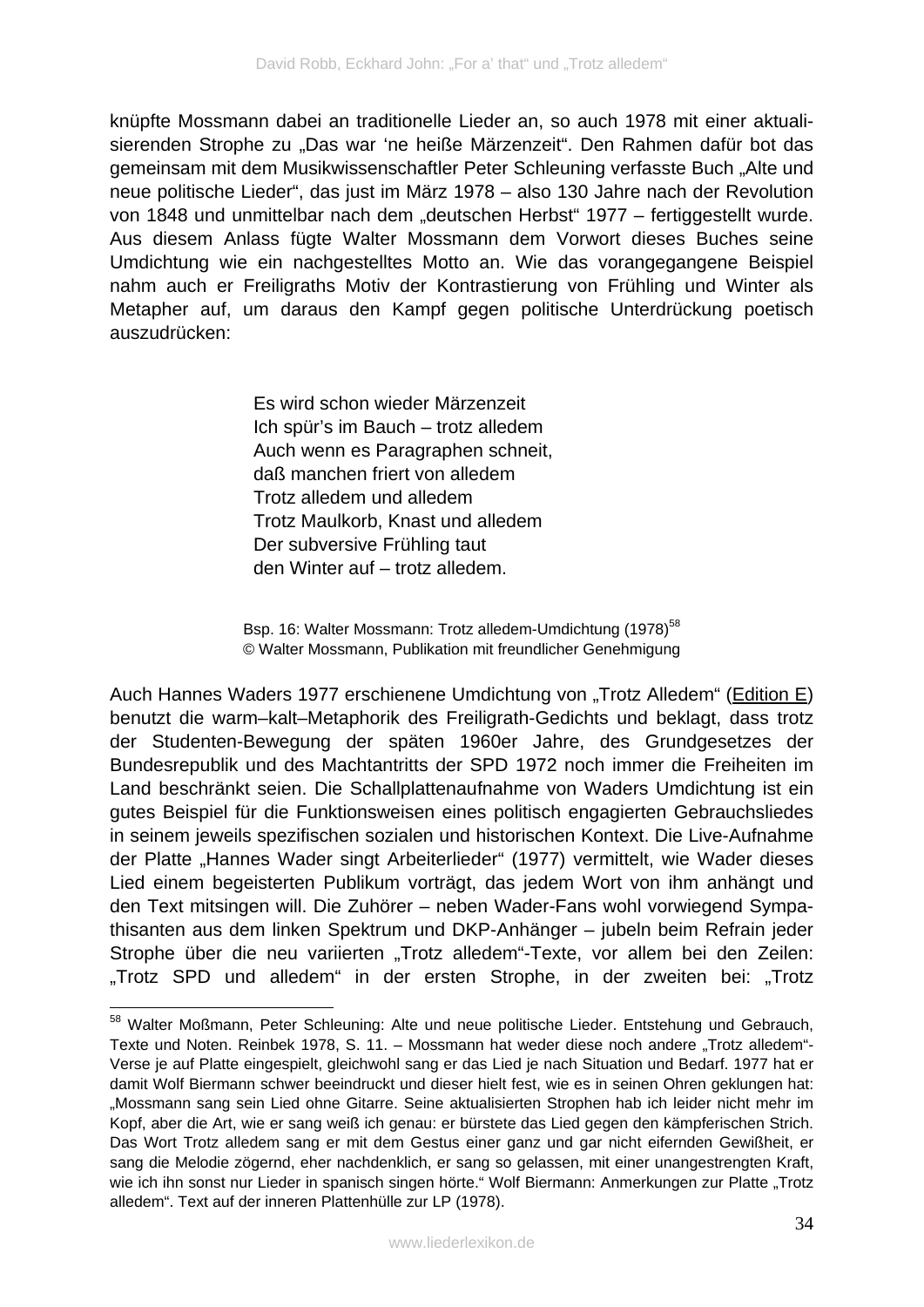Grundgesetz und alledem / drückt man uns mit Berufsverbot / die Gurgel zu trotz alledem", und zum Schluss: "Es kommt dazu trotz alledem / dass sich die Furcht in Widerstand / verwandeln wird trotz alledem".<sup>59</sup> Die Plattenaufnahme vermittelt also neben der inhaltlichen Botschaft des Liedtextes auch eine emotionale: denn die Intensität der Vorbehalte gegen das westdeutsche Establishment bei diesem Publikum sind deutlich zu spüren.<sup>60</sup>

 Ebenfalls 1977 erschien Wolf Biermanns Umdichtung des Liedes (Edition F), das war im ersten Jahr nach seiner Ausbürgerung aus der DDR. Sie wurde damals vom Liedermacher-Kollegen Konstantin Wecker wegen seines Gebrauchs von linken Polit-Klischees kritisiert.<sup>61</sup> Tatsächlich behandeln Biermanns erste Lied-Strophen recht vage linke Standard-Themen, wie den ausgebeutenen Arbeiter im Kapitalismus, den Arbeitslosen und die Gefahr einer Wiederkehr der Nazis, die die bundesrepublikanische Wirklichkeit der 1970er Jahre etwas grobschlächtig vereinfachen. Aber in den letzten vier Strophen geht es um konkrete Ereignisse der sozialistischen Bewegung, die damals von hohem Aktualitätswert in der politischen Debatte waren: der Aufstieg der Linken in Frankreich, der Prager Frühling, die Unterdrückung in der DDR und die Gefahr einer möglichen konservativen CDU/CSU-Regierung unter Franz Josef Strauß. Bei diesen Strophen scheint Biermanns Rückgriff auf das Trotzalledem-Modell als Grundlage einer aktualisierten Gebrauchslyrik relevanter und effektiver zu sein.

Ein weiteres Beispiel eines neuen politischen Liedes, das auf dem Trotzalledem-Schema basiert, stammt vom linksliberalen FDP-Mitglied Heinz-Peter Katlewski, der es 1982 als Stellungnahme gegen die neue Regierungskoalition seiner Partei mit der konservativen CDU verfasste:

> 1. Noch '72 dachten wir, liberal sein heißt nach alledem: nicht wackeln mehr und grundsatztreu Demokratie zu wagen, trotz alledem.

> > Trotz alledem und alledem trotz Wahlprogramm und alledem ward einigen die Zeit zu lang bis zum Bürgerblock, trotz alledem

1

<sup>59</sup> Hannes Wader: Hannes Wader singt Arbeiterlieder. LP Hamburg: Philips/Phonogram Best.-Nr. 6305 342 (1977), Track B 1.

<sup>60</sup> Die Schallplatte ist somit nicht nur Medium der Verbreitung des Liedes, sondern wird zugleich ein Medium der Rezeptionsmodulierung: Denn die Wiedergabe der Publikumsreaktionen auf Waders Lied in diesem spezifischen sozialen und politischen Kreis bringt dem Hörer modellhaft die erwünschte Rezeptionshaltung nahe. Der Tonträger fungiert somit nicht nur als dokumentarische Konserve, sondern auch als Instrument der Rezeptionssteuerung.

<sup>&</sup>lt;sup>61</sup> Konstantin Wecker: ....und du bist ganz geblieben" (Rezension). In: konkret. Monatszeitschrift für Politik und Kultur. Hamburg 1978, Nr. 10 (Okt.), S. 57; hier zitiert nach Van Stekelenburg 1993 (wie Anm. 40), S. 384f.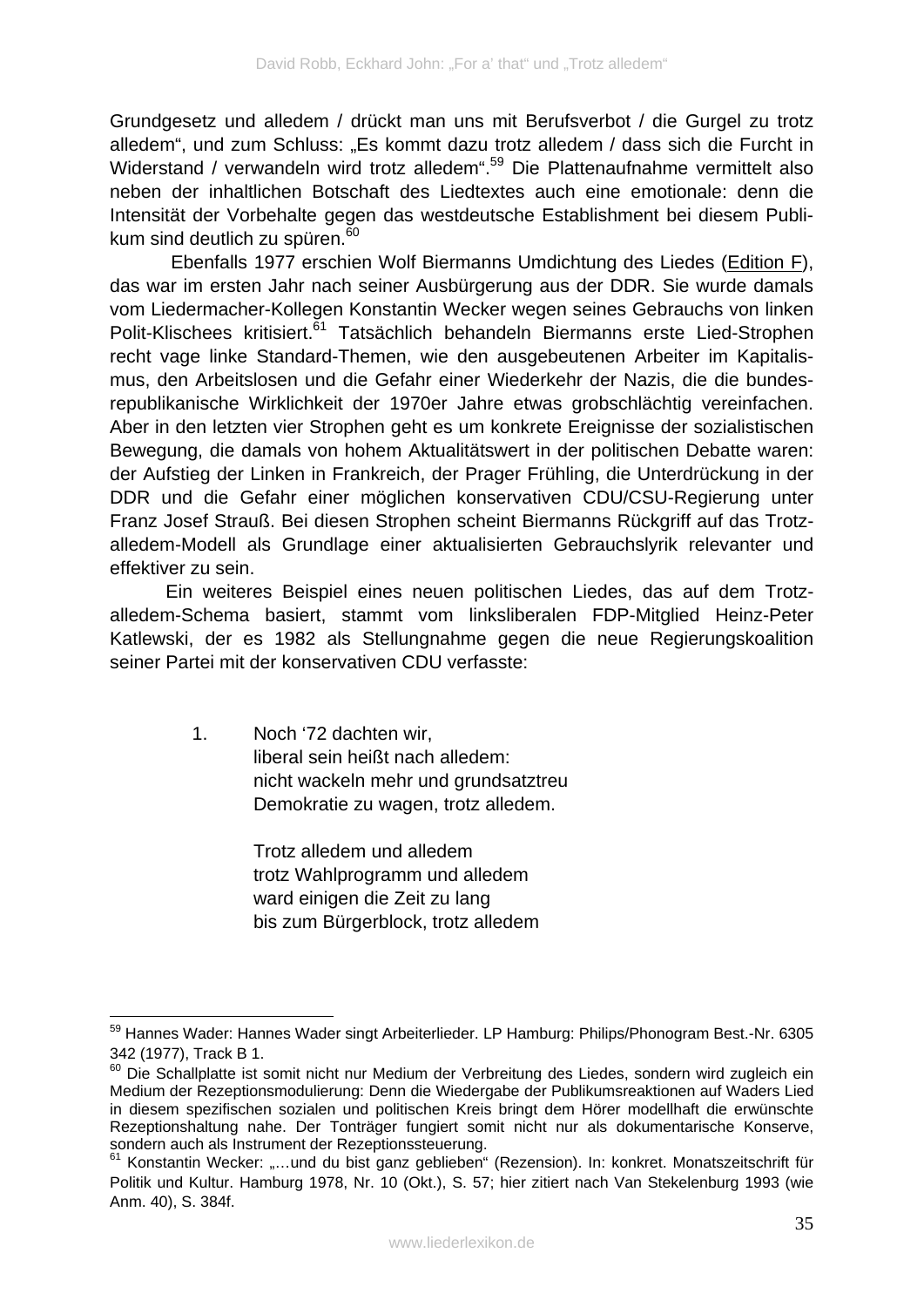2. In Freiburg damals meinten wir mit Freiheit auch Fraternité und Gleichheit der sozialen Chance mit Mitbestimmung und alledem

> Trotz alledem und alledem gibt man nun bekannt, trotz alledem: das alles, das bisher geschah muß wieder weg, trotz alledem.

3. Nun heute endlich wissen wir: das große Geld hat doch gesiegt. Die Kurse klettern. Das heißt hier: Vernunft mit Wende und alledem.

> Trotz alledem und alledem und neuer Mehrheit und alledem, der Hochmut kommt stets vor dem Fall. Unehrlich war's, trotz alledem.

4. Und stehen wir auch und trauern noch und verstehen es kaum, trotz alledem. Die eine Chance bleibt uns noch: zusammensteh'n, trotz alledem.

> Trotz alledem und alledem, trotz des Rucks nach rechts und alledem. Die Quittung gibt es wohl schon bald. Dann sind Wir da. Trotz alledem.

Bsp. 17: Heinz-Peter Katlewski: "Trotz Alledem"-Umdichtung (1982)<sup>62</sup> © Heinz-Peter Katlewski, Publikation mit freundlicher Genehmigung

Katlewski hat den Text seinerzeit aufgrund einer Fernsehdiskussion im Liberalen Zentrum Köln verfasst und dort auch "unter den Scheinwerfern des Heute-Journals vorgetragen". Den Anlass dafür bot die Vorstellung seiner (vom Liberalen Zentrum produzierten) Schallplatte mit schottischen Folksongs und Balladen – ... auf der sich selbstredend auch "For a' that and a' that" befand. $63$  Katlewskis Umdichtung wurde dann auch in "liberale drucksachen" (2/1982) veröffentlicht und dieser Text sei damals – so der Autor – von einigen Leuten aus dem "damals noch relevanten linken

1

<sup>&</sup>lt;sup>62</sup> Heinz-Peter Katlewski: Trotz Alledem. (Ms.); DVA: F 4324.

<sup>&</sup>lt;sup>63</sup> Heinz-Peter Katlewski: Fain would I be in the north country. Traditionelle Volkslieder und Balladen aus Schottland. Köln: Liberales Zentrum ELZ 1007 (1982).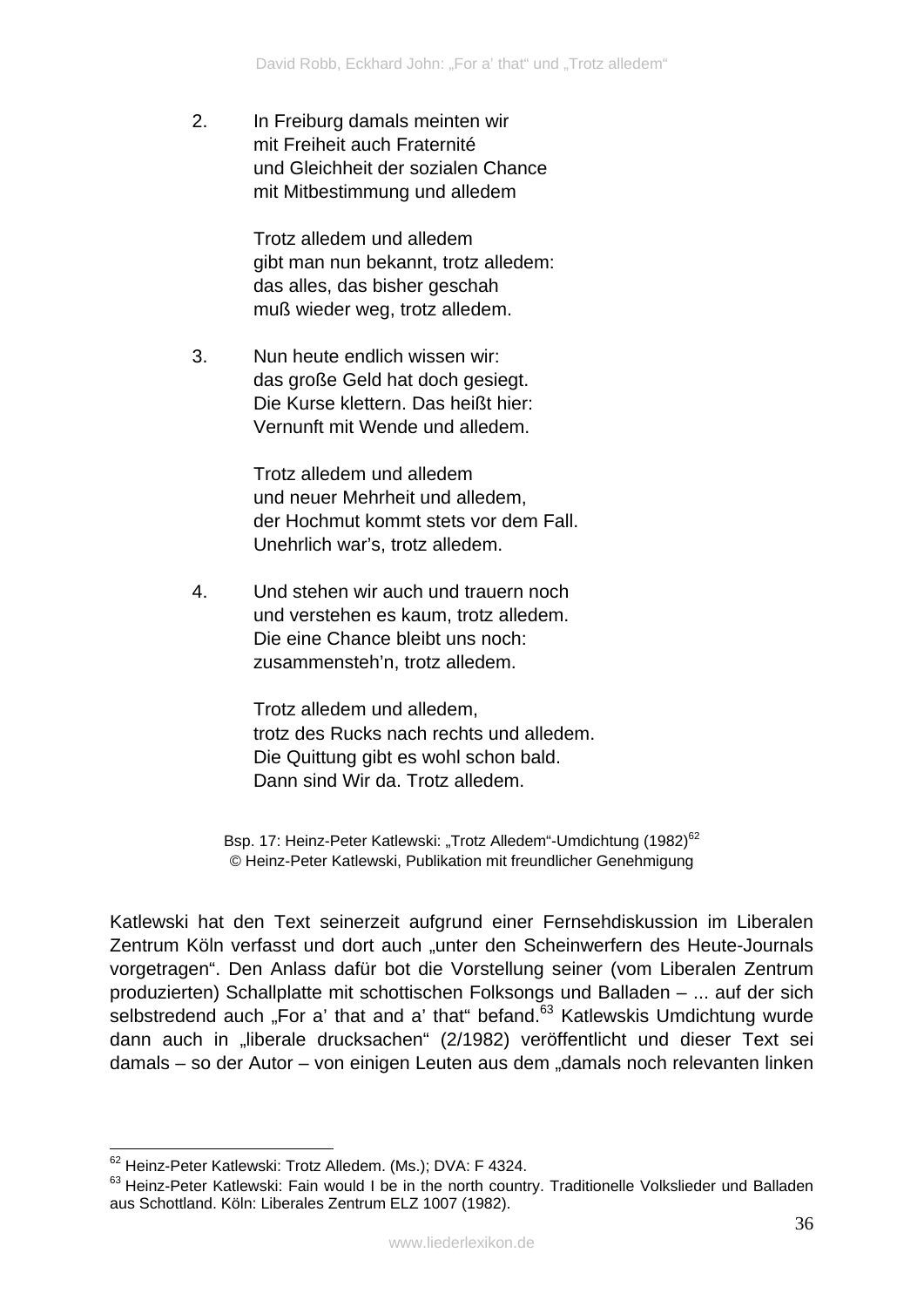FDP-Flügel [...] mehrfach gesungen" worden: "Zwischenzeitlich ist aber die Zeit darüber hinweg gegangen."<sup>64</sup>

Dick van Stekelenberg hat pointiert darauf hingewiesen, dass "Trotz alledem" in jenen Jahren ein "rituelles Alibi für das ewige NEIN gegen ,die Verhältnisse" geworden sei und heute nurmehr "partikularistischen und relativ trivialen Gruppeninteressen und -bedürfnissen einer sowieso privilegierten Elite in der modernen Wohlstandsgesellschaft" diene, wobei es nicht mehr um die großen sozialen Fragen ("den ökonomischen Existenzkampf oder das politische Überleben") gehe, wie zu Zeiten von Burns und Freiligrath.<sup>65</sup> Als Beleg dafür zitiert er zwei weitere "Trotz alledem"-Lieder, eines über den geplanten Bau einer Autobahn<sup>66</sup> sowie eine studentische Version gegen das Hochschulrahmengesetz.<sup>67</sup> Bei letzterem problematisiert er, dass wieder einmal die Arbeiterklasse in Anspruch genommen werde ("Wer schafft in diesem Land das Geld, / das unsere Uni hingestellt? "), ohne dass es ein Identitätsgefühl zwischen Studenten und Arbeitern überhaupt je gegeben habe. Letztendlich sei dieser Gebrauch von "Trotz alledem" nur "Nostalgie auf der Basis einer literarischen Fiktion, deren Ausdrucksmittel anachronistisch geworden sind." $68$ 

Ein weiteres Beispiel dazu ist noch die "Trotz alledem"-Version von Meike Walther, die 1987 in einem Liederbuch für Naturfreunde erschien. Ihre auf Hannes Wader ("Wir hofften in den Sechzigern") basierende Umdichtung nimmt das "Trotz alledem"-Motto in Anspruch, um die Technologisierung des Alltags und die damit einhergehende zunehmende Isoliertheit der Menschen zu beklagen:

- 1. Wir hofften in den Achtzigern, trotz BTX und alledem, es würde uns ein Ausweg bleiben, trotz BTX und alledem. Doch nun ist es kalt, trotz alledem, trotz Datenschutz und alledem. Ein schnöder, scharfer Kabelwind durchfröstelt uns, trotz alledem.
- 2. Nun hat der Staat samt Datenbank verkabelt uns trotz alledem. Uns ist es kalt am Arbeitsplatz und auch zu Haus und alledem.

<sup>&</sup>lt;u>.</u> <sup>64</sup> Brief von Heinz-Peter Katlewski an Otto Holzapfel (DVA), 14. Juni 1983; DVA: F 4324. – Heute identifiziert sich der Autor nicht mehr mit Art und Stil dieser Gebrauchslyrik (Mitteilung Heinz-Peter Katlewski, 7. August 2009).

 $65$  Van Stekelenburg 1993 (wie Anm. 40), S. 402f.

<sup>&</sup>lt;sup>66</sup> Notger Homburger: Trotz Alledem. In: Neue Seeblätter (Konstanz) Nr. 10, April/Mai 1978, S. 20; laut van Stekelenburg 1993, S. 403.

<sup>67 &</sup>quot;Trotz HRG und alledem", Text: Musimobil (Uni Köln). In: .... Und kein bisschen heiser. Lieder aus der Studentenbewegung. Dortmund: Marxistischer Studentenbund Spartakus 1978, S. 68; laut van Stekelenburg 1993, S. 403.

<sup>68</sup> Van Stekelenburg 1993, S. 403.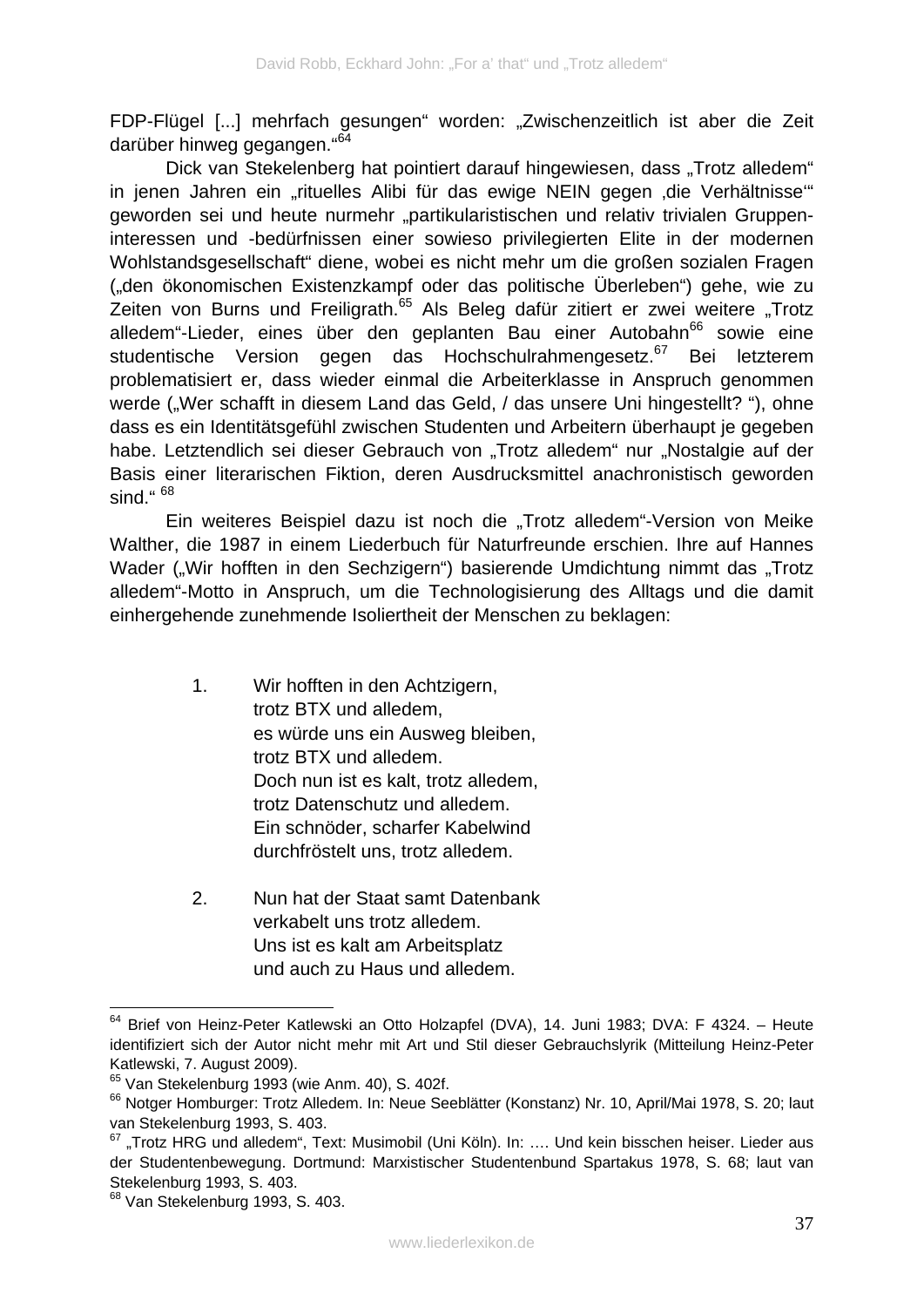Wir bauen auf die Menschlichkeit, wir bauen auf Gemeinsamkeit, wir bauen auf den Widerstand, der allen hilft, trotz alledem.

Bsp. 18: Meike Walther: "Trotz alledem"-Umdichtung (1987)<sup>69</sup> © Meike Walther, Publikation mit freundlicher Genehmigung

Ganz anders gelagert ist der Fall jedoch bei einer weiteren neuen Version des Liedes, die 1984 eine kritische Position gegenüber der DDR-Realität bezog. Die Autoren waren Hans-Eckardt Wenzel und Steffen Mensching von der Gruppe "Karls Enkel". Deren Mitglieder waren in den 1970er Jahren in der DDR-"Singebewegung" groß geworden, vertraten jetzt aber in der halb-autonomen Liedertheater-Bewegung einen wesentlich kritischeren Standpunkt. Für diese jüngere Autorengeneration, zu der neben Wenzel und Mensching auch ihre Zeitgenossen aus der alternativen Prenzlauer-Berg-Szene zu rechnen sind, kann mit Karen Leeder eine charakteristische Dialektik zwischen Motiven des "Hineingeboren"-Werdens (Uwe Kolbe) und einer "Entgrenzung" festgestellt werden: Ihre Dichtung war Ausdruck des Hineingeborenseins in längst etablierte Strukturen der DDR (nach ihrer Gründung 1949) und zugleich ein Versuch, diese Strukturen zu durchbrechen.<sup>70</sup> Diese Dialektik zeigt sich auch in der folgenden Version von "Trotz alledem", die Wenzel und Mensching 1984 für das Liedertheaterprogramm "Trotz Alledem: 1848 Revolutionslieder" der Folkgruppe "Wacholder" geschrieben haben: Das in der DDR von offizieller Seite vielbeschworene "sozialistische Erbe", von dem auch das "Trotz alledem"-Lied ein Teil war, wird einerseits als solches respektiert, zugleich wird dieses Erbe aber dazu verwendet, die Realität des DDR-Sozialismus zu kritisieren: der Geist der historischen Revolution liefert hier den Bezugspunkt, an dem die Stagnation revolutionärer Ideale in der Gegenwart entlarvt werden.

> 1. Zu früh, zu spät, wie immer schon, genug war's nie, trotz alledem, verlachten wir die Rebellion der Bürger heut, trotz alledem. Trotz alledem und alledem, Trotz Wagner, Weerth und Bakunin, uns schlägt der kalte Winterwind noch ins Gesicht, trotz alledem.

<sup>69</sup> 69 Wir lieben das Leben. Liederbuch der Naturfreunde. Redaktion: Karl-Heinz Kammertöns. Essen: Klartext 1987, S. 189. – "Der Text ist im Mai 1985 während eines Bundes-Kultur-Seminars der NaturFreunde mit dem Thema 'Der gläserne Mensch, die neuen Medien und die Computerisierung des Alltags' (Ohnmacht oder schöpferische Chance) entstanden." (Mitteilung von Meike Walther, 8. August 2009).

<sup>70</sup> Karen Leeder: Breaking Boundaries. A New Generation of Poets in the GDR. Oxford: Clarendonn 1996, S. 4f.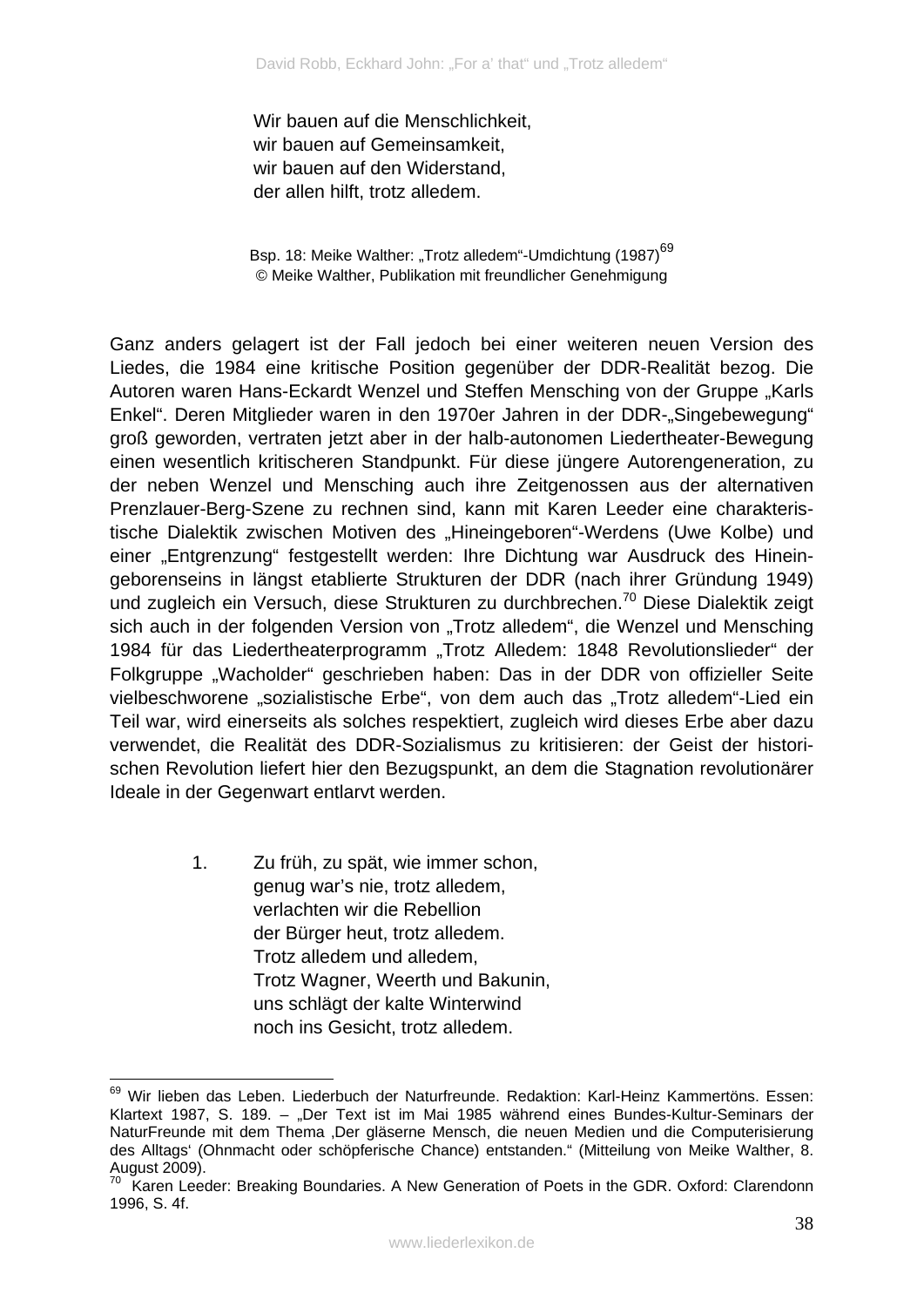- 2. Und dreht die Zahl ihr einmal um, Die 4, die 8, trotz alledem, Jetzt schießt man nicht mehr mit Plumbum Auf mich und dich und alledie. Trotz alledem und alledem, Trotz Dummheit, List und alledem, 's ist keiner außer uns, der uns, Befreien könnt' von alledem.
- 3. Der Kühlschrank summt, wie ist uns warm, Trotz Märzen, Maien, alledem; Noch immer brav verdaut's der Darm, Trotz Raps und Schnaps und alledem. Trotz alledem und alledem, Trotz Magenkrebs und alledem, Wir würden gern auch hungrig sein Und nicht so satt, trotz alledem.
- 4. Das alte Brot verfault im Müll, Trotz Afrika und alledem, Verhüllt im exquisiten Müll Sind traurig wir trotz alledem. Trotz alledem und alledem, Trotz Pershing 2 und alledem: Wir machten gerne wohnlich noch Die Erde uns trotz alledem.
- 5. Der Kühlschrank summt, kalt steht der Sekt, Versaufen wir trotz alledem Die Felle aller, die verreckt, Die trotzten alledem und dem. Trotz alledem und alledem, Trotz alledem und alledem, Komm trinken wir trotz alledem, Auf März und Marx. Trotz Alledem.

Bsp. 19: Wenzel und Mensching: "Trotz alledem"-Version für die Gruppe "Wacholder" (1984)<sup>71</sup> © Hans-Eckardt Wenzel, Steffen Mensching, Publikation mit freundlicher Genehmigung

In diesem Gedicht bezieht sich das "Trotz alledem"-Motiv auf die Tatsache, dass von jener Revolution, die Marx einstmals vorausgesehen habe, keine Spur in der DDR-

<sup>&</sup>lt;u>.</u>  $71$  Zit. nach den Materialien zum Programm "Trotz alledem 1848 Revolutionslieder" der Gruppe "Wacholder"; ehemaliges Liedzentrum der Akademie der Künste der DDR, Liedertheater Dokumentation, gesammelt von Karin Wolf. Auch in: AKTIVA aus der Arbeit des Liedzentrums der Akademie der Künste der DDR 1. Forschungs- und Gedenkstatten: Lieder, Texte, Dokumente. Berlin (DDR) 1985, S. 58f.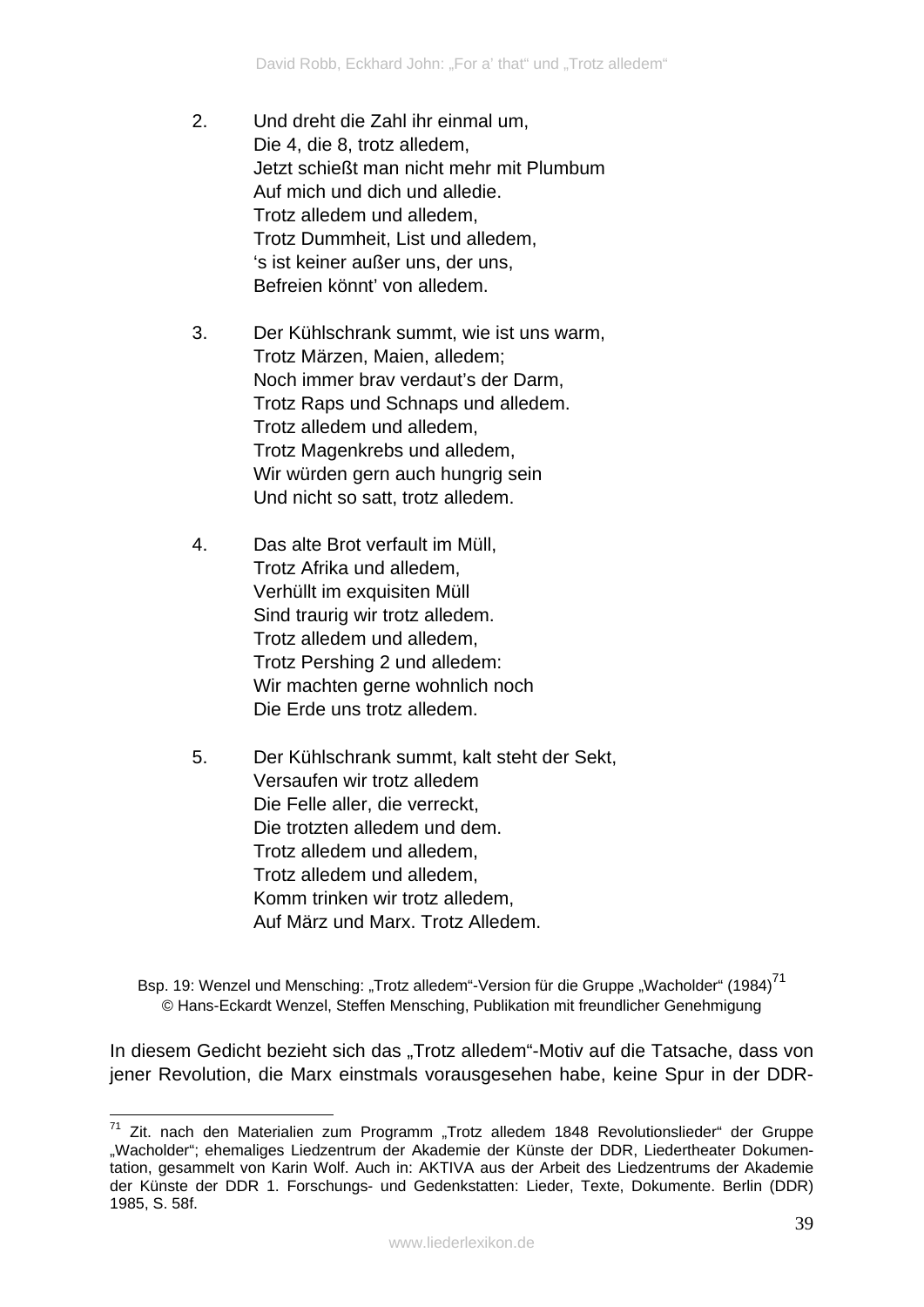Wirklichkeit zu sehen war. Der kalte Winterwind schlage den DDR-Menschen "noch ins Gesicht trotz alledem". Auch wenn die DDR-Gesellschaft insofern funktioniere, dass der "Kühlschrank summt" und die Lebensqualität im "Arbeiter- und Bauern-Staat" auch den kleinen Leute den Sekt ermöglicht, so seien diese DDR-Verhältnisse gleichwohl zutiefst spießig und verkrustet, so dass das wirklich revolutionäre Erbe auf diese Weise – metaphorisch gesprochen – quasi versoffen werde. Und Wenzel und Menschings subtile Kritik ging noch weiter: denn die Formulierung "Die Felle aller, die verreckt, / die trotzten alledem und dem" meinte alle Menschen, die Widerstand leisteten und Opfer von Willkürherrschaft wurden, und somit auch jene in der DDR. Und die Zeilen "Trotz Dummheit, List und alledem / 's ist keiner außer uns, der uns, / befreien könnt' von alledem" beziehen sich auf jene Leute, die das sozialistische Experiment durch ihr Versagen versaut haben, die führenden Politiker ebenso wie die normalen Staatsbürger.

Um auf diese Position von Wenzel und Mensching näher einzugehen, ist es hilfreich, auch das Liedertheaterprogramm der Gruppe "Karls Enkel" aus dem vorangegangenen Jahr mit einzubeziehen: "Die komische Tragödie des 18. Brumaire des Louis Bonaparte. Nach Karl Marx" (1983). Darin wird das gleiche Thema angeschlagen. Hier thematisierte die Gruppe, wie Louis Bonaparte das Pariser Proletariat 1848 mit kleinbürgerlichem Komfort gekauft und dann verraten habe, mittels Zitaten aus dem bekannten Brumaire-Text von Marx und eigenen Liedern, die wiederum auf die DDR-Gegenwart ironisch anspielen. Durch diese Technik von Textcollagen sowie durch die verfremdete Darstellungsweise verschmelzen die Zeitebenen von 1848 und 1983 miteinander, wobei die Akteure von "Karls-Enkel" die verratenen Arbeiter, also die Opfer der historischen Ereignisse spielten.<sup>72</sup> Mit dieser vom Regisseur Heiner Maaß inszenierten Produktion artikulierte die Gruppe auf (für DDR-Verhältnisse) etwas dreiste, ja vielleicht sogar riskante Weise, dass die revolutionäre Arbeiterbewegung letztendlich nie in der Lage war, die fortschrittlichen Ideale der Revolution zu realisieren: ihre Politiker sind dafür zu korrupt, die Menschen zu bestechlich. Diese Sichtweise wurde insbesondere im "Farce-Lied", dem Leitmotiv des Programms, unterstrichen, wo sich die Gruppe darüber lustig macht, wie Geschichte sich auf absurde Weise wiederhole. Marx hatte in "Brumaire" geschrieben:

"Hegel bemerkt irgendwo, daß alle großen weltgeschichtlichen Tatsachen und Personen sich sozusagen zweimal ereignen. Er hat vergessen, hinzuzufügen: das eine Mal als Tragödie, das andere Mal als Farce."<sup>73</sup>

In gewitzter Anspielung darauf singen "Karls Enkel" im Stück den immer wiederkehrenden Refrain:

> Das ist ein altes Stück, mein Kind Der Stoff ist bekannt, aber neu sind die Stars Das eine Mal als Tragödie, Das andere Mal als Farce.

1

 $72$  Siehe David Robb: Zwei Clowns im Lande des verlorenen Lachens. Das Liedertheater Wenzel & Mensching. Berlin: Ch. Links Verlag 1998, S. 71–92.

<sup>&</sup>lt;sup>73</sup> Karl Marx: Der achtzehnte Brumaire von Louis Bonaparte [1848–1852]. Berlin: Henschel 1974, S. 15.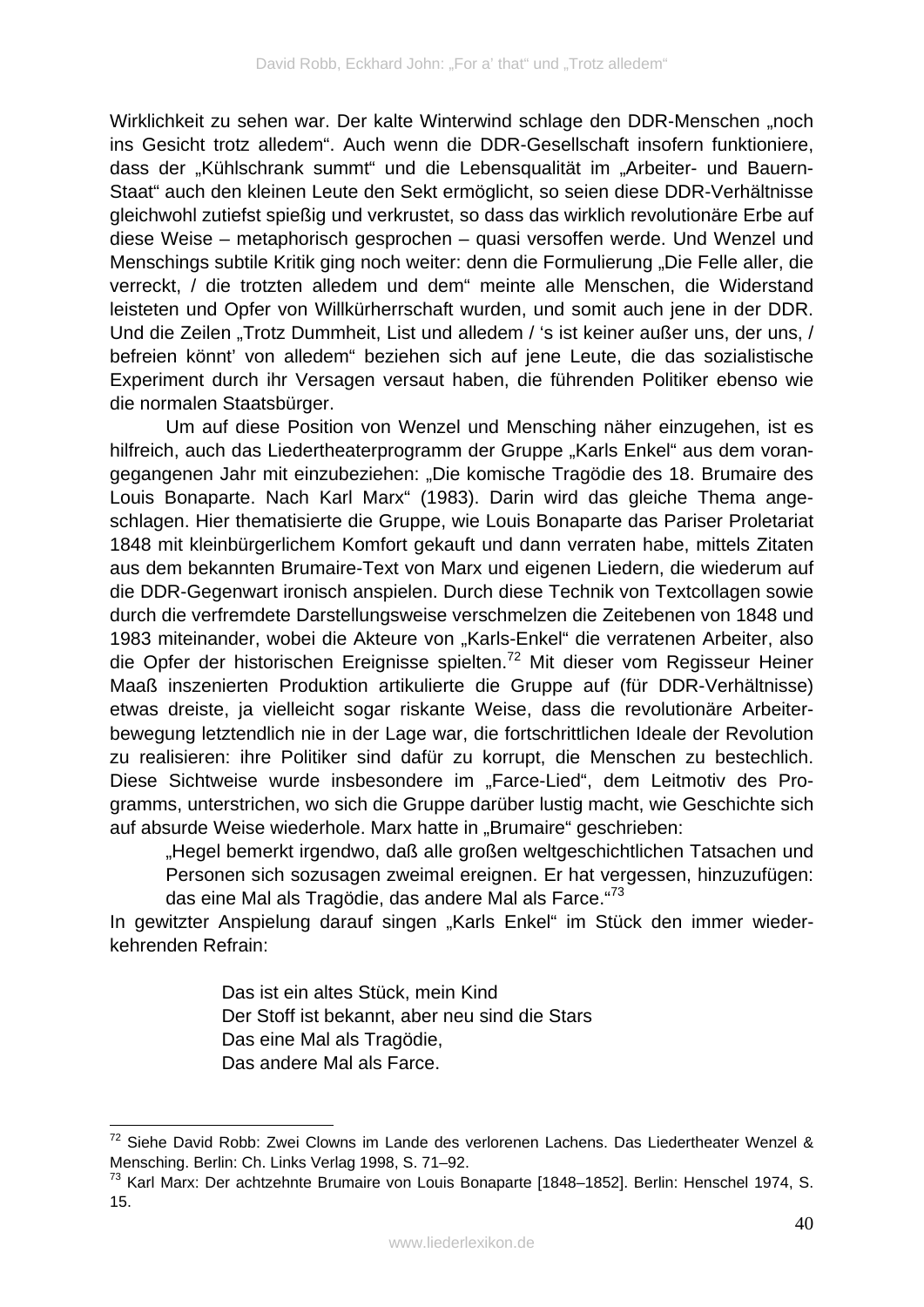Diese Geschichtssicht steckt auch hinter dem "Trotz alledem"-Gedicht von Wenzel und Mensching, was Dick van Stekelenburg bei seiner Polemik gegen diese Version ebenso ignoriert wie die tatsächliche Aussage des Textes. Stattdessen verrennt er sich in unsinnige Fehlinterpretationen und beschuldigt die Autoren, sie würden "von oben verordneten Feindbilder vom 'dummen', gleichwohl 'listigen' Klassenfeind, den der friedliche sozialistische Staat erfolgreich daran gehindert habe, auf mich und dich und alledie' zu schießen" reproduzieren.74 Ebenso unverständlich bleibt seine Bemerkung, "Karls Enkel" hätten mit diesem Gedicht "die ohnehin ohrenbetäubende Redundanz ihres Staats in der Gesellschaft nur noch verstärkt" (ebd.). "Trotz alledem" mag vielleicht nicht ihr bestes Gedicht sein, aber es ist keinesfalls eine affirmative Gardinenpredigt, wie van Stekelenburg meint, vielmehr eine mittels Selbstironie subversive Reflexion über das Versagen der Menschen beim Versuch, die Utopie zu verwirklichen.

In dem Gedicht gibt es übrigens nur einen Hinweis auf den kapitalistischen "Klassenfeind" und zwar hinsichtlich der Pershing II-Raketen, die zu jener Zeit stationiert wurden. Das war ein typischer Versuch, die staatliche Zensur pro forma zu beruhigen, die – im Gegensatz zu van Stekelenburgs Behauptung – in der Liedertheater-Öffentlichkeit der DDR durchaus bestanden hat, wie u.a. die Untersuchung der Geschichte von "Karls Enkel" zeigt.<sup>75</sup> Zugleich waren aber die Worte "und alledem" nach "Pershing II" – so das Wacholder-Mitglied Matthias Kießling – ein versteckter Hinweis auf die sowjetischen SS-20-Raketen, die gleichzeitig in der DDR stationiert waren, sie konnten zumindest so verstanden werden: "Die [im Publikum], die es merken wollten, haben es schon gemerkt".76 Das mag harmlos erscheinen, mit wenig Risiko verbunden, aber wer den DDR-Staat in dieser nach-Biermannschen Zeit direkt herausforderte, hatte mit umgehendem Auftrittsverbot zu rechnen.<sup>77</sup> Nuancen und Zwischentöne waren in dieser Zeit also lebenswichtig. Erst nach Gorbatschows Machtantritt in der Sowjetunion 1985 fanden die DDR-Liedermacher den Mut zu mehr öffentlicher Kritik.<sup>78</sup> Daher haben Künstler wie Wenzel und Mensching ihren Beitrag zum "Entwurf einer anderen, alternativen und humanistischen Gesellschaft<sup>"79</sup> auf diese indirekte Weise gestaltet.

Van Stekelenburgs Polemik ist eher als Teil einer DDR-Literaturdebatte zu sehen, die Anfang der 1990er Jahre aktuell war, als er seinen Artikel schrieb. Das Festhalten "an vertrauten Formen des gesellschaftlichen Engagements"<sup>80</sup> in der DDR, das Wenzel und Mensching verschiedentlich unterstellt wurde, hat damals

<sup>74</sup> Van Stekelenburg 1993 (wie Anm. 40), S. 406f.

<sup>&</sup>lt;sup>75</sup> David Robb: "Zwischen Zensur und Förderung. Das Liedertheater Karls Enkel in der DDR". In: Beate Müller (Hrsg.): Zensur im modernen deutschen Kulturraum. Tübingen: Niemeyer 2003, S. 215– 234.

<sup>76</sup> Interview David Robb mit Matthias Kießling, 26. November 2003.

 $77$  Siehe das Kapitel "Das Glück zum halben Preis". Seiltanz über der Kulturlandschaft der DDR", in: Robb 1998 (wie Anm. 72), S. 156–165.

 $78$  Siehe das Kapitel "Sehnsucht nach Monaco: Die Sichel-Operette und Wenzels "Reisebilder' – Spiegel der Gorbatschow-Ära", in: Robb 1998 (wie Anm. 72), S. 107–121.

<sup>&</sup>lt;sup>79</sup> Steffen Mensching und Hans-Eckardt Wenzel: Entwürfe einer anderen Welt. Ein Gespräch mit Frauke Meyer-Gosau. In: MachtApparat-Literatur. München 1990 (Text + Kritik 108), S. 91; zitiert nach van Stekelenburg 2003, S. 406.

<sup>80</sup> Wolfgang Emmerich: Kleine Literaturgeschichte der DDR. Erweiterte Neuausgabe. Leipzig: Kiepenheuer 1996, S. 415.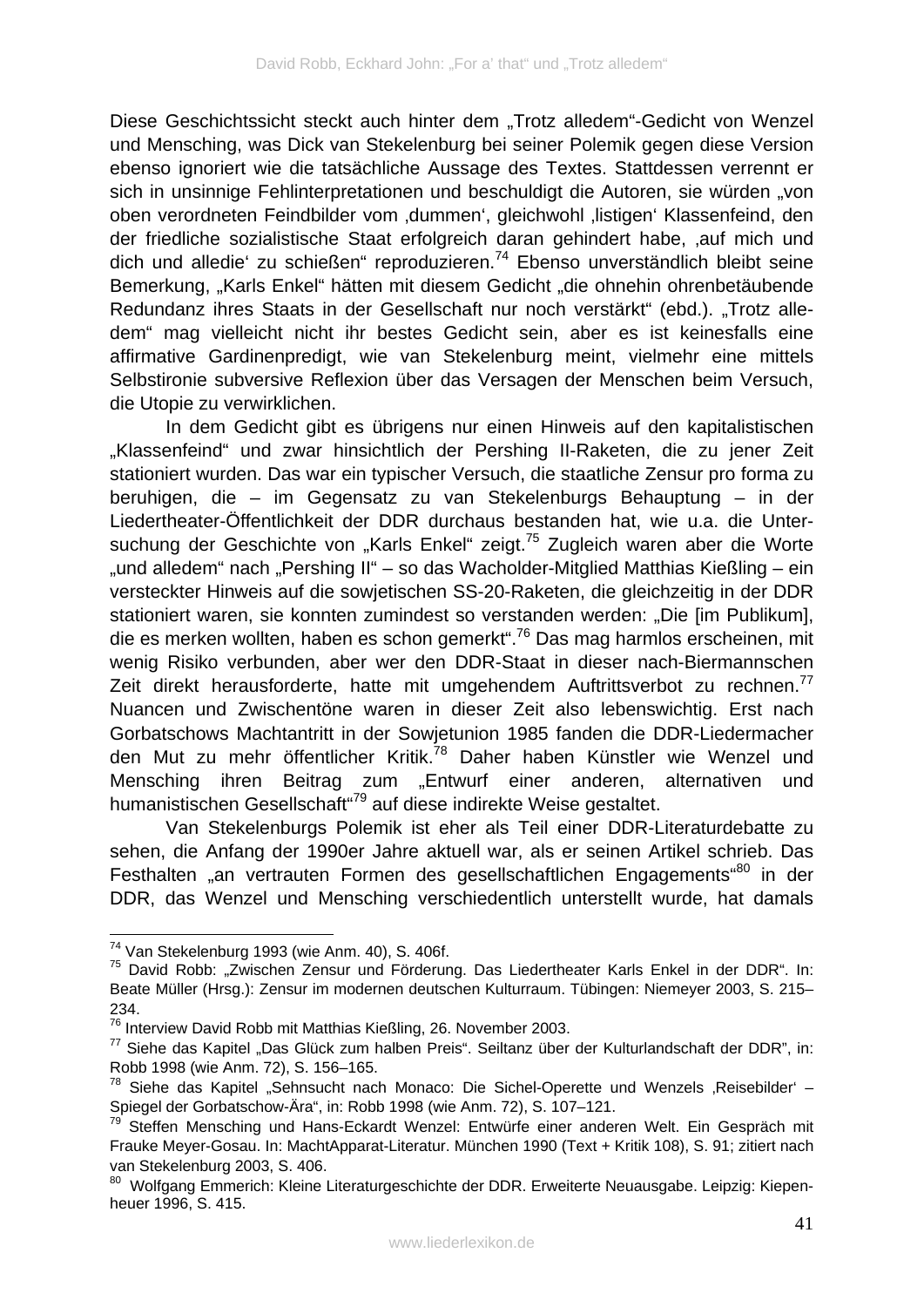dazu geführt, dass sie nach dem Fall der Mauer vom Literaturbetrieb nicht mehr rezipiert wurden. Im Trend lag nun der experimentellere Ansatz der Prenzlauer-Berg-Dichter (wie Uwe Kolbe, Stefan Döring, Jan Faktor, Bert Papenfuß-Gorek) mit ihrer offensiven Ablehnung der überkommenen Sprache, sowie der Traditionen und gesellschaftlichen Strukturen der DDR. Einige dieser Autoren hatten an Wenzel und Mensching damals heftig kritisiert, dass sie stets innerhalb der Strukturen des DDR-Systems gearbeitet hatten und von diesem System immer gefördert worden seien. Damit wurde ein recht einseitiges Bild in Umlauf gebracht, das die Widersprüche und Ambivalenzen der Autorenszene in der DDR einebnete und einem gänzlich unangemessenen Schwarz-Weiss-Schema von Widerständlern und Angepassten das Wort redete.

Den bislang letzten prominenten politischen Auftritt hatte das "Trotz alledem"-Lied übrigens wiederum in der DDR, zumindest indirekt: als im Oktober 1989 während der Massenproteste in der DDR Freiligraths Worte "Wir sind das Volk" (aus der achten Strophe) zur Maxime der Demonstranten wurden.<sup>81</sup>

<u>.</u>

<sup>&</sup>lt;sup>81</sup> Vgl. dazu Hans-Jürgen Schrader: "Wir sind das Volk". Ein Freiligrath-Vers als Exempel für subversive Wirkungspotenzen von Poesie. In: Produktivität des Gegensätzlichen. Studien zur Literatur des 19. und 20. Jahrhunderts. Festschrift für Horst Denkler. Tübingen 2000, S. 69–92; Werner Broer: Wir sind das Volk! Die Detmolder Dichter in der Revolution von 1848/49. In: Grabbe-Jahrbuch 17/18 (1998/99), S. 76–102, und Gerhard K. Friesen (Hrsg): Trotz Alledem und alledem. Ferdinand Freiligraths Briefe an Karl Heinzen 1845 bis 1848. Bielefeld 1998, S. 51f.; außerdem Ludwig Elm: Wir sind das Volk. In: Schlagwörter und Schlachtrufe. Aus zwei Jahrhunderten deutscher Geschichte. Hrsg. Kurt Pätzold und Manfred Weißbecker. Leipzig 2002, Band 1, S. 50–56.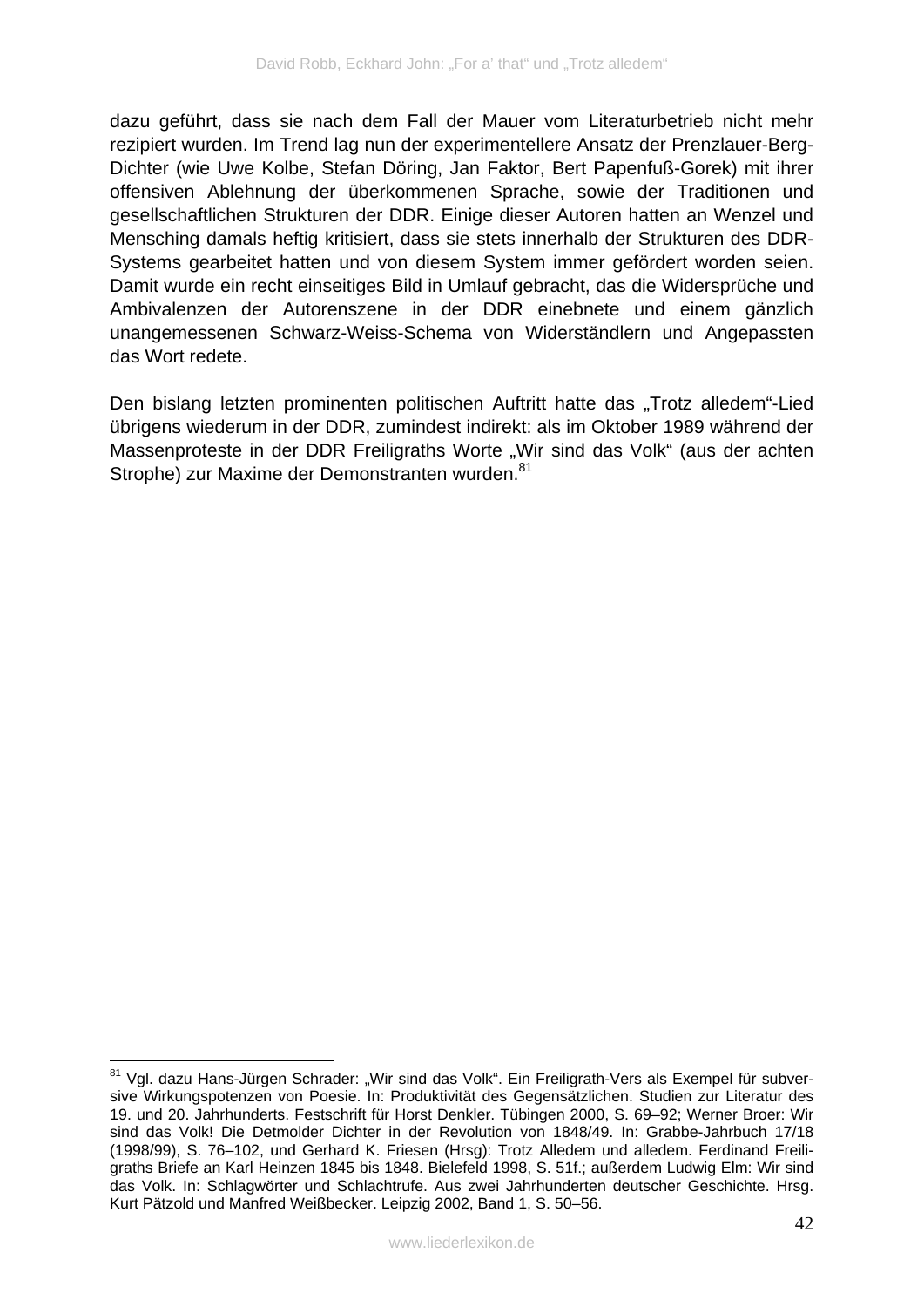# V. "A Man's a Man for a' that": Aspekte seiner Aktualität

In Schottland hat "For a' that" seine Wurzeln und ebenfalls eine erhebliche Resonanz erfahren, die bis in die Gegenwart anhält. Von allen Burns'schen "For a' that"-Versionen hat sich nur "Is there for honest Poverty" mit einem ungebrochenen Popularitätsgrad bis heute gehalten. Das Lied ist in verschiedensten musikalischen Milieus und Stilen anzutreffen und wird auch von jungen schottischen Popstars wie Paolo Nutini auf die Bühne gebracht. "A Man's a Man" ist in hohem Maße mit dem Namen des Dichters verknüpft und da man jedes Jahr am 25. Januar Robert Burns als schottischen Nationaldichter feiert, wird "For a' that" nicht zuletzt dann – neben vielen anderen Burns-Liedern – im privaten wie im öffentlichen Rahmen noch immer lebhaft gesungen. Die Prominenz des Burns'schen Liedes hat freilich auch dazu geführt, dass andere, mündlich tradierte Versionen von "For a' that" in Schottland weitgehend verdrängt wurden. Da Burns Dichtung untrennbar mit dem demokratischen Selbstverständnis und einem durch Offenheit und "Brüderlichkeit" charakterisierten Selbstbild des Landes verbunden ist, erklärt sich, dass "A Man's a Man for a' that" in Schottland als eine Art inoffizielle Nationalhymne betrachtet wird, und dementsprechend auch im Jahr 1999 bei der Neugründung des schottischen Parlaments von den Abgeordneten intoniert wurde.

Die Burns-Übersetzung von Freiligrath, die von der frühen deutschen Arbeiterbewegung aufgegriffen worden war, spielte in der zweiten Hälfte des 20. Jahrhunderts keine wesentliche Rolle mehr. Neben der Einspielung von Mani Goetz und Rainer Guinn Ketz (1978) ist in diesem Zusammenhang jedoch die von Helmut Debus gesungene plattdeutsche Übersetzung des Burns-Freiligrath-Textes "Is dar för ehrlich arm Lüü Grund" (1978) besonders erwähnenswert. Verfasst hat sie der Mundart-Schriftsteller Oskar Andrae (1926–1997):

För all dat un all dat

- 1. 2. Is dar för ehrlich arm Lüü Grund in d'Knee to gahn un all dat? Süx sliem'rig Slaawen möögt wi nich. Wi troot uns dat för all dat. För all dat un all dat, bi d'Knoijeree un all dat. De Rang ov Stand is uns nix wert, man'n Mann is'n Mann för all dat. Wenn wi ok Huusmannsköst blots äät't
- gries Linnen draagt un all dat. Laat d'Aap sien Sied, gääv Junkers Wien. En Mann is'n Mann för all dat. För all dat un all dat.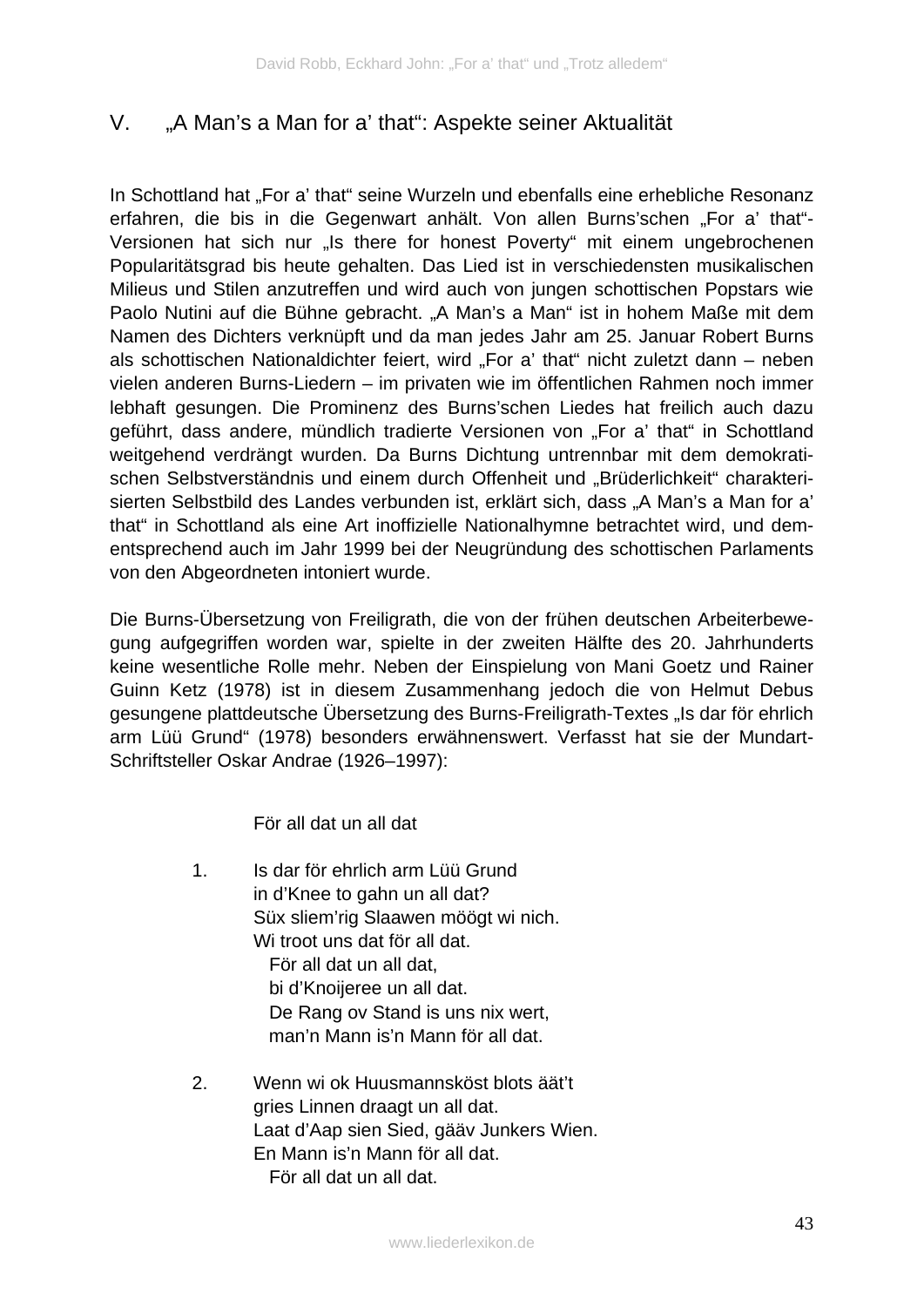Hör Prahlen, Prunk un all dat. Bi'n armen Mann findst d'Toverlaat. He is dien Baas för all dat.

- 3. Ji seehgt den Prahlhans, dissen Herrn: stolzeert un glotzt un all dat, un veel Lüü glöövt hüm elk een Woort. En Aap blifft he bi all dat. Bi all dat un all dat, sien Ordensband un all dat. En frejen Mann mit frejen Sinn lacht minnachtig bi all dat.
- 4. En Prinz maakt sück en'n Panzerknecht, Markie un Graf un all dat. Well stolt blifft un is manns genoog, blifft free van dit un all dat: Van all dat un all dat, van Adelsstolt un all dat, denn fasten Sinn is allens wert, tellt mehr as Rang un all dat.
- 5. Willt bäden, dat dat kamen mag, as't kamen moot för all dat. Denn sett't sück dör up d'ganze Eer: de Sinn, uns Wert un all dat. För all dat un all dat, so kummt dat doch för all dat, dat Minschen van de ganze Welt ok Bröers weert för all dat.

1

Eine weitere Adaption von "Ob Armut euer Los auch sei" integrierte Walter Andreas Schwarz 1998 in eine Schulfunksendung des Süddeutschen Rundfunks.<sup>83</sup> Die Frankfurter Gruppe "Arbeit" legte wiederum direkt den Burns-Text ihrer experimentellen "Trotz alledem"-Aufnahme (2004) zugrunde.

Bsp. 20: Oswald Andrae: "För all dat", eine plattdeutsche "Trotz Alledem"-Version (1978)<sup>82</sup> © Hannelore Andrae, Publikation mit freundlicher Genehmigung

 $82$  In Helmut Debus: Mien plattdüütsch Singbook. Herausgegeben und illustriert von Peter K. Kirchhof. Wilhelmshaven: Florian Noetzel Verlag "Ars Musica" 1989, S. 52f. Auf Schallplatte: Helmut Debus: För all dat. Plattdeutsche Lieder. Fischerhude. Atelier im Bauernhaus Nr. h 505 (1978).

<sup>83</sup> Lieder für Freiheit und Demokratie. Autor: Walter Andreas Schwarz. Teil 3: Ferdinand Freiligrath: Trotz alledem. Audiokassette. Stuttgart: Süddeutscher Rundfunk (Red.: Schulfunk) [1998].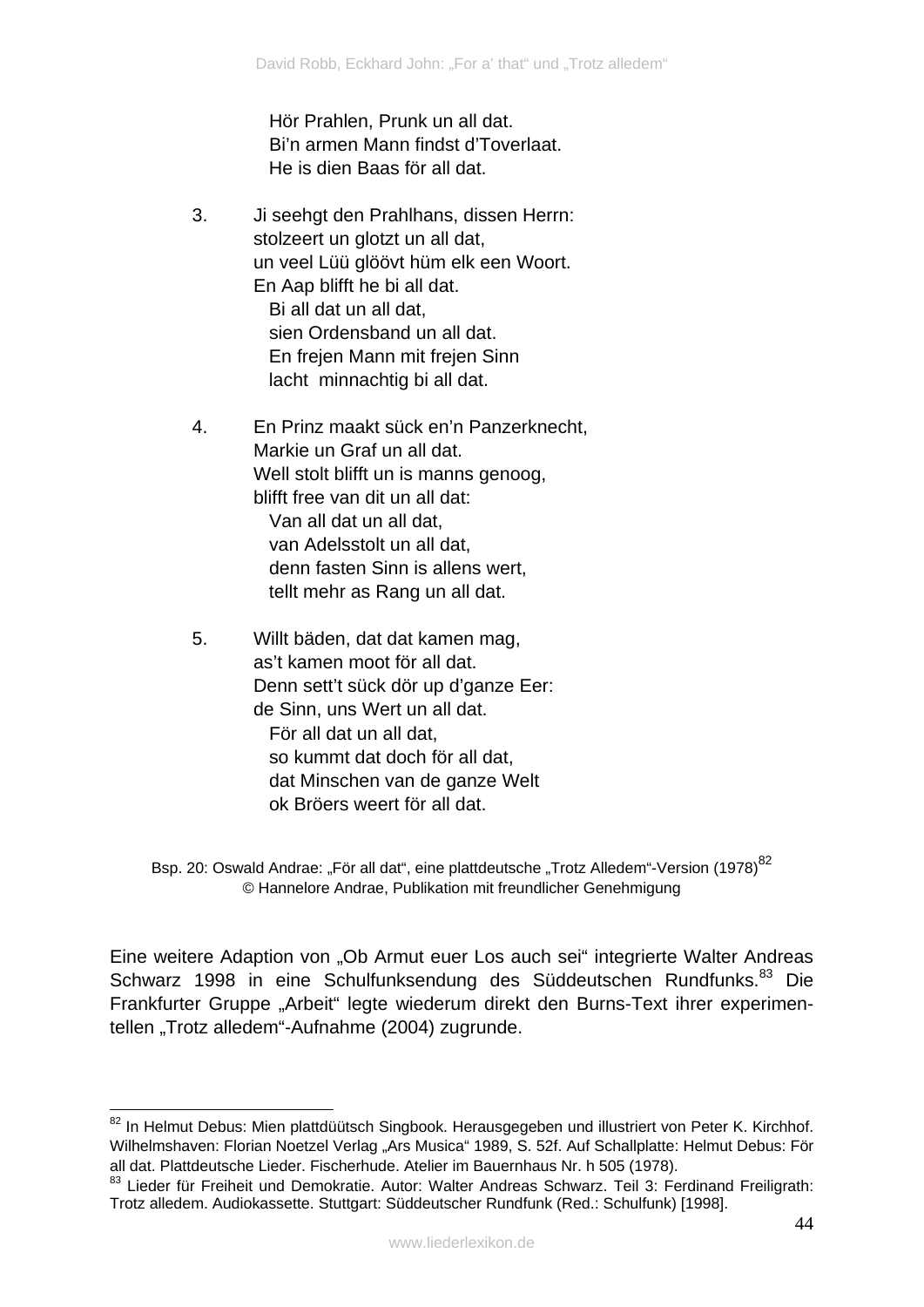Als Wolf Biermann seine 1978 veröffentlichte Schallplatte demonstrativ "Trotz alledem!" nannte, stellte er sich damit ausdrücklich in die Nachfolge von Karl Liebknechts gleichnamigen "Schmerzenspamphlet" und führte aus:

"Ich habe bisher nirgendwo gefunden, daß dieses wunderbare Wort jemals von Reaktionären in den Mund genommen wurde. Die Nazis haben viele Lieder und Organisationsformen der Arbeiterbewegung erfolgreich mißbraucht, aber dieses Wort nicht. Das kommt wohl, weil in diesem optimistischen Wort zuviel Schmerz gebunden ist, zuviel Trauer, zuviel Geschichtsbewußtsein: trotz alle dem und dem und dem...<sup>484</sup>

Inzwischen sind wir auch um diese Illusion ärmer. Denn ungeachtet der zutiefst humanistisch engagierten Liedtradition gibt es in jüngerer Zeit von neonazistischer Seite eine Umdichtung von "Trotz alledem": 1996 hat der rechtsextreme Liedermacher Frank Rennicke seine Version in einem Liederheft veröffentlicht, wobei er die "Dummheit" im Lande, ein betrogenes "Volk" und einen Mangel an Meinungsfreiheit für den angeblich "freien deutschen Geist", der "sich dem Pöbel nicht [neigt] – trotz alledem" beklagt.85 Rennicke wird wegen neo-nazistischen Äußerungen vom Verfassungsschutz beobachtet und stand unter anderem im Jahr 2000 wegen Volksverhetzung vor Gericht.<sup>86</sup> 2009 war Rennicke der Kandidat der NPD bei der Wahl zum deutschen Bundespräsidenten. Seine Verwendung eines traditionell links besetzten Liedes ist Teil einer neueren Tendenz innerhalb rechtsradikaler Kreise, traditionelle Freiheits-Lieder für sich in Anspruch zu nehmen.<sup>87</sup>

Auch dies gehört zu den Facetten einer prominenten politischen Liedgeschichte von internationalem Format. Demgegenüber sei nochmals an den eigentlichen Sinn des Liedes von Robert Burns erinnert, wo es – hier mit den Worten Ferdinand Freiligraths – heißt:

> Trotz alledem und alledem, Es kommt dazu trotz alledem, Daß rings der Mensch die Bruderhand Dem Menschen reicht trotz alledem!

Das ursprüngliche Burns-Gedicht "A Man's a Man for a' that" hat sich seit 1795 zu einem der einflussreichen transnationalen Lieder entwickelt, dessen weitere Verbreitung in anderen Sprachen ein zusätzliches, bislang noch unerforschtes

<sup>1</sup> 84 Wolf Biermann: Anmerkungen zur Platte "Trotz alledem". Text auf der inneren Plattenhülle zur LP (1978).

<sup>&</sup>lt;sup>85</sup> Frank Rennicke: Alle meine Lieder von Anfang an. Texte mit Gitarrengriffen. Ehningen: Eigenverlag 1996, o.S. Rennicke hat auch eine CD seiner Lieder unter dem Titel "Trotz alledem" veröffentlicht.

 $86$  Vgl. z.B. Margitta Fahr: Frank Rennicke – der "nationale Barde". In: Popskriptum 5 – Rechte Musik, S. 116–137, URL: http://www2.hu-berlin.de/fpm/popscrip/themen/pst05/pst05070.htm.

<sup>87</sup> Kritisch dazu Walter Mossmann: Liederdiebe. In: Folker 9 (2006), Nr. 6, S. 24f. – Auch die rechtslastige Sängerin Iris-Kathrin Fischer alias Swantje Swanhwit bringt ein "Trotz alledem"-Lied auf ihrer CD "Sonnenreigen" (2000).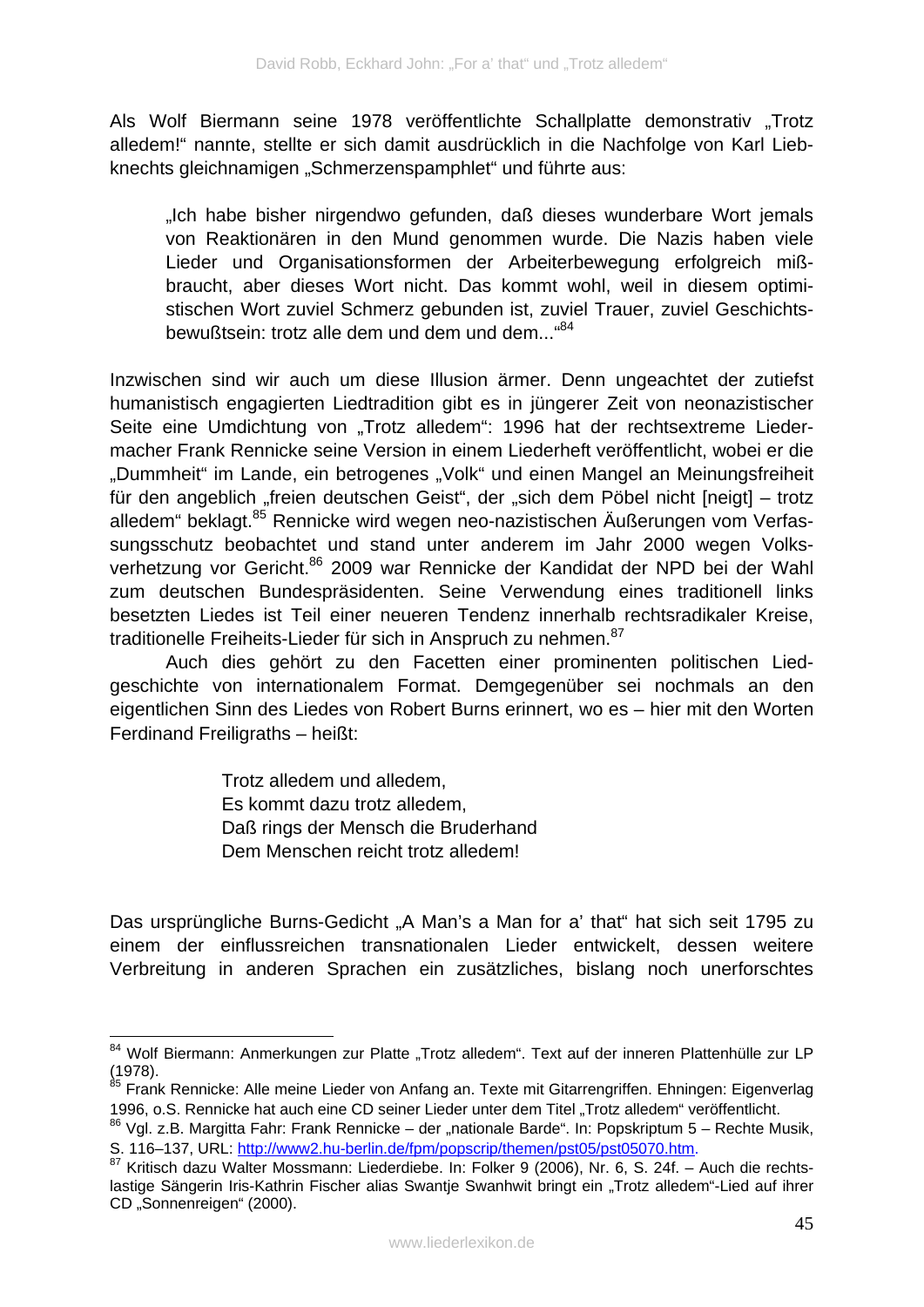Terrain darstellt.<sup>88</sup> Festgehalten werden kann jedoch, dass dieses Lied sowohl im schottischen wie im deutschen Kulturraum bis heute als prägnantes Symbol für den Widerstand des kleinen Mannes gegen die Obrigkeit und für die Ideen von Gleichheit und Brüderlichkeit steht.<sup>89</sup>

<sup>1</sup> <sup>88</sup> James C. Dick meinte beispielsweise: "This [song] has probably won more fame for Burns beyond the seas than any other of his writings, and it has been translated into at least nine different European languages." James C. Dick: The Songs of Robert Burns. Now first printed with the melodies for which they were written. London etc. 1903, S. 474.

<sup>89</sup> In jüngster Zeit hat beispielsweise Hannes Wader einen weiteren, politisch wiederum aktualisierten Liedtext zu "Trotz alledem" verfasst, in dem er über den Siegeszug des Kapitals und seiner "Profitmaschinerie" nach dem Ende des Staatssozialismus räsonniert; vgl. die CD Hannes Wader: Mal angenommen. Dortmund: Pläne 88936 (2006), Track 6. Die Situation nach dem Mauerfall nimmt auch Michael Zachcial (von der Gruppe "Die Grenzgänger") zum Ausgangspunkt seiner Umdichtung "Das war ne heisse Winterzeit" (2004), ein Lied aus dem Programm "Bettlerbankett"; Liedtext online unter URL <http://www.folksong.de/modules.php?name=Lieder&sop=showpage&pid=75> (Stand: Dezember 2009).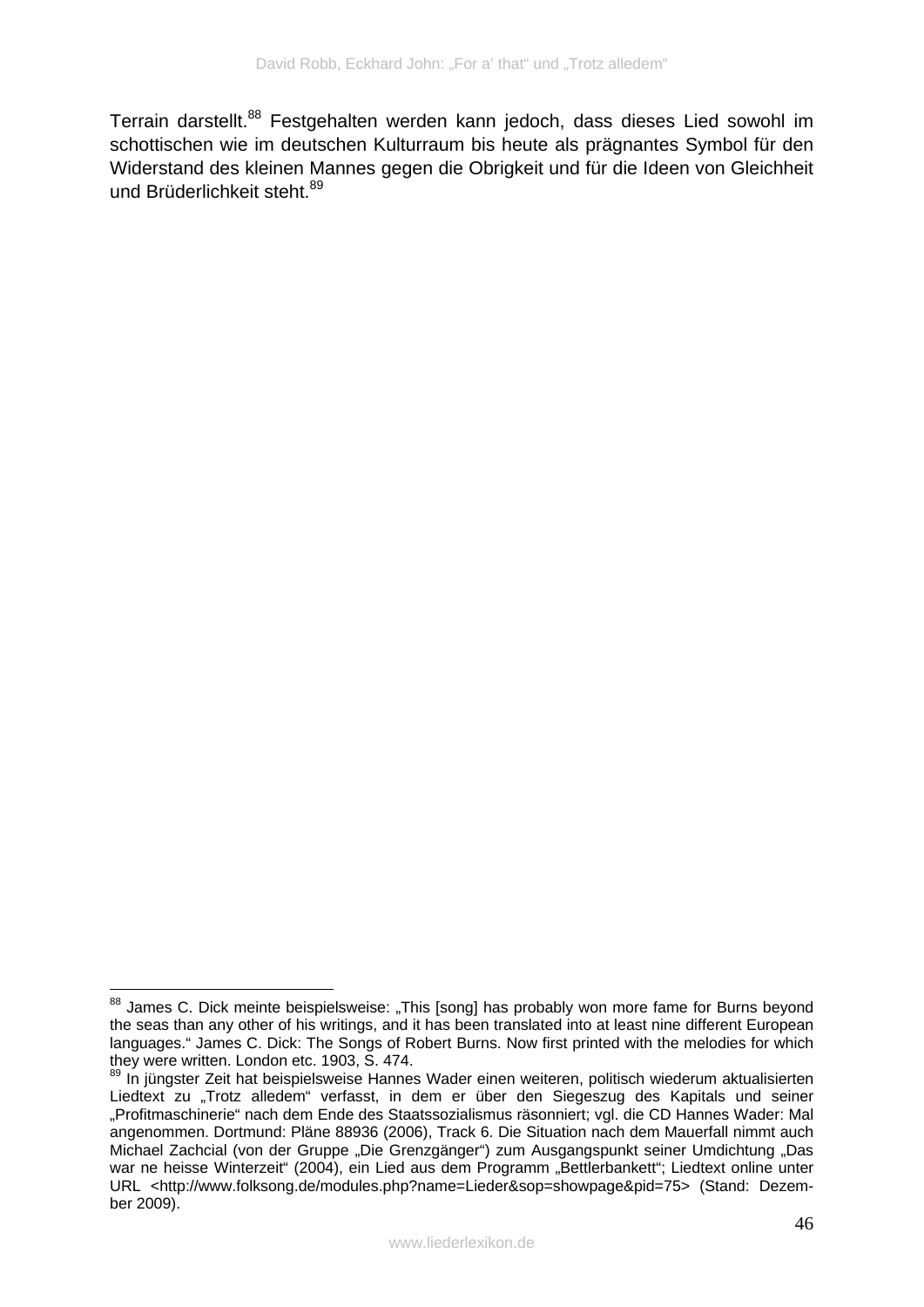# Diskographie "Trotz alledem"

#### 1. Aufnahmen von "**Ob Armut euer Los auch sei**"

- Mani Goetz, Rainer Guinn Ketz: Vormärz. Nottuln: Autogram-und-Folk-Records. ALLP-217 (1978). wiederveröffentlicht auf CD als: Mani Goetz, Rainer Guinn Ketz: "Das Reden nimmt kein End". (Lieder des Vormärz. Demokratische Lieder des 19. Jahrhunderts Vol. 2). Nottuln: Autogram ALCD 5304 (1998).
- Helmut Debus: För all dat. Plattdeutsche Lieder. Fischerhude: Atelier im Bauernhaus h 505 (1978).
- Unbekannter Interpret (= Walter Andreas Schwarz ?) In: Lieder für Freiheit und Demokratie. [Schulfunksendung]. Autor: Walter Andreas Schwarz. Teil 3: Ferdinand Freiligrath: Trotz alledem. Audiokassette. Stuttgart: Süddeutscher Rundfunk [1998].
- Arbeit: Marx. Köln/Frankfurt: TEXTxtnd/Deutschlandfunk TEXTCD 6-04 (2004)

#### 2. Aufnahmen von "Das war 'ne' heiße Märzenzeit"

- Ernst Busch *(Version 1)* Ernst Busch: März 1848 – Vorwärts! Vorwärts! 1880. (= Rote Reihe 2) Aurora Au 5 80 040 (1971).
- Ernst Busch *(Version 2)* \*Auf : Ernst Busch: Eure Träume gehen durch mein Lied. Originalaufnahmen 1946–1953 (Vol. V). Kleinmachnow: Barbarossa EdBa 01388-2 (2000)
- Peter Rohland: Lieder deutscher Demokraten. Edition Peter Rohland 1. Hamburg. Teldec/Resco: T 75508 (1967).
- Hein & Oss: Deutsche Lieder 1848/49. Mainz: Songbird 1C062-31 126 (1974). wiederveröffentlicht auf CD: Mainz: Schott-Wergo: Alcra ALC 5504-2 (1997).
- Hannes Wader: Volkssänger. Philips 6305 254 (1975).
- Fiedel Michel: No. 4. Deutsche Lieder und Tänze aus den letzten 5 Jahrhunderten. Nottuln: Autogram ALLP-199 (1975). wiederveröffentlicht auf der CD: "Mein Deutschland strecke die Glieder". (Lieder des Vormärz. Demokratische Lieder des 19. Jahrhunderts Vol. 3). Nottuln: Autogram ALCD 5306 (1998).
- Fiedel Michel: Livemitschnitt vom Festival "Eurofolk 76" in Ingelheim. Aufgenommen von Barbara James (DVA), Pfingsten 1976 (DVA: Mag. 341).
- Fiedel Michel; auf: Trotz alledem: Dass sich die Furcht in Widerstand verwandeln wird. Live-Mitschnitt einer Solidaritätsveranstaltung am 19. 2. 1977 im Audimax der Hamburger Universität. Dortmund: Pläne S 66701.
- Amateur-Singgruppe "Demokratisches Lied". Mitschnitt einer Veranstaltung in Mannheim 1975. Online-Veröffentlichung: FolkWorld, Ausgabe 37, 11/2008: Liedersammlung "'S ist wieder März geworden". Lieder des Vormärz und der Revolution 1848/1849. URL: <http://www.folkworld.eu/37/d/maerz.html> (Mai 2009).